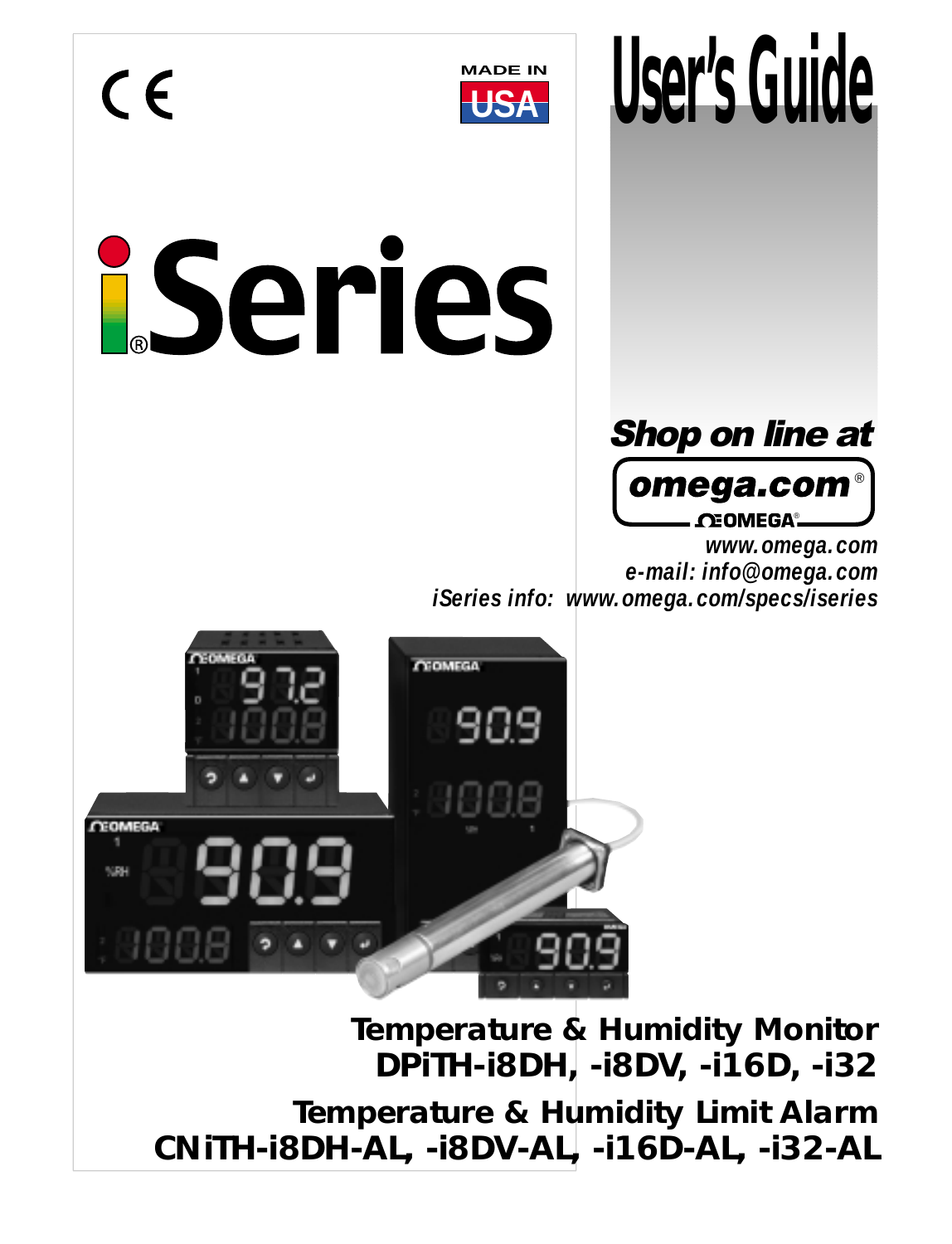

### **OMEGAnet® On-Line Service www.omega.com**

**Internet e-mail info@omega.com**

### **Servicing North America:**

| USA:<br>ISO 9001 Certified                   | One Omega Drive, P.O. Box 4047<br>Stamford CT 06907-0047<br>TEL: (203) 359-1660<br>e-mail: info@omega.com                                                                                                               | FAX: (203) 359-7700     |
|----------------------------------------------|-------------------------------------------------------------------------------------------------------------------------------------------------------------------------------------------------------------------------|-------------------------|
| Canada:                                      | 976 Bergar<br>Laval (Quebec) H7L 5A1<br>TEL: (514) 856-6928<br>e-mail: info@omega.ca                                                                                                                                    | FAX: (514) 856-6886     |
|                                              | For immediate technical or application assistance:                                                                                                                                                                      |                         |
| <b>USA and Canada:</b>                       | Sales Service: 1-800-826-6342 / 1-800-TC-OMEGA <sup>®</sup><br>Customer Service: 1-800-622-2378 / 1-800-622-BEST <sup>®</sup><br>Engineering Service: 1-800-872-9436 / 1-800-USA-WHEN <sup>®</sup>                      |                         |
| <b>Mexico and</b><br><b>Latin American:</b>  | TEL: (001)800-TC-OMEGA <sup>®</sup><br>En Español: (001) 203-359-7803<br>e-mail: espanol@omega.com                                                                                                                      | FAX: (001) 203-359-7807 |
|                                              | <b>Servicing Europe:</b>                                                                                                                                                                                                |                         |
| <b>Czech Republic:</b>                       | Frystatska 184, 733 01 Karviná<br>TEL: +420 59 6311899<br>e-mail: info@omegashop.cz                                                                                                                                     | FAX: +420 59 6311114    |
| Germany/Austria:                             | Daimlerstrasse 26, D-75392 Deckenpfronn, Germany<br>TEL: +49 7056 9398-0<br>Toll Free in Germany: 0800 639 7678<br>e-mail: info@omega.de                                                                                | FAX: +49 7056 9398-29   |
| <b>United Kingdom:</b><br>ISO 9002 Certified | One Omega Drive<br>River Bend Technology Centre<br>Northbank, Irlam Manchester M44 5BD United Kingdom<br>TEL: +44 161 777 6611 FAX: +44 161 777 6622<br>Toll Free in England: 0800 488 488<br>e-mail: sales@omega.co.uk |                         |

It is the policy of OMEGA to comply with all worldwide safety and EMC/EMI regulations that apply. OMEGA is constantly pursuing certification of its products to the European New Approach Directives. OMEGA will add the CE mark to every appropriate device upon certification.

The information contained in this document is believed to be correct, but OMEGA Engineering, Inc. accepts no liability for any errors it contains, and reserves the right to alter specifications without notice.

WARNING: These products are not designed for use in, and should not be used for, patient-connected applications.

This device is marked with the international caution symbol. It is important to read the Setup Guide before installing or<br>Commissioning this device as the quide contains important information relating to safety and EMC.  $\blacktriangle$ commissioning this device as the guide contains important information relating to safety and EMC.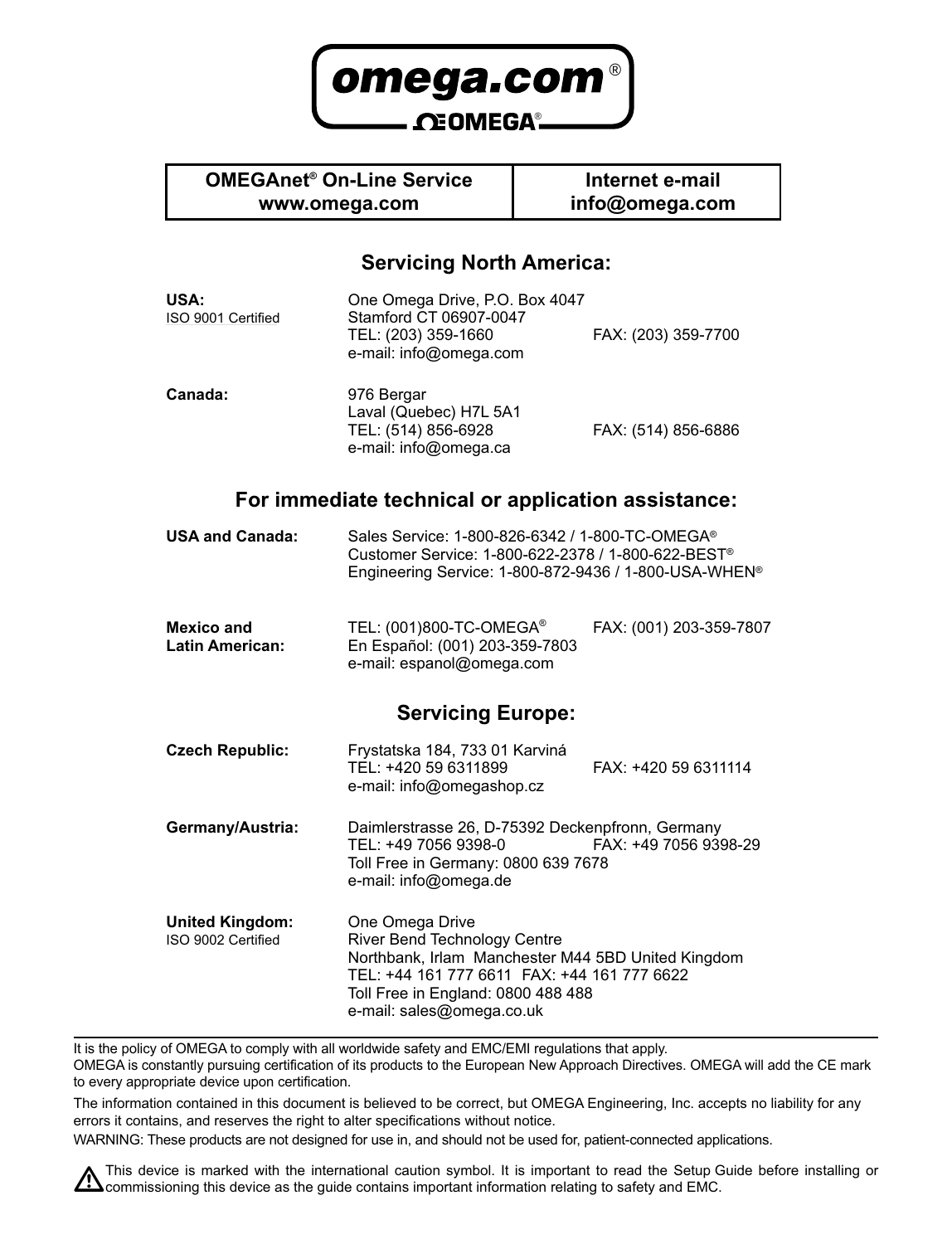### **TABLE OF CONTENTS**

| 1.1               |                                                |  |
|-------------------|------------------------------------------------|--|
| 1.2               |                                                |  |
| 1.3               |                                                |  |
| 2.1<br>2.2<br>2.3 | 2.3.1<br>2.3.2                                 |  |
|                   | 2.3.4                                          |  |
| 3.1               | Turning your Instrument On for the First Time  |  |
| 3.2               | <b>Buttons Functions in Configuration Mode</b> |  |
|                   | 3.2.1                                          |  |
|                   | 3.2.2                                          |  |
|                   | 3.2.3                                          |  |
|                   | 3.2.4                                          |  |
|                   | 3.2.5                                          |  |
|                   | 3.2.6                                          |  |
|                   | 3.2.7                                          |  |
|                   | 3.2.8                                          |  |
|                   | 3.2.9                                          |  |
|                   |                                                |  |
|                   | 3.2.11                                         |  |
|                   |                                                |  |
|                   |                                                |  |
|                   |                                                |  |
|                   |                                                |  |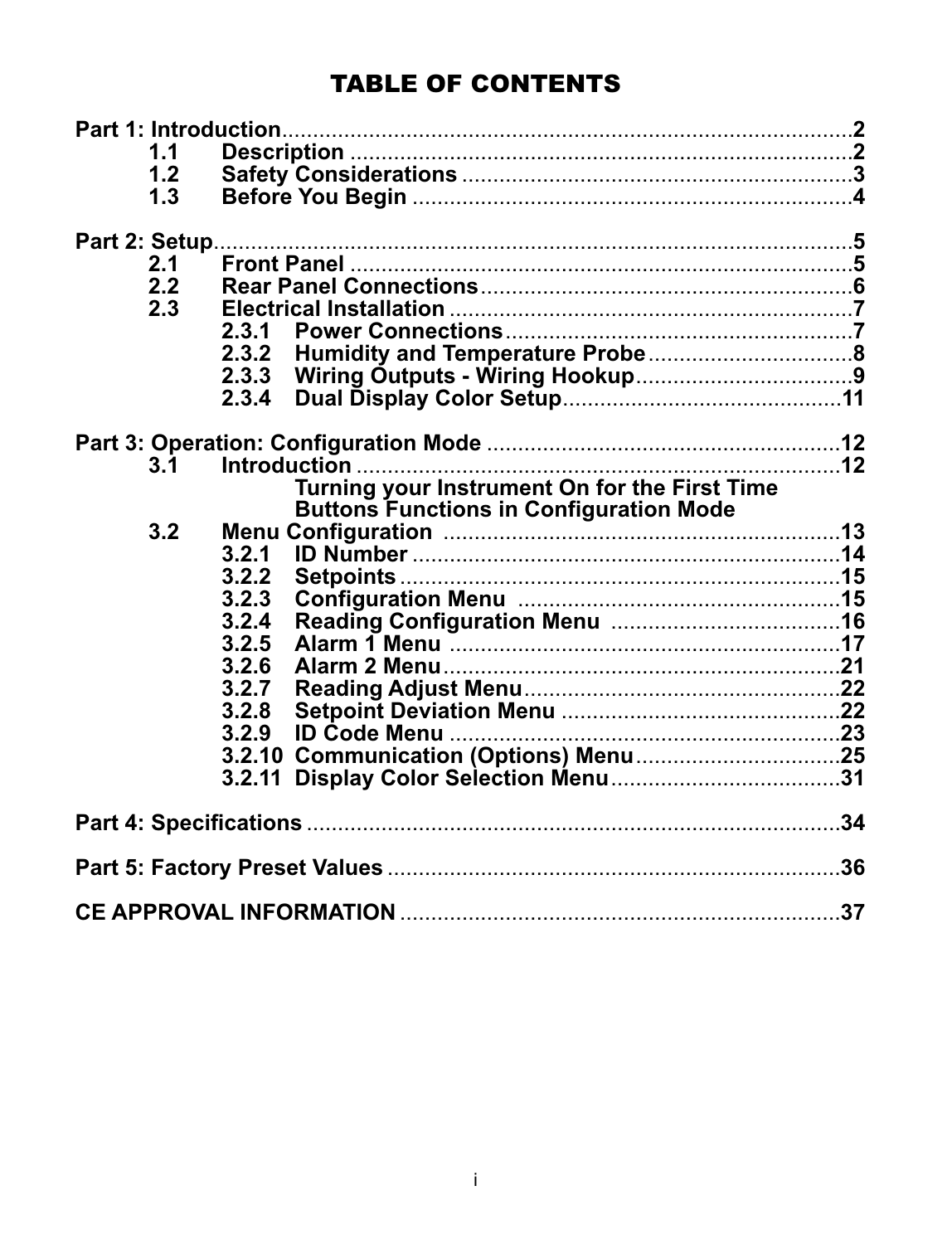### LIST OF FIGURES:

| Figure 2.1  |                                                         |  |
|-------------|---------------------------------------------------------|--|
| Figure 2.2  |                                                         |  |
| Figure 2.3  |                                                         |  |
|             |                                                         |  |
| Figure 2.4  |                                                         |  |
| Figure 2.5  |                                                         |  |
| Figure 2.6  | <b>Output Connections:</b>                              |  |
|             | Mechanical Relay and SSR Outputs - Wiring Hookup9<br>a) |  |
|             |                                                         |  |
| Figure 2.7  |                                                         |  |
| Figure 2.8  |                                                         |  |
| Figure 2.9  | <b>Communication Output:</b>                            |  |
|             |                                                         |  |
|             |                                                         |  |
| Figure 2.10 |                                                         |  |
| Figure 2.11 | i/8D Locations of S1 and Selectable Jumper Positions11  |  |
| Figure 2.12 | i/16D Location of S1 and Selectable Jumper Positions11  |  |
| Figure 3.1  |                                                         |  |
| Figure 3.2  |                                                         |  |
| Figure 3.3  |                                                         |  |
| Figure 3.4  |                                                         |  |
| Figure 3.5  |                                                         |  |
| Figure 3.6  |                                                         |  |
| Figure 3.7  |                                                         |  |
| Figure 3.8  |                                                         |  |
| Figure 3.9  |                                                         |  |
| Figure 3.10 |                                                         |  |
|             |                                                         |  |

### LIST OF TABLES:

| Table 2.1 |  |
|-----------|--|
| Table 2.2 |  |
| Table 2.3 |  |
| Table 3.1 |  |
| Table 3.2 |  |
| Table 5.1 |  |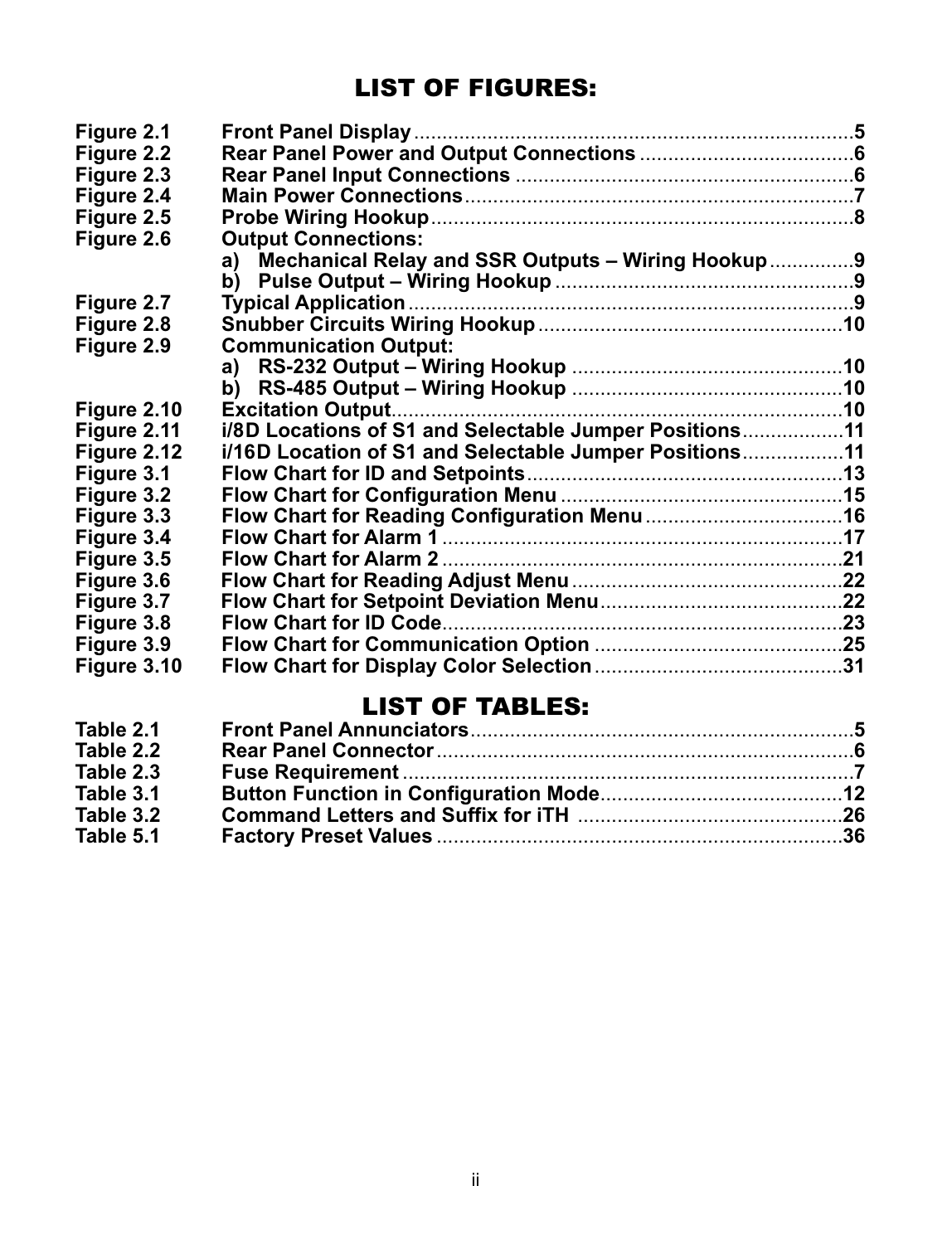## NOTES, WARNINGS and CAUTIONS

Information that is especially important to note is identified by following labels:

- **NOTE**
- **WARNING or CAUTION**
- **IMPORTANT**
- **TIP**



**NOTE:** Provides you with information that is important to successfully setup and use the Programmable Digital Meter.



**CAUTION or WARNING:** Tells you about the risk of electrical shock.



**CAUTION, WARNING or IMPORTANT:** Tells you of circumstances or practices that can effect the instrument's functionality and must refer to accompanying documents.



**TIP:** Provides you helpful hints.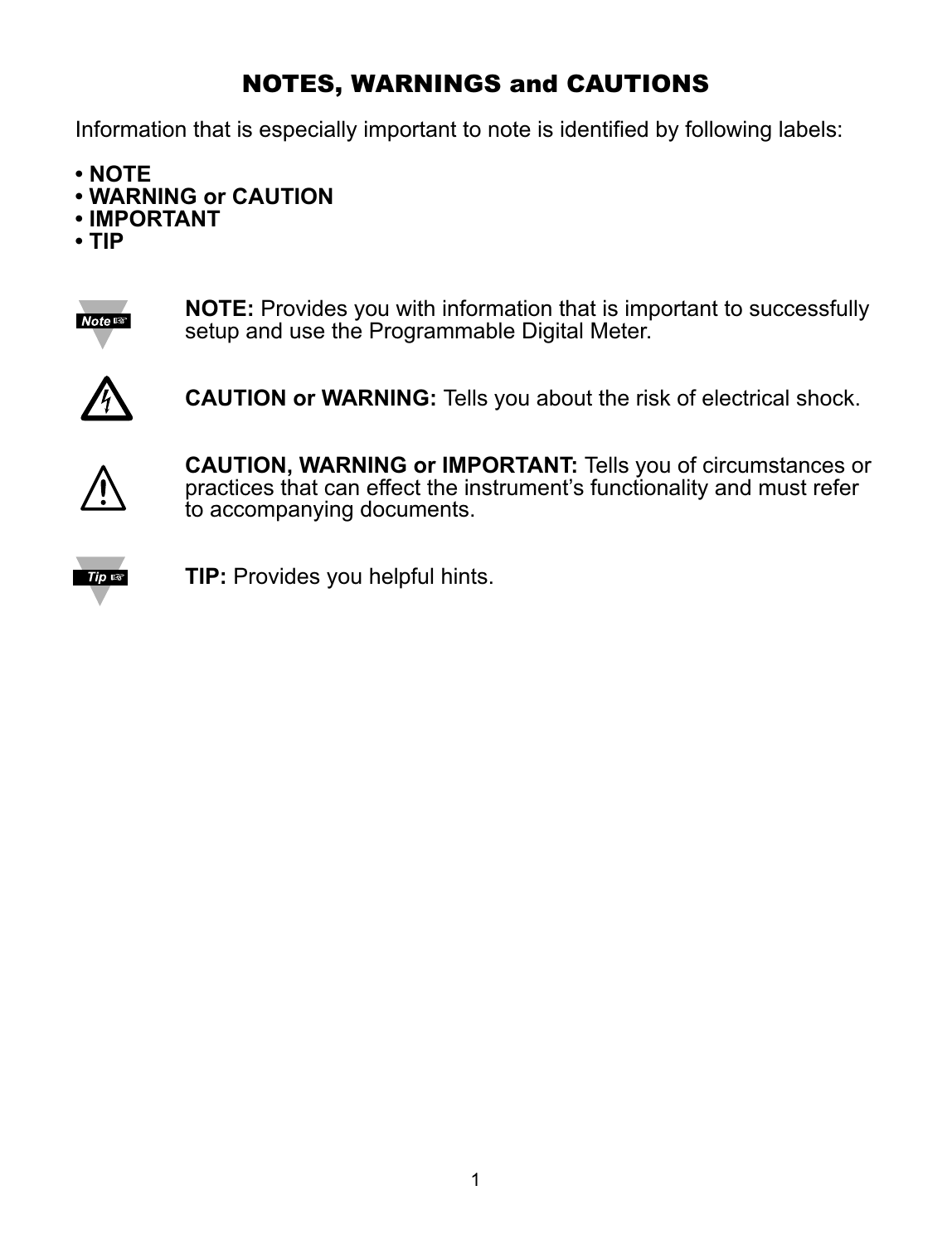### **PART 1** INTRODUCTION **1.1 Description**

The iTH Series instruments monitor and control both temperature and relative humidity.

- Used with an iTH probe the controller comes with dual displays. The top displays relative humidity and the bottom displays temperature. Relative Humidity can be toggled with Temperature readings (by pressing the  $\bullet$  button) or Dewpoint readings (by pressing the  $\bullet$  button). Dewpoint is the temperature at which water vapor from the air begins to form droplets and condenses on surfaces that are colder than the dewpoint of air.
- The temperature and humidity control can be achieved by using on/off or PID heat/cool control strategy. Control can be optimized with an auto tune feature. The instrument offers a ramp to setpoint with timed soak period before switching off the output.

The instruments are simple to configure and use, while providing tremendous versatility and a wealth of powerful features. The iTH Series instruments are available either as monitors or controllers. The monitors are extremely accurate programmable digital panel meters displaying humidity, temperature, or dew point. The controllers also provide dual loop control for both humidity and temperature and are easily programmed for any control or alarming requirement from simple on-off to full autotune PID control.

The iTH family of meters and controllers are available in four true DIN Sizes with NEMA 4 / Type 4, IP65 splash resistant bezels: the ultra compact 1/32 DIN (the world's smallest dual loop Humidity + Temperature controller); the popular midsize 1/16 DIN square bezel with dual display; the 1/8 DIN vertical, and the 1/8 DIN horizontal with the big bright 21mm digits.

The iTH series LED displays can be programmed to change color between Green, Amber, and Red at any set point or alarm point.

The iTH controller models offer a choice of two control or alarm outputs in almost any combination: solid state relays (SSR); Form "C" SPDT (Single Pole Double Throw) relays; pulsed 10 Vdc output for use with an external SSR; or Analog Output selectable for control or retransmission of the process value. Universal power supply accepts 90 to 240 Vac. Low voltage power option accepts 24 Vac or 12 to 36 Vdc.

The Networking and Communications options include direct Ethernet LAN connectivity with an Embedded Web Server, and serial communications. The -C24 serial communications option includes both RS-232 and RS-485. Protocols include both MODBUS and a straightforward ASCII protocol. The -C4EI option includes both Ethernet and RS-485 ASCII/MODBUS on one device.

The iTH Series meters and controllers are designed for easy integration with popular industrial automation, data acquisition and control programs as well as Microsoft Visual Basic and Excel. provides free configuration and data acquisition software and demos which makes it fast and easy to get up and running with many applications.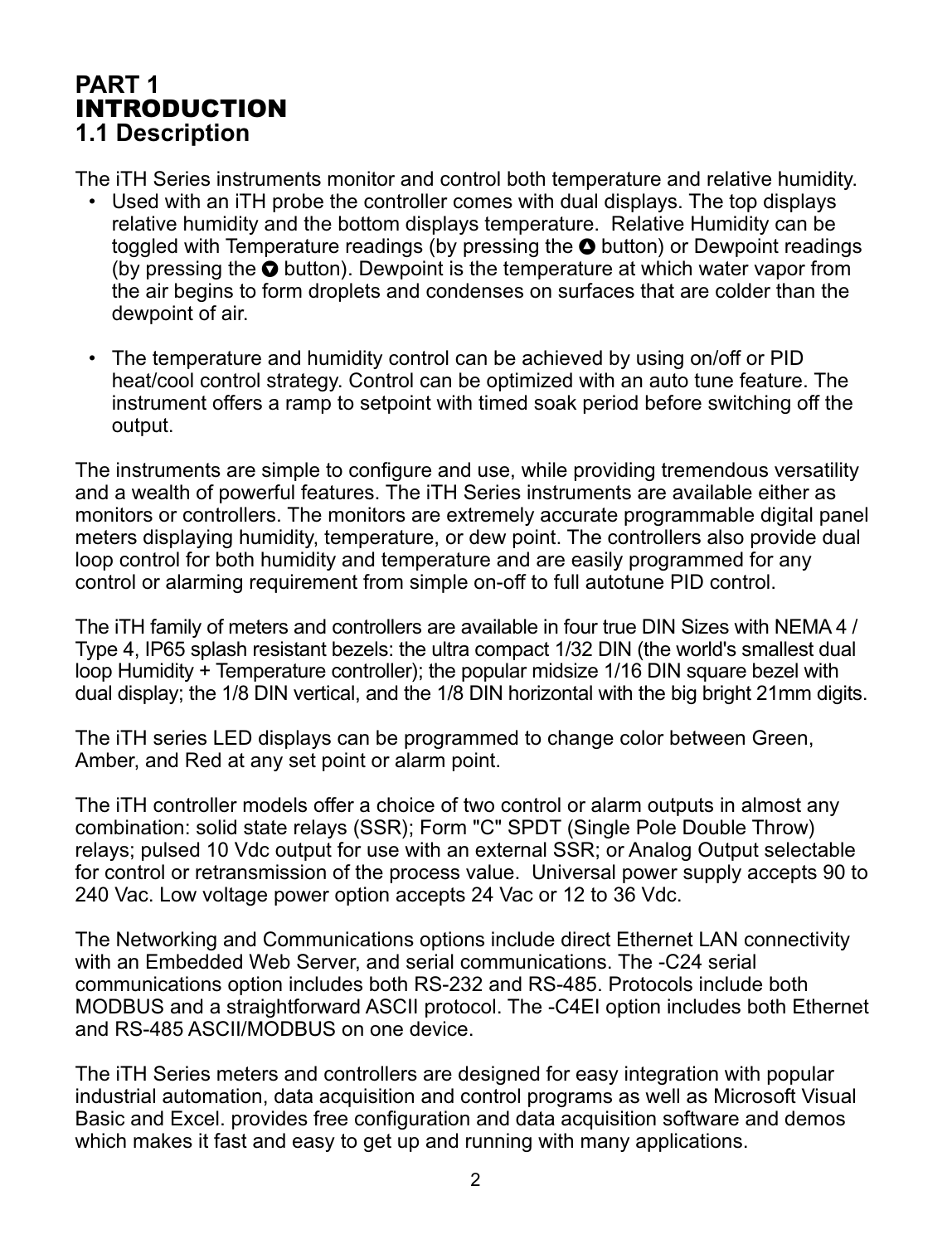### **1.2 Safety Considerations**



This device is marked with the international caution symbol. It is important to read this manual before installing or commissioning this device as it contains important information relating to Safety and EMC (Electromagnetic Compatibility).

This instrument is a panel mount device protected in accordance with EN 61010-1:2001, electrical safety requirements for electrical equipment for measurement, control and laboratory. Installation of this instrument should be done by qualified personnel. In order to ensure safe operation, the following instructions should be followed.



This instrument has no power-on switch. An external switch or circuitbreaker shall be included in the building installation as a disconnecting device. It shall be marked to indicate this function, and it shall be in close proximity to the equipment within easy reach of the operator. The switch or circuit-breaker shall meet the relevant requirements of IEC 947–1 and IEC 947-3 (International Electrotechnical Commission). The switch shall not be incorporated in the main supply cord.



Furthermore, to provide protection against excessive energy being drawn from the main supply in case of a fault in the equipment, an overcurrent protection device shall be installed.



- Do not exceed voltage rating on the label located on the top of the instrument housing.
- Always disconnect power before changing signal and power connections.
- Do not use this instrument on a work bench without its case for safety reasons.
- Do not operate this instrument in flammable or explosive atmospheres.
- Do not expose this instrument to rain or moisture.
- Unit mounting should allow for adequate ventilation to ensure instrument does not exceed operating temperature rating.
- Use electrical wires with adequate size to handle mechanical strain and power requirements. Install without exposing bare wire outside the connector to minimize electrical shock hazards.

### **EMC Considerations**

- Whenever EMC is an issue, always use shielded cables.
- Never run signal and power wires in the same conduit.
- Use signal wire connections with twisted-pair cables.
- Install Ferrite Bead(s) on signal wires close to the instrument if EMC problems persist.

### **Failure to follow all instructions and warnings may result in injury!**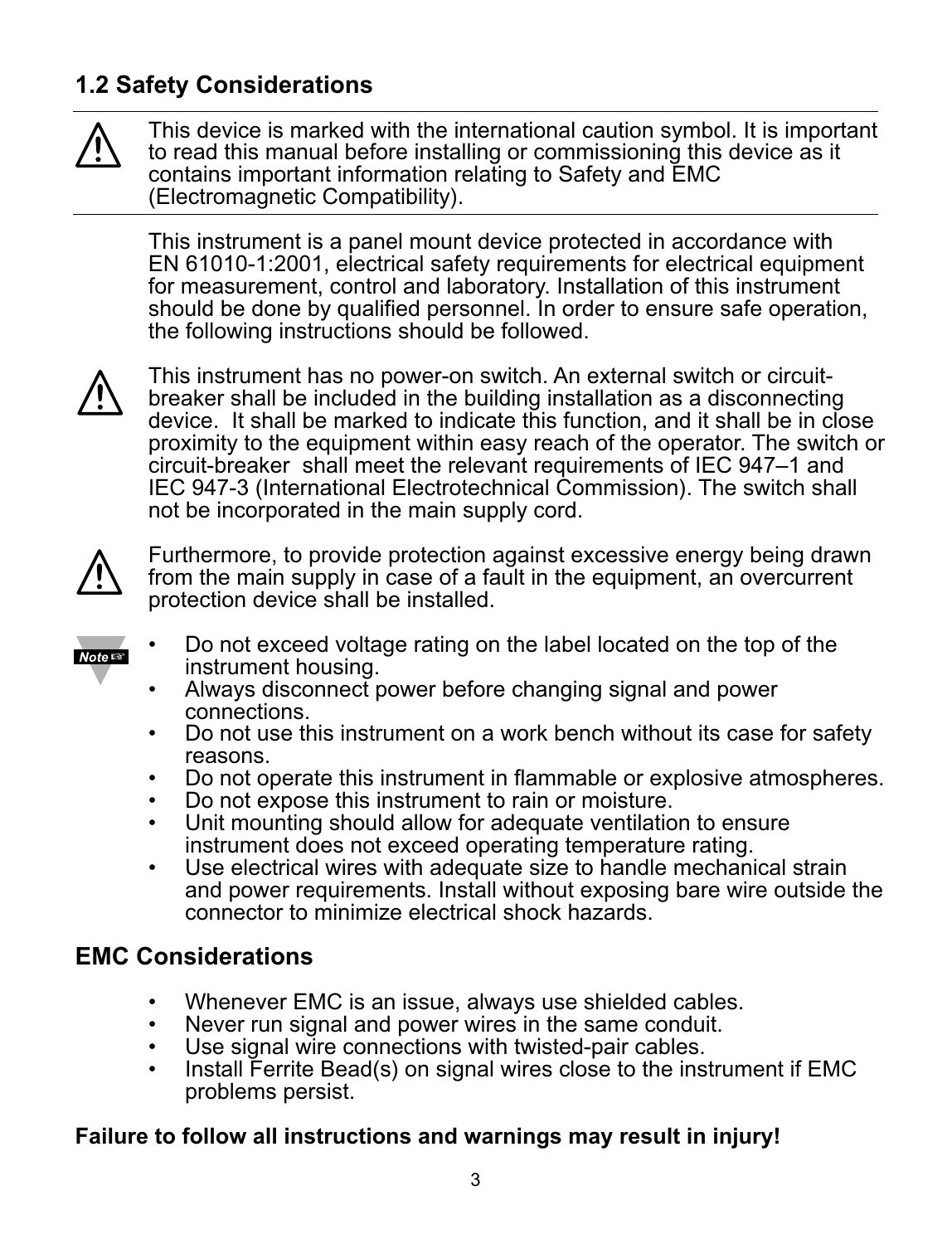### **1.3 Before You Begin**

### **Inspecting Your Shipment:**

Remove the packing slip and verify that you have received everything listed. Inspect the container and equipment for signs of damage as soon as you receive the shipment. Note any evidence of rough handling in transit. Immediately report any damage to the shipping agent. The carrier will not honor damage claims unless all shipping material is saved for inspection. After examining and removing the contents, save the packing material and carton in the event reshipment is necessary.

### **Customer Service:**

If you need assistance, please call the nearest Customer Service Department, listed in this manual.

### **Manuals, Software:**

The latest Operation and Communication Manual as well as free configuration software and ActiveX controls are available from **the website listed in this manual or on the CD-ROM enclosed with your shipment**.



For first-time users: Refer to the QuickStart Manual for basic operation and set-up instructions.

If you have the Serial Communications/Ethernet Option you can easily **Tip IS** configure the unit on your computer or on-line.

### **To Reset the Meter:**

When the unit is in the "MENU" Mode, **push**  $\bullet$  **once** to direct the unit one step backward of the top menu item.



**Push**  $\bullet$  **twice** to reset the unit, prior to resuming "Run" Mode except after "Alarms", that will go to the "Run" Mode without resetting the unit.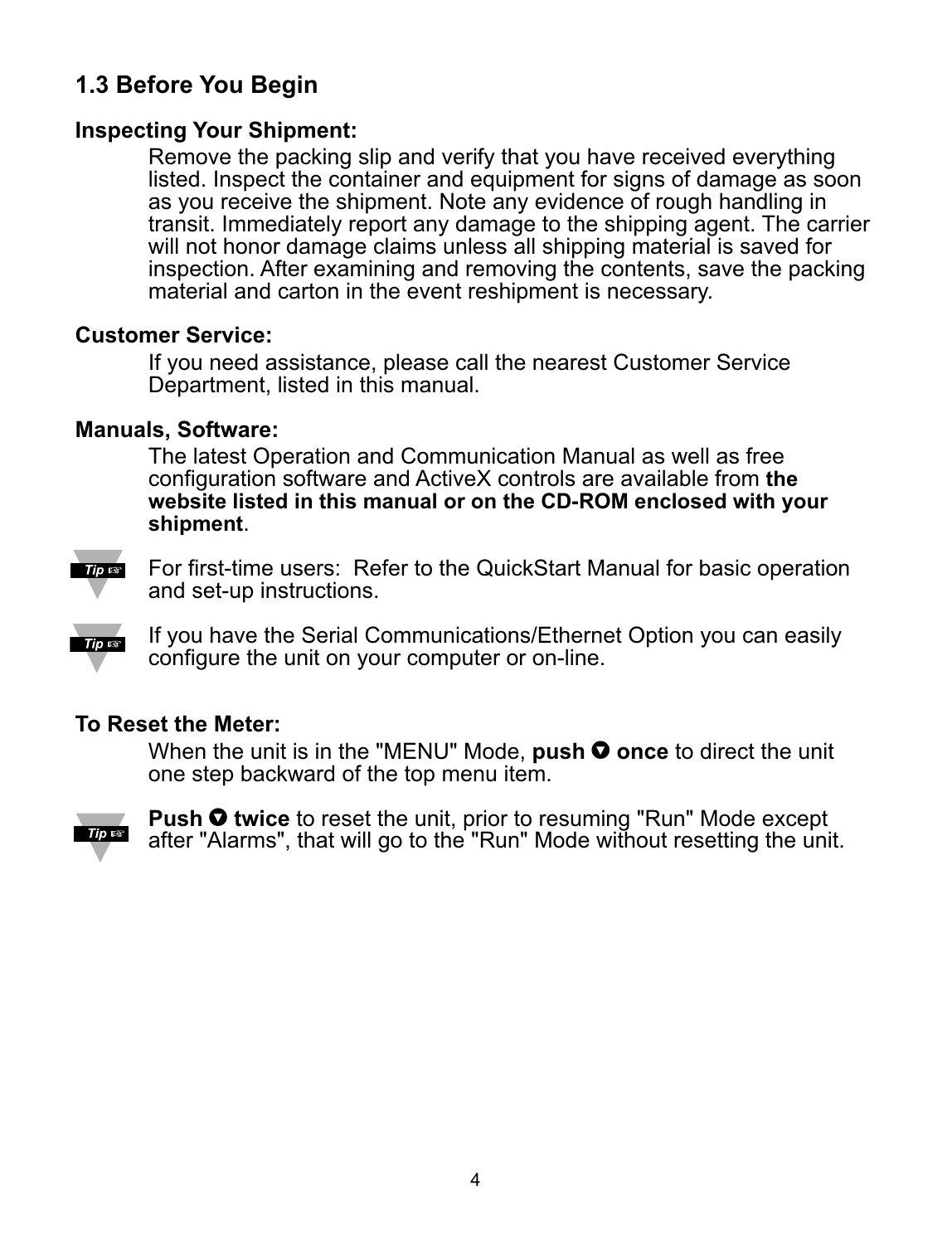### **PART 2 SETUP 2.1 Front Panel**



### **Figure 2.1 Front Panel Display**

**Note 188** 

The upper display may be RH, Temperature or Dewpoint readings depending on your Reading Configuration selections. Factory defaults are shown in **Figure 2.1**. The Dual Display allows the user to observe the Relative Humidity or Dewpoint (upper display) and Temperature Value (lower display), at the same time.

### **Table 2.1 Front Panel Annunciators**

|                 | Output 1/Setpoint 1/ Alarm 1 indicator                                        |
|-----------------|-------------------------------------------------------------------------------|
| $\mathbf{2}$    | Output 2/Setpoint 2/ Alarm 2 indicator                                        |
| $\rm ^{\circ}C$ | °C unit indicator for Temperature or Dewpoint                                 |
| $\mathsf{P}$    | °F unit indicator for Temperature or Dewpoint                                 |
| %RH             | Display shows the Percent Relative Humidity                                   |
| D               | Display shows the Dewpoint                                                    |
| ◉               | Changes display to Configuration Mode and advances through menu items*        |
| $\bullet$       | Used in Program Mode:                                                         |
|                 | On Dual Display: swaps the upper and lower displays from RH readings to       |
|                 | Temperature readings. Note: this eliminates the small LED ennuciators*        |
|                 | On Single Display units: replaces RH readings to Temperature readings*        |
| Ω               | Used in Program Mode:                                                         |
|                 | On Dual Display: changes upper display from RH readings to Dewpoint readings* |
|                 | On Single Display units: replaces RH readings to Dewpoint readings*           |
| Ω               | Accesses submenus in Configuration Mode and stores selected values*           |
|                 | * See Dert ? Operation: Centiguration Mode                                    |

See Part 3 Operation: Configuration Mode.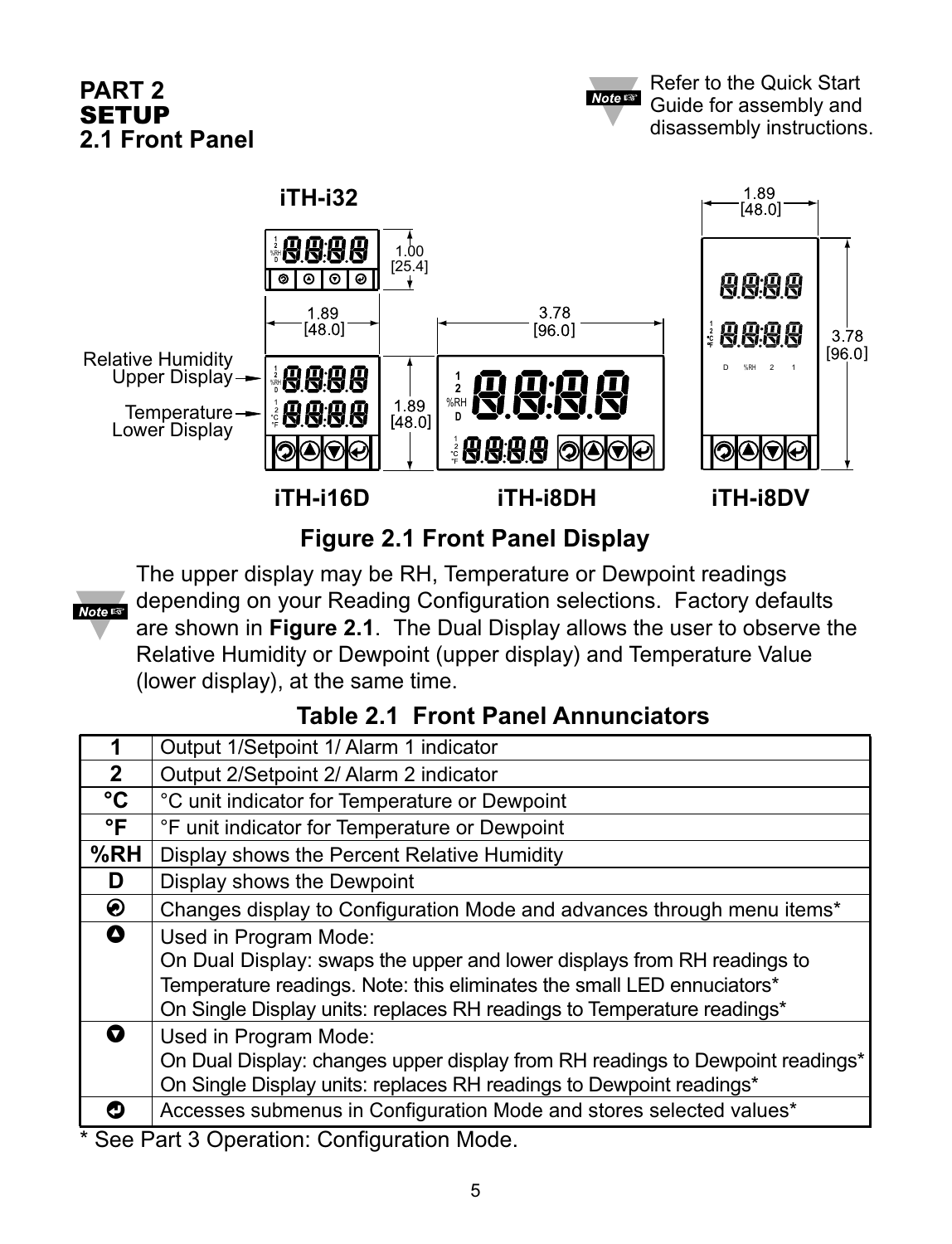### **2.2 Rear Panel Connections**

The rear panel connections are shown in Figures 2.2 and 2.3.



**Figure 2.2 Rear Panel Power and Output Connections**



**Figure 2.3 Rear Panel Input Connections**

### **Table 2.2 Rear Panel Connector**

|                 | <b>WHITE(CLK)</b><br>GREEN(DATA)<br>BED(VCC)<br>SHIELD<br>SHIELD<br>MC<br><b>BLACK(RTN</b><br><b>Figure 2.3 Rear Panel Input Connections</b><br><b>Table 2.2 Rear Panel Connector</b> |
|-----------------|---------------------------------------------------------------------------------------------------------------------------------------------------------------------------------------|
| <b>POWER</b>    | <b>AC/DC Power Connector: All models</b>                                                                                                                                              |
| <b>INPUT</b>    | iTH-PROBE                                                                                                                                                                             |
| <b>OUTPUT 1</b> | Based on one of the following models:<br><b>Relay SPDT</b><br>Solid State Relay<br>Pulse                                                                                              |
| <b>OUTPUT 2</b> | Based on one of the following models:<br><b>Relay SPDT</b><br>Solid State Relay<br>Pulse                                                                                              |
| <b>OPTION</b>   | Based on one of the following models:<br>RS-232C or RS-485 programmable<br>Excitation                                                                                                 |



Output 1 and 2 are for -AL Limit Alarm Option Only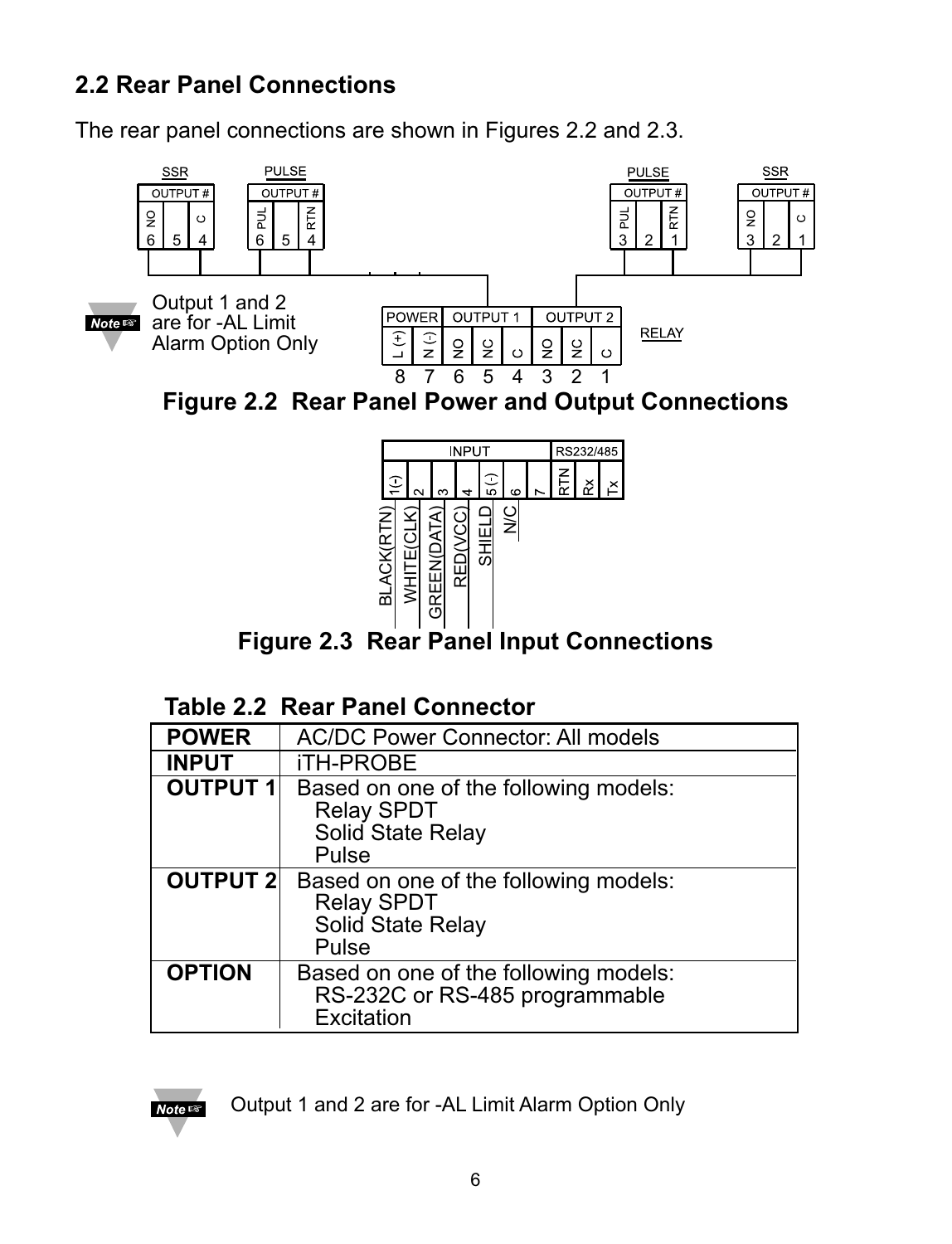### **2.3 Electrical Installation**

### **2.3.1 Power Connections**

**Caution:** Do not connect power to your device until you have completed all input and output connections. Failure to do so may result in injury!

Connect the main power connections as shown in Figure 2.4.



### **Figure 2.4 Main Power Connections**

### **Table 2.3 Fuse Requirement (see specifications)**

| <b>FUSE</b>   | Connector | <b>Dutput Tvpe</b> | For 115Vac | For 230Vac  | DC                   |
|---------------|-----------|--------------------|------------|-------------|----------------------|
| <b>FUSE 1</b> | Power     | N/A                | 100 mA(T   | 100 $mA(T)$ | 100 mA( <sup>-</sup> |
| <b>FUSE 2</b> | Power     | N/A                | N/A        | N/A         | ) mA(<br>400         |



For the low voltage power option, in order to maintain the same degree of protection as the standard high voltage input power units (90 - 240 Vac), always use a Safety Agency Approved DC or AC source with the same Overvoltage Category and pollution degree as the standard AC unit (90 - 240 Vac).

**Note 188** 

The Safety European Standard EN61010-1 for measurement, control, and laboratory equipment requires that fuses must be specified based on IEC127. This standard specifies for a Time-lag fuse, the letter code "T". The above recommended fuses are of the type IEC127-2-sheet III. Be aware that there are significant differences between the requirements listed in the UL 248-14/CSA 248.14 and the IEC 127 fuse standards. As a result, no single fuse can carry all approval listings. A 1.0 Amp IEC fuse is approximately equivalent to a 1.4 Amp UL/CSA fuse. It is advised to consult the manufacturer's data sheets for a cross-reference.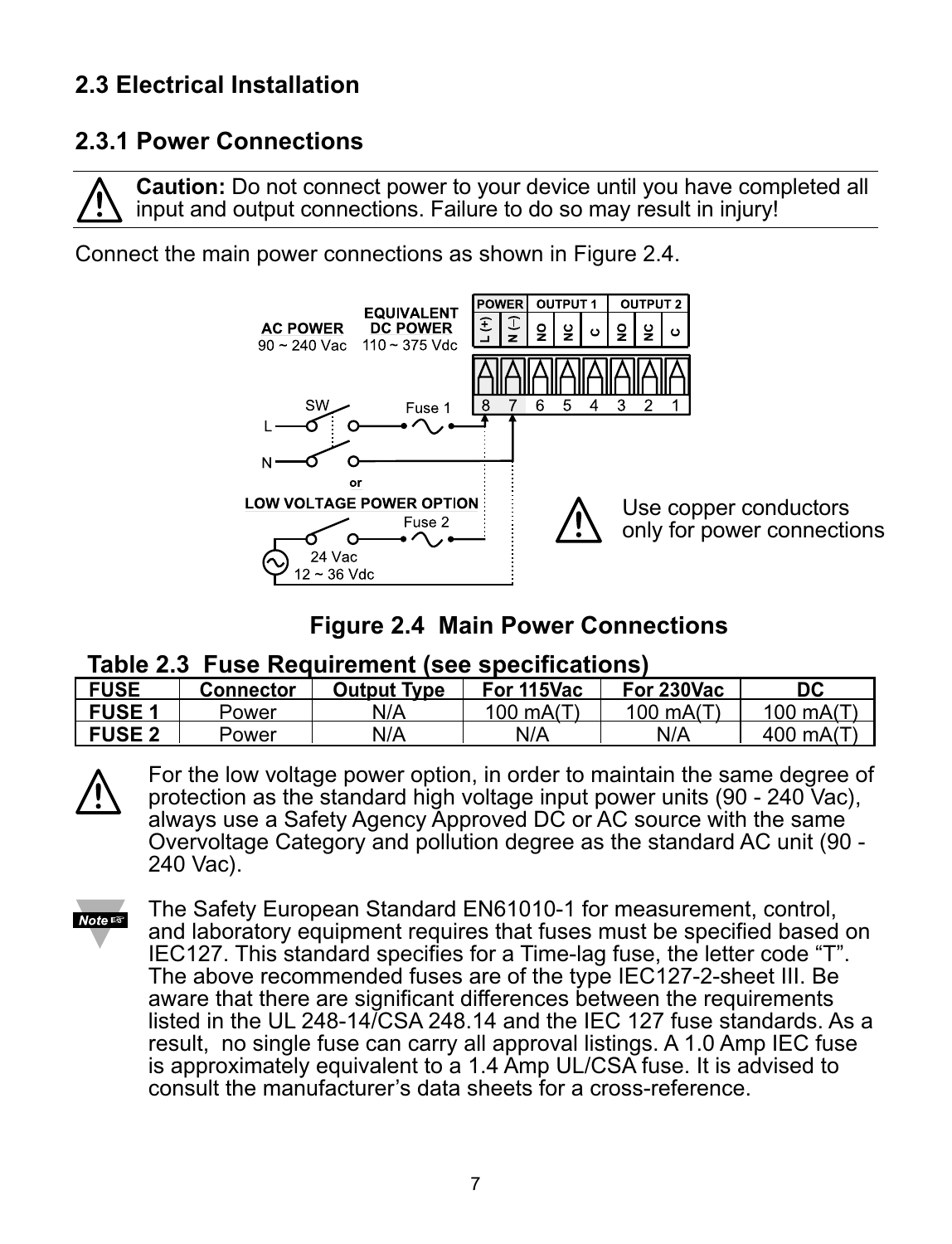### **2.3.2 Humidity and Temperature Probe**

The figure below shows the wiring hookup for the temperature and humidity probe.





### **Choose one which gives the best signal integrity-**

1) Connect Probe's Shield to RTN if Probe Housing is not connected to Earth Ground.

*OR*

2) Connect Probe's Shield to Earth Ground if Probe Housing is not connected to Earth Ground.

### **Figure 2.5 Probe Wiring Hookup**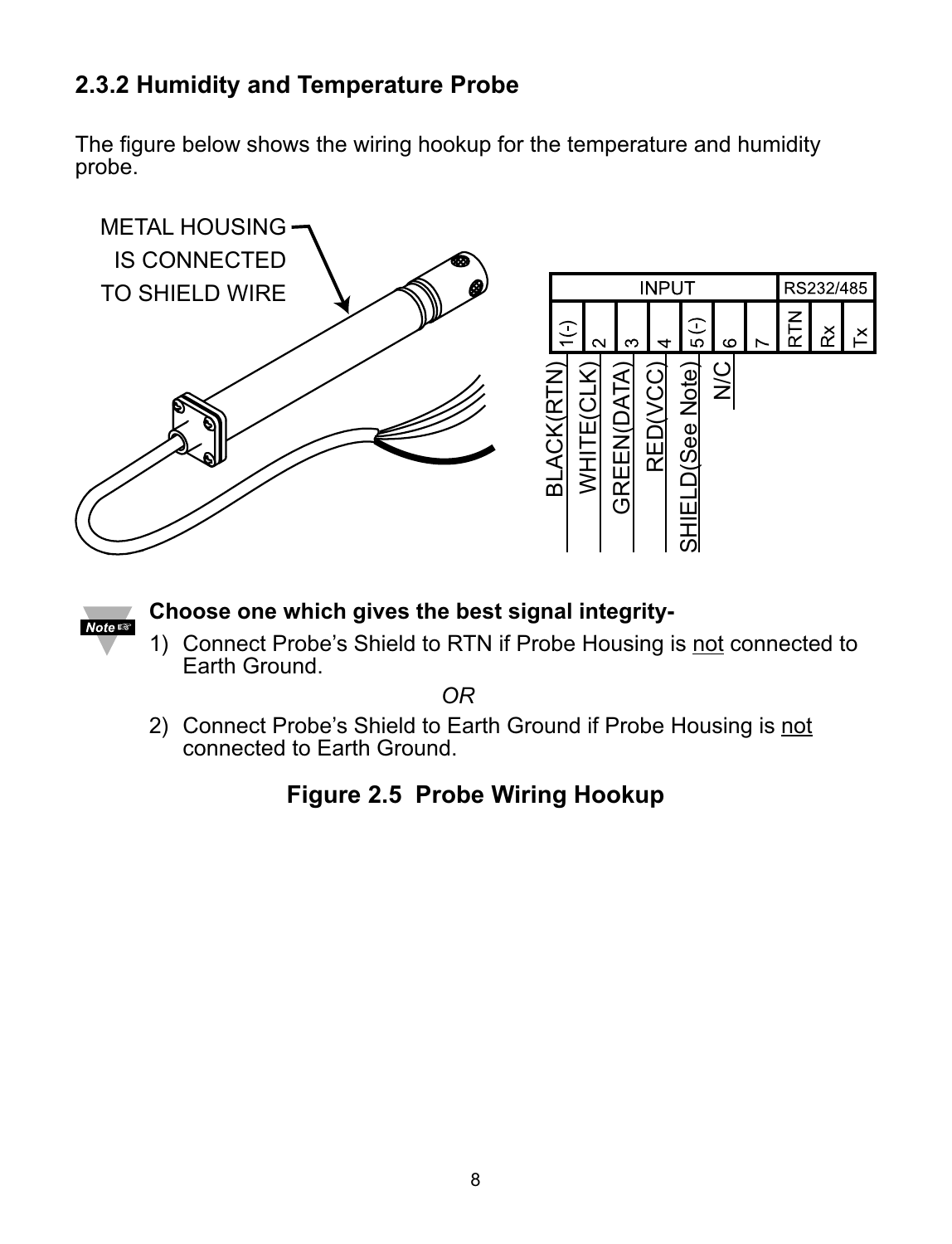### **2.3.3 Wiring Outputs**

This meter, if ordered with -AL Limit Alarm option, has two factory installed outputs. The SPDT Mechanical Relay, SPST Solid State Relay, and Pulse Connections are shown below.

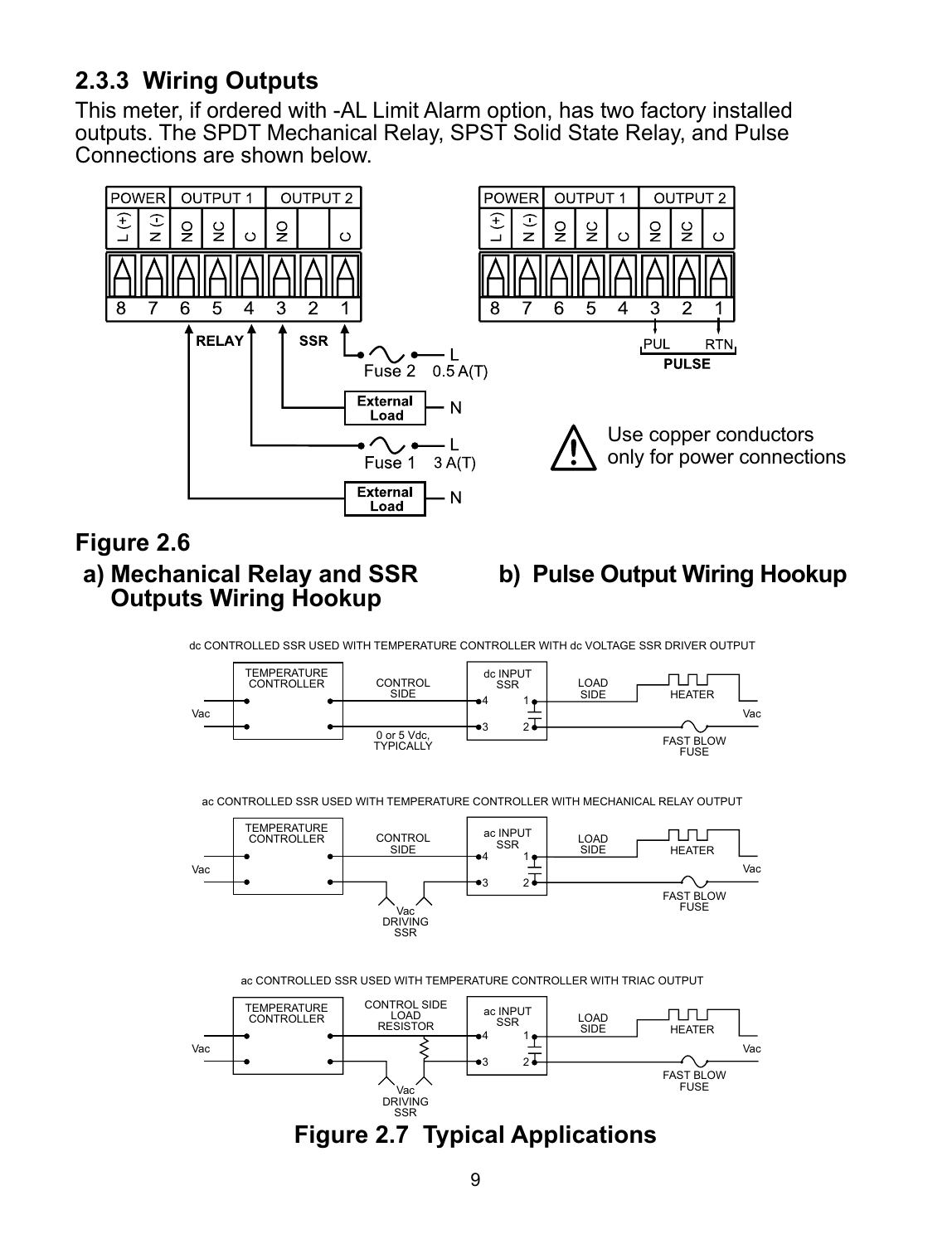This device has snubber circuits designed to protect the contacts of the mechanical relays when it switches to inductive loads (i.e. solenoids, relays). These snubbers are internally connected between the Common (C) and Normally Open (NO) relay contacts of Output 1 and Output 2.

If you have an inductive load connected **Note <sub>18</sub>** between Common (C) and Normally Closed (NC) contacts of the mechanical relays and you want to protect them from the rush current during the switching period, you have to connect an external snubber circuit between Common (C) and Normally Closed (NC) contacts as indicated in **Figure 2.8**.



**Figure 2.8 Snubber Circuits Wiring Hookup**

This device may have a programmable communication output. The RS-232 and RS-485 Output Connection are shown below.

**Noters** External RS-232 connections are not available with -EI or C4EI options.



### **Figure 2.9 a) RS-232 Output Wiring Hookup b) RS-485 Output Wiring Hookup**

This device may also have an excitation output.



Excitation is not available if Serial Communication (-C24) or Ethernet (-C4EI) or Low Voltage Power Supply (-DC) option is installed.



### **Figure 2.10 Excitation Output**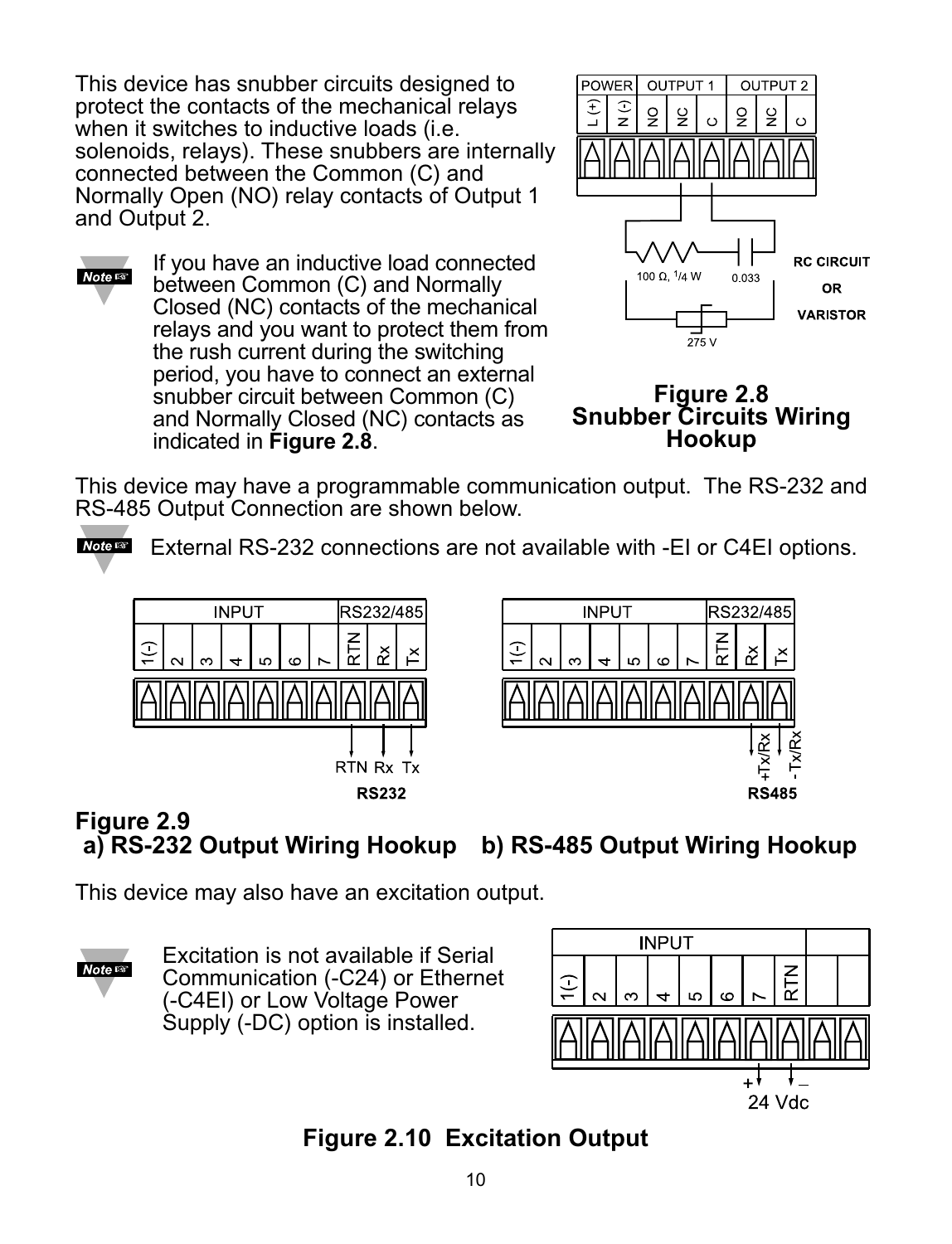### **2.3.4 Dual Display Color Setup**

The dual display option allows the user to change the color of the upper and lower displays.



**To change the color of the upper display, see Section 3.2.14** (Display Color section).

To change the color of the lower display follow the instructions below: The unit should be removed from the panel and opened.

**Noteral Refer to the Quick Start Guide for assembly and disassembly instructions.** 

The S1 jumper is located on the back side of the display board. The location of S1 and pin selection jumpers are shown below.







**Figure 2.12 i/16D Location of S1 and Selectable Jumper Positions**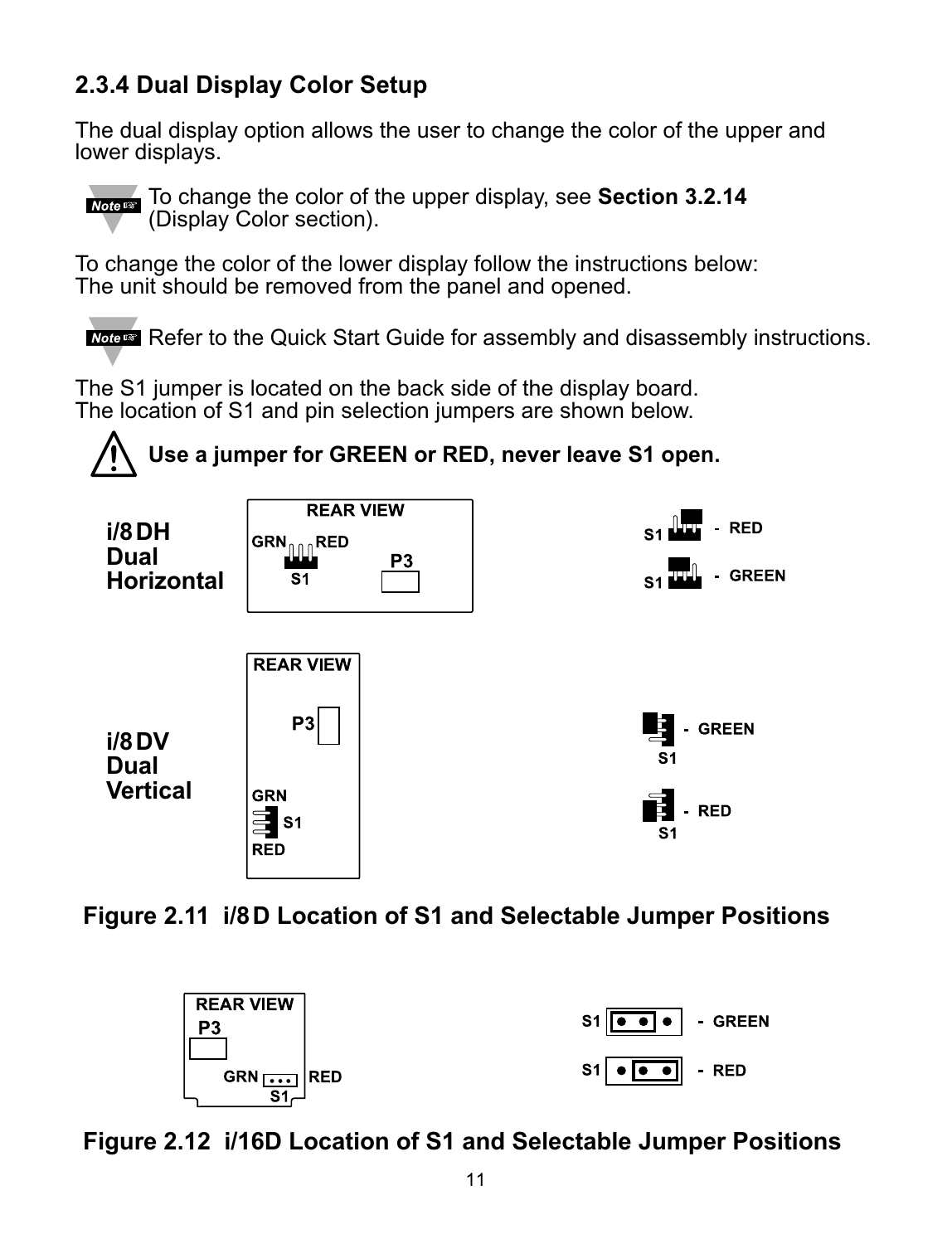### **PART 3** OPERATION: Configuration Mode

### **3.1 Introduction**

The instrument has two different modes of operation. The first, Run Mode, is used to display Temperature and Relative Humidity. The other mode, Menu Configuration Mode, is used to navigate through the menu options and configure the unit. Part 3 of this manual will explain the Menu Configuration Mode. For your instrument to operate properly, the user must first "program" or configure the menu options.

### **Turning your Unit On for the First Time**

The device becomes active as soon as it is connected to a power source. It has no On or Off switch. The device at first momentarily shows the software version number, followed by reset **RST, and then proceeds to the Run Mode.** 



**From** For first-time users: Refer to the QuickStart Manual for basic operation and set-up instructions.

If you have the Serial Communications/Ethernet Option you can easily configure the unit on your computer or on-line.

### **Table 3.1 Button Function in Configuration Mode**

| $\odot$<br><b>MENU</b> | $\cdot$ To enter the Menu, the user must first press $\odot$ button.<br>• Use this button to advance/navigate to the next menu item. The user can<br>navigate through all the top level menus by pressing $\odot$ .<br>• While a parameter is being modified, press $\odot$ to escape without saving the<br>parameter.                                                                                                                                                                                                                                                                                                                                                                                    |
|------------------------|-----------------------------------------------------------------------------------------------------------------------------------------------------------------------------------------------------------------------------------------------------------------------------------------------------------------------------------------------------------------------------------------------------------------------------------------------------------------------------------------------------------------------------------------------------------------------------------------------------------------------------------------------------------------------------------------------------------|
| $\bullet$<br>(UP)      | • Press the up O button to scroll through "flashing" selections. When a<br>numerical value is displayed press this key to increase value of a parameter<br>that is currently being modified.<br>• Pressing the O button for approximately 3 seconds will speed up the rate at<br>which the set point value increments.<br>$\cdot$ In the Run Mode, pressing the $\bullet$ button changes display from RH readings<br>to Temperature readings.                                                                                                                                                                                                                                                             |
| (DOWN)                 | • Press the down $\bullet$ button to go back to a previous Top Level Menu item.<br>• Press this button twice to reset the unit to the Run Mode.<br>• When a numerical value is flashing (except set point value) press $\bullet$ to scroll<br>digits from left to right allowing the user to select the desired digit to modify.<br>• When a setpoint value is displayed press $\bullet$ to decrease value of a setpoint<br>that is currently being modified. Pressing the $\bullet$ button for approximately 3<br>seconds will speed up the rate at which the setpoint value is decremented.<br>$\cdot$ In the Run Mode, pressing the $\bullet$ button changes from RH readings to<br>Dewpoint readings. |
| ο<br><b>ENTER</b>      | • Press the enter $\bullet$ button to access the submenus from a Top Level Menu item.<br>• Press $\bullet$ to store a submenu selection or after entering a value $-$ the display<br>will flash a <b>ECRC</b> message to confirm your selection.<br>• In the Run Mode, press O twice to enable Standby Mode with flashing ELEE.                                                                                                                                                                                                                                                                                                                                                                           |
|                        |                                                                                                                                                                                                                                                                                                                                                                                                                                                                                                                                                                                                                                                                                                           |

**Reset:** Except for Alarms, modifying any settings of the menu configuration will reset the instrument prior to resuming Run Mode.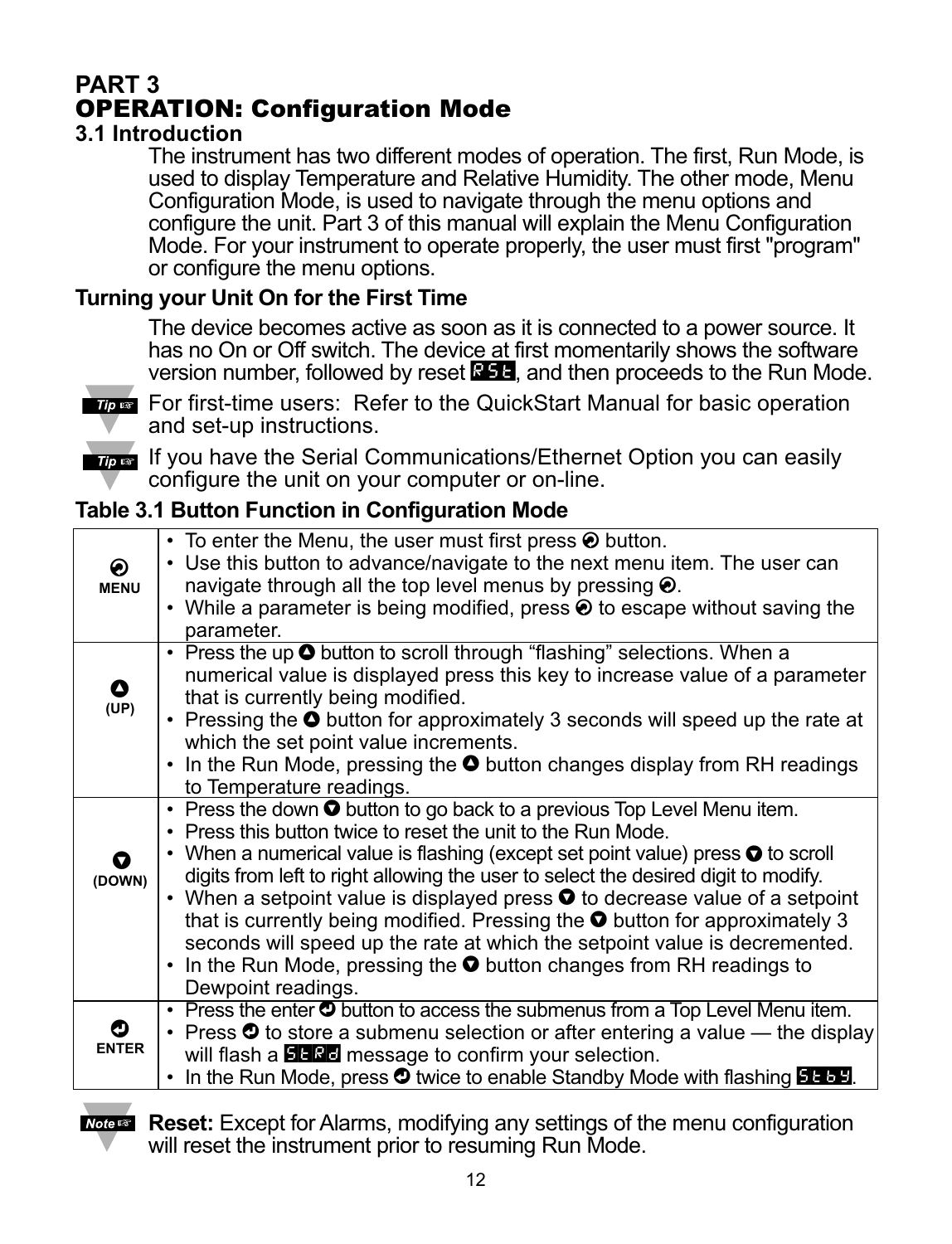### **3.2 Menu Configuration**



It is required that you put the unit in the Standby Mode for any configuration change other than Setpoints & Alarms.



**Figure 3.1 Flow Chart for ID and Setpoints**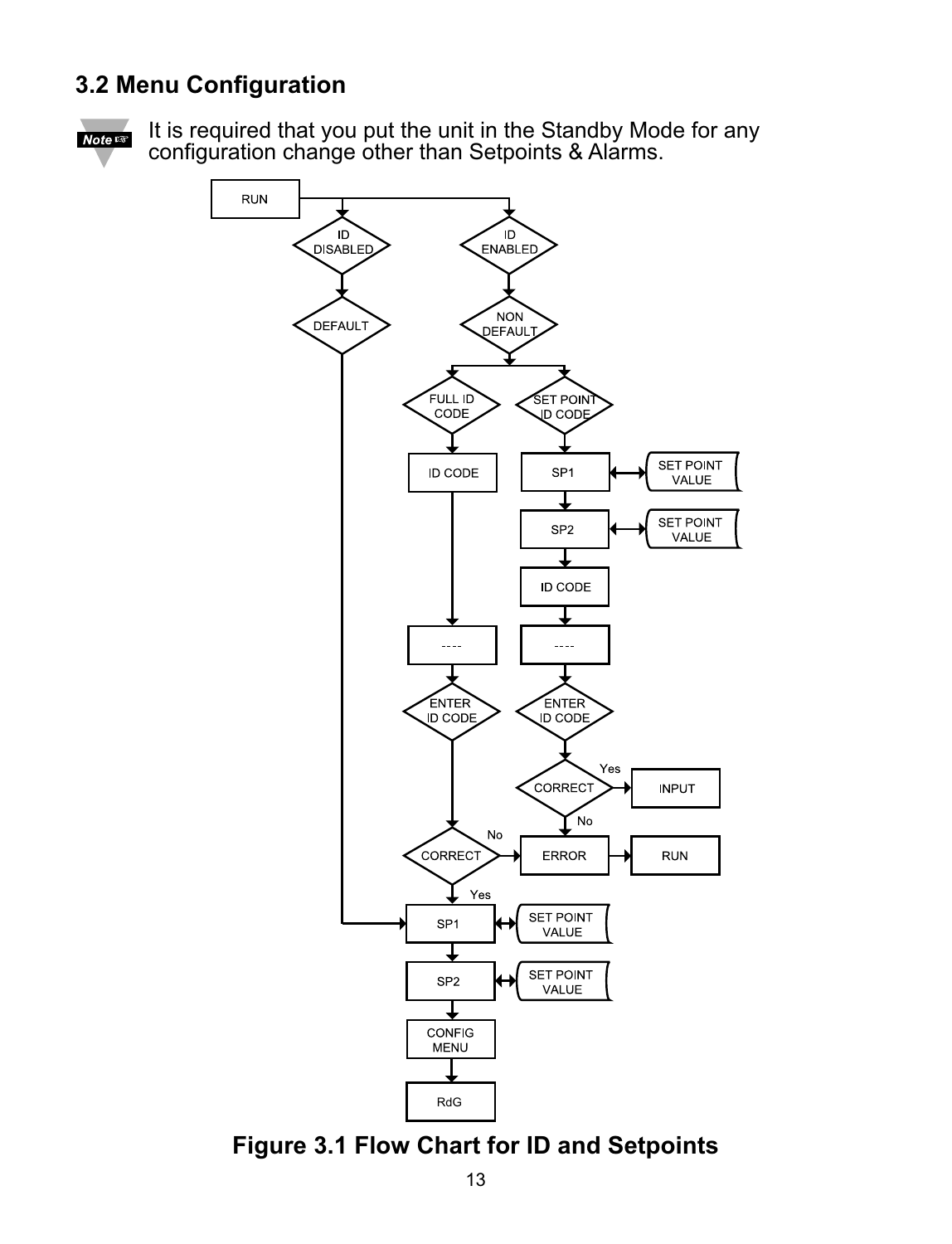### **3.2.1 ID Number**

### **TO ENABLE/DISABLE OR CHANGE ID CODE, SEE SECTION 3.2.12.**



If ID Code is **Disabled** or set as **Default** (0000) the menu will skip ID step to Setpoint Menu.

If ID Code is set to **Full** Security Level and user attempts to enter the Main Menu, they will be prompted for an ID Code.

If ID Code is set to **Setpoint/ID** Security Level and user attempts to enter the Configuration Menu, they will be prompted for an ID Code.

### **ENTERING YOUR NON-DEFAULT FULL SECURITY ID NUMBER.**

**Press <sup>(2</sup>) 1)** Display shows **ID.**<br>Press **2** 2) Display advances t

- Press **O** 2) Display advances to **Department**<br>Press **O** & **O** 3) Press **O** to increase digit
- **3)** Press  $\bullet$  to increase digit 0-9. Press  $\bullet$  to activate next digit (flashing). Continue to use  $\bullet$  and  $\bullet$  to enter your 4-digit ID code.
- **Press <sup>** $\bullet$ **</sup> 4)** If the correct ID code is entered, the menu will advance to the Setpoint 1 Menu, otherwise an error message ERRo will be displayed and the instrument will return to the Run Mode.

**Note <sub>13</sub>** To change ID Code, see ID Menu in the Configuration section.

### **ENTERING YOUR NON-DEFAULT SETPOINT/ID SECURITY ID NUMBER.**

- **Press <sup>●</sup> 5)** Display shows **BP1** Setpoint 1 Menu.<br>Press 6) Display shows **BP1** Setpoint 2 Menu
- Press **②** 6) Display shows **BP2** Setpoint 2 Menu.<br>Press **◎** 7) Display shows **D** ID Code Menu.
- Press **②** 7) Display shows **ID** ID Code Menu.<br>Press **◎** 8) Display advances to **Figure**.
- Press **O** 8) Display advances to **\_\_\_\_**.<br>Press **O** & **O** 9) Use **O** and **O** to change you
- **Press**  $\bullet$  **&**  $\bullet$  **9)** Use  $\bullet$  and  $\bullet$  to change your ID Code.<br>Press  $\bullet$  **10)** If correct ID Code is entered, the disp

**10)** If correct ID Code is entered, the display will advance to the **INPT** Input Menu, otherwise the error message ERRO will be displayed and the unit will return to the Run Mode.



To prevent unauthorized tampering with the setup parameters, the instrument provides protection by requiring the user to enter the ID Code before allowing access to subsequent menus. If the ID Code entered does not match the ID Code stored, the unit responds with an error message and access to subsequent menus will be denied.



Use numbers that are easy for you to remember. If the ID Code is forgotten or lost, call customer service with your serial number to access and reset the default to  $0000$ .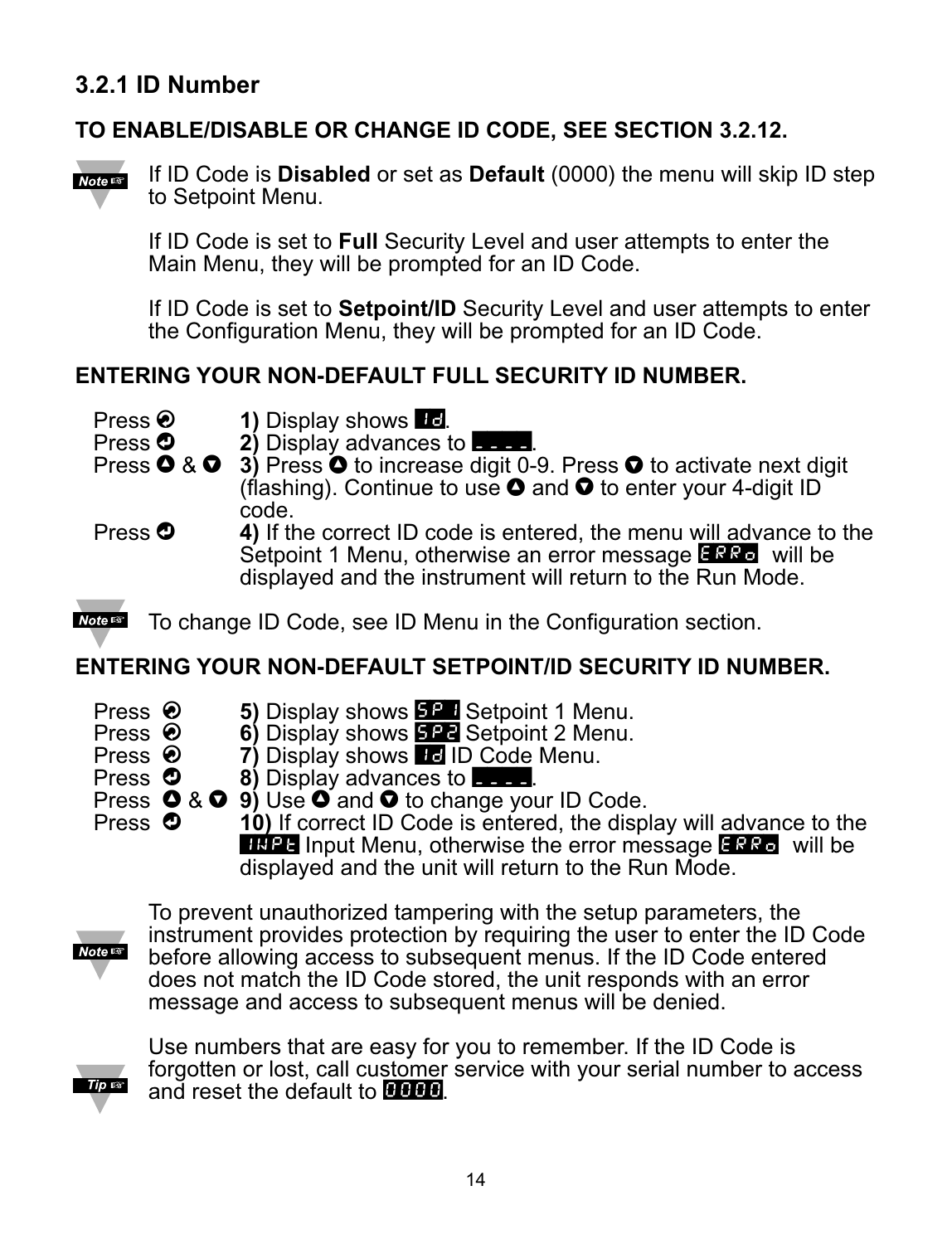### **3.2.2 Set Points**

### **SETPOINT 1:**

- Press **◎** 1) Press **◎**, if necessary until **SP1** prompt appears.<br>Press **◎** 2) Display shows previous value of "Setpoint 1"
- Press **O** 2) Display shows previous value of "Setpoint 1".<br>Press **O** & **O** 3) Press **O** and **O** to increase or decrease Setpo
- 3) Press  $\bullet$  and  $\bullet$  to increase or decrease Setpoint 1 respectively.

Holding  $\bullet$  &  $\bullet$  buttons down for approximately 3 seconds will speed up the Note 1887 rate at which the Setpoint value increments or decrements.

Press **O** & **O** 4) Continue to use **O** and **O** to enter your 4-digit Setpoint 1 value.<br>Press **O** 5) Display shows **ELRE** stored message momentarily and then **5)** Display shows **STRD** stored message momentarily and then advances to SP2 only, if a change was made, otherwise press  $\odot$  to advance to **BP2** Setpoint 2 Menu.

### **SETPOINT 2:**

Press <sup> $\bullet$ </sup> 6) Display shows previous value of "Setpoint 2".

Press  $\bullet$  &  $\bullet$  7) Press  $\bullet$  and  $\bullet$  to increase or decrease Setpoint 2 respectively.

Holding  $\bigcirc$  &  $\bigcirc$  buttons down for approximately 3 seconds will speed up Note <sub>188</sub> the rate at which the setpoint value increments or decrements.

**Press <sup>3</sup> 8)** Display shows **BLRD** stored message momentarily and then advances to **ENFG** only, if a change was made, otherwise press  $\odot$  to advance to **CRFG** Configuration Menu.

### **3.2.3 Configuration Menu**



**Figure 3.2 Flow Chart for Configuration Menu**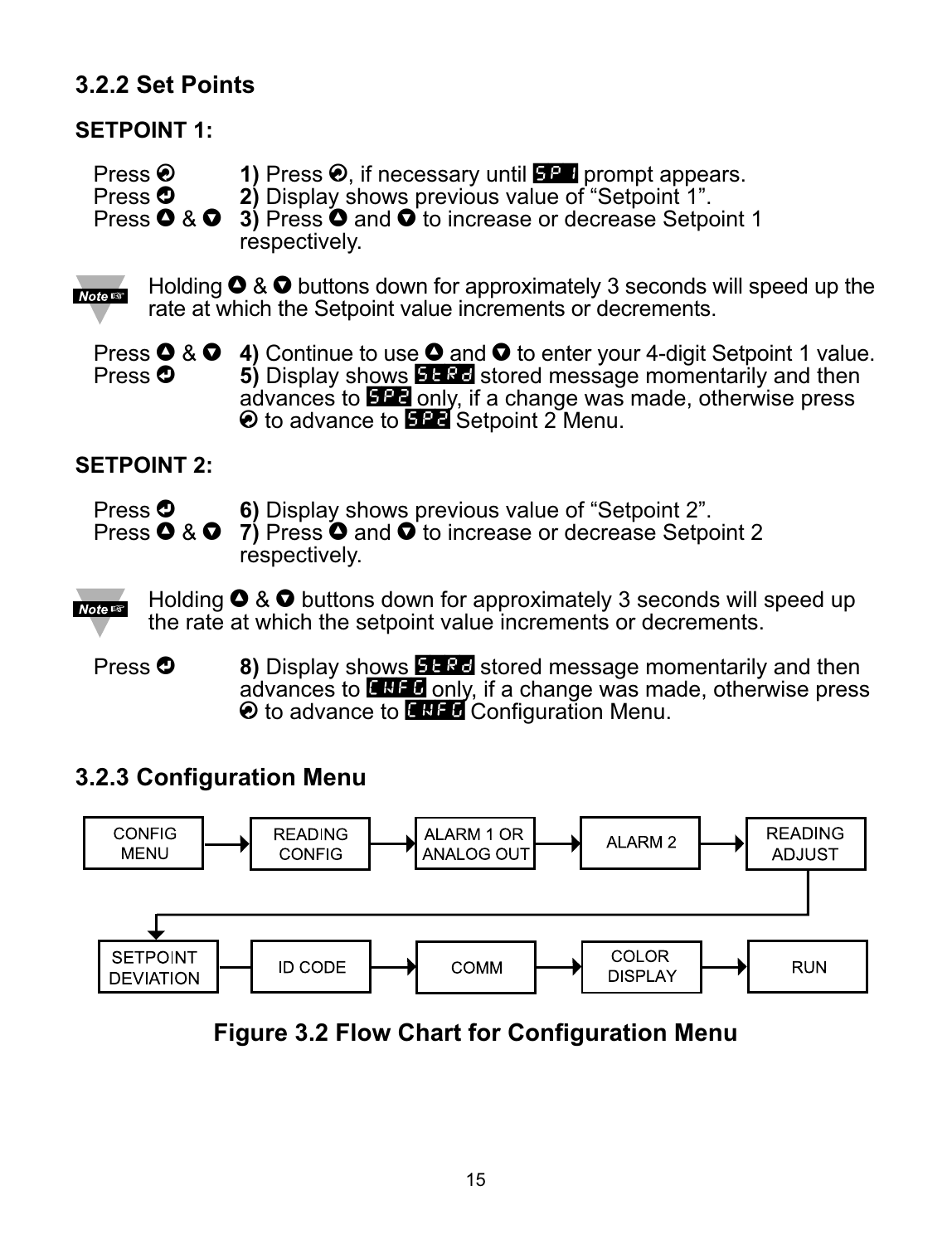### **3.2.4 Reading Configuration**

 $Note  $\sqrt{15}$$ 

It is required that you put the unit in the Standby Mode for any configuration change other than Set Points & Alarms.



**Figure 3.3 Flow Chart for Reading Configuration Menu**

# **ENTER READING CONFIGURATION MENU:**<br>Press  $\odot$  1) Press  $\odot$  if necessary until

- Press **②** 1) Press **②**, if necessary, until ENFE prompt appears.<br>Press **③** 2) Display advances to **Red** Reading Configuration M
- Press **O** 2) Display advances to **RED** Reading Configuration Menu.<br>Press **O** 3) Display advances to **REEG** Sensor.
	- 3) Display advances to **SNSR** Sensor.

# **SENSOR SUBMENU:**<br>Press **O** 4) Ser

4) Sensor selection for Autotune, Loop (Reading Offset Adjust), or Ramp and Soak **F. C** is for temperature and D<sup>ORR</sup> is for Humidity.

# **TEMPERATURE UNIT SUBMENU:**<br>Press **O** 50 Display flashes p

- **Press <b>0** 5) Display flashes previous Temperature Unit selection.<br>Press **0** 6) Scroll though the available selections to the Temper
- **6)** Scroll though the available selections to the Temperature Unit of your choice:  $\blacksquare$  or  $\blacksquare$ .
- **Press <b>0** 7) Display shows ELRE stored message momentarily and then advances to FLTR Filter Constant.

# **FILTER CONSTANT SUBMENU:**<br>Press **O** 8) Display flashes

- Press **0 8)** Display flashes previous selection for Filter Constant.<br>Press **0** 9) Scroll though the available selections:
	- **9)** Scroll though the available selections:

### 0001, 0002, 0004, 0008, 0016, 0032, 0064, 0128

**Press**  $\odot$  **<b>10)** Display shows **SERE** stored message momentarily only, if change was made, otherwise press  $\odot$  to advance to the next menu.

The Filter Constant Submenu allows the user to specify the number of readings stored in the Digital Averaging Filter.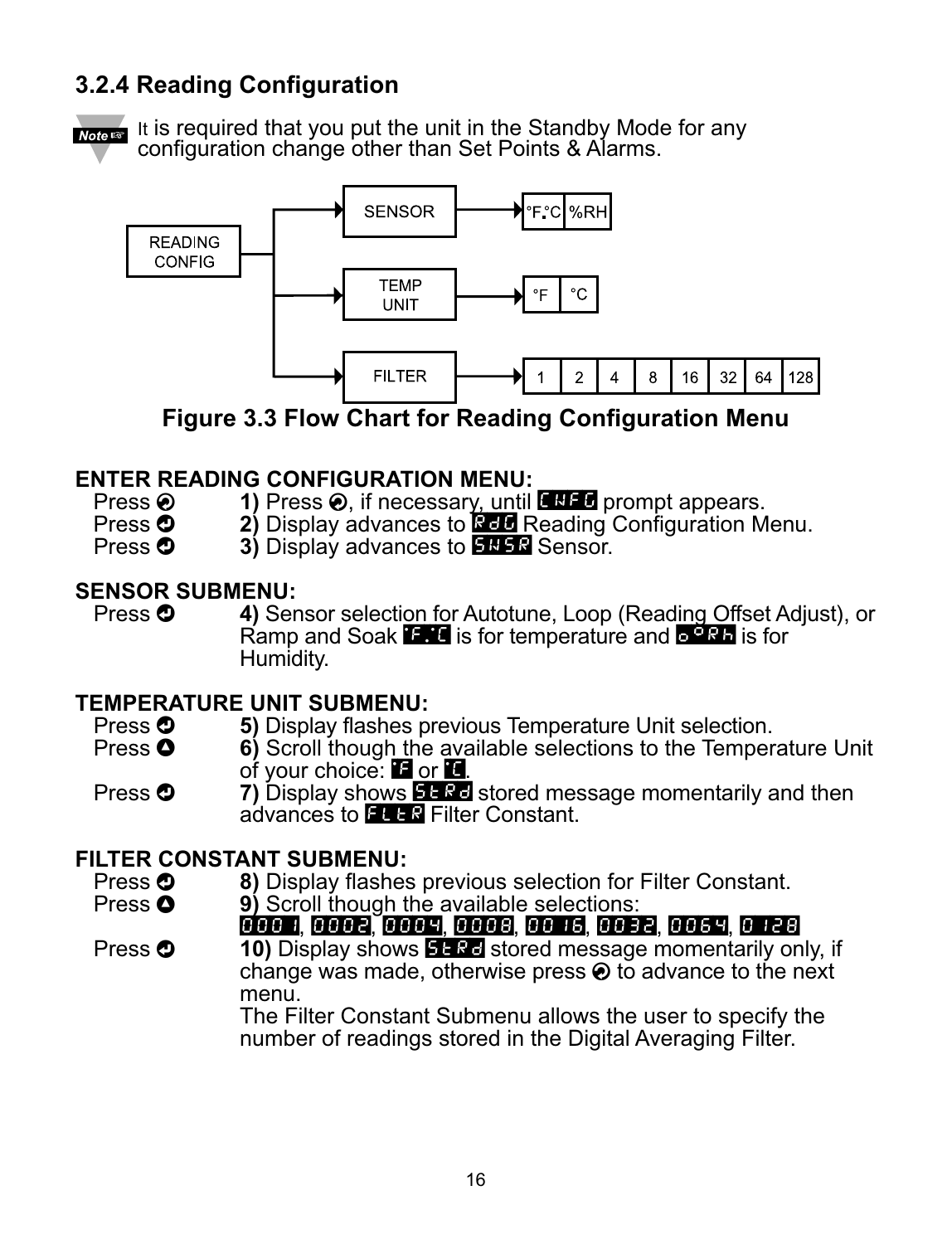### **3.2.5 Alarm 1**

This unit is equipped with two physical outputs that can only be configured as follows: **Alarm 1 & Alarm 2.** Alarm1 will only work for Humidity, not Temperature.



Alarm 1 is designed to monitor the humidity value around Setpoint 1 and Alarm 2 is designed to monitor the temperature value around Setpoint 2.



### **Figure 3.4 Flow Chart for Alarm 1**

### **ENTER ALARM 1 MENU:**

- 
- 
- Press **②** 1) Press **②**, if necessary, until ENFE prompt appears.<br>Press **③** 2) Display advances to **EFFI** Reading Configuration M
- 
- Press **①** 2) Display advances to **RD** Reading Configuration Menu.<br>Press **②** 3) Press **②** until Display advances to **RDG** Alarm 1 Menu.
- Press **a 3)** Press **a**, until Display advances to **ALRI** Alarm 1 Menu.<br>Press **3 4**) Display advances to Alarm 1 **RRI Enable or BRI Dis** 4) Display advances to Alarm 1 **ENBL Enable or DSBL Disable** Submenu and flashes the previous selection.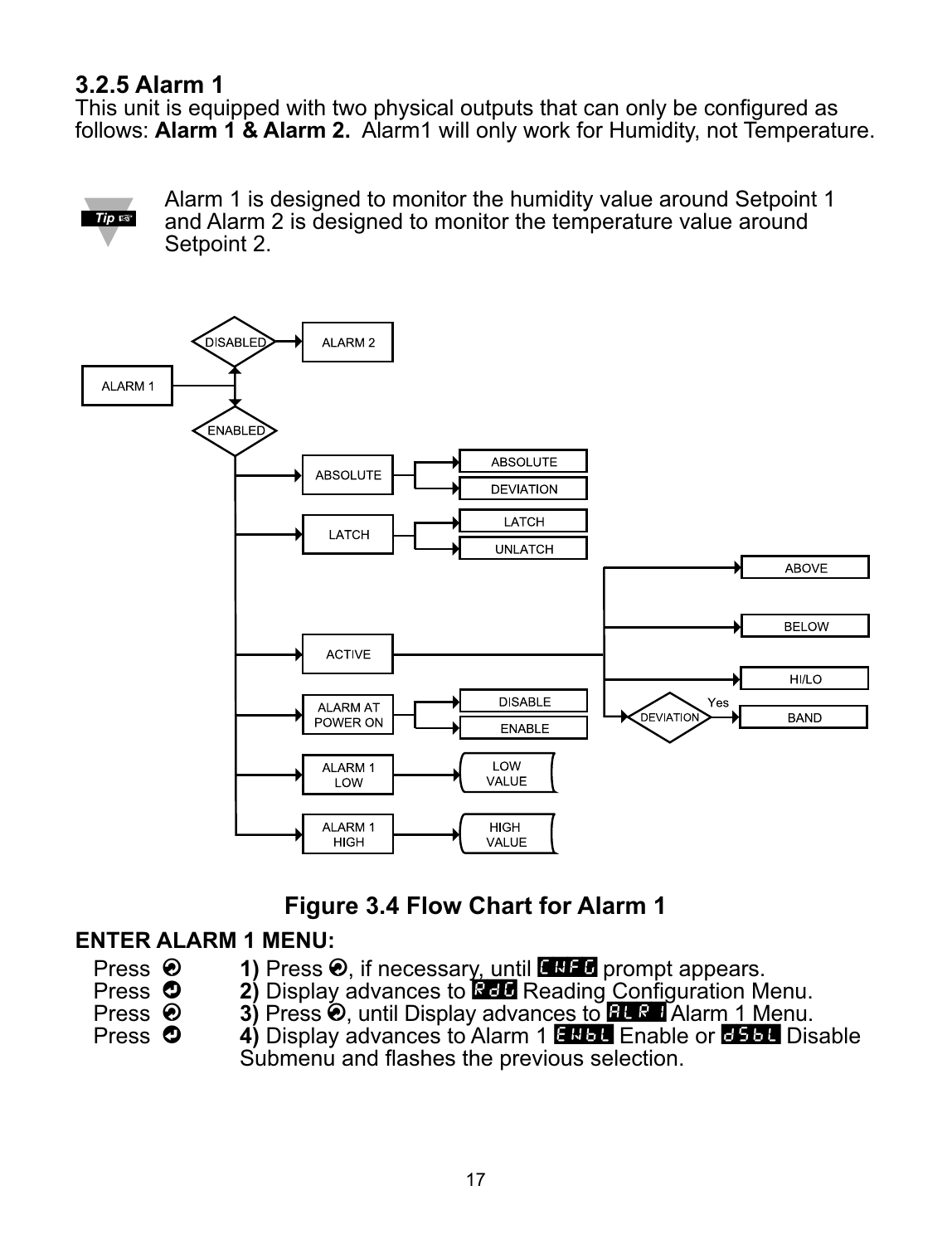### **ALARM 1 ENABLE/DISABLE SUBMENU:**

- **Press <b>0** 5) Scroll though the available selection until ENEL displays to use Alarm 1.
- Press  $\bullet$  6) Display shows **STRD** stored message momentarily and then advances to  $\mathbf{B}$  and  $\mathbf{v}$  if it was changed, otherwise press  $\mathbf{\Theta}$  to advance to **BBS** Alarm 1 Absolute/Deviation Submenu.



If **BSBL** Alarm 1 **Disabled** was selected, all submenus of Alarm 1 Menu will be skipped and meter advances to  $\mathbb{R}$ . Alarm 2 Menu. If ENBL Alarm 1 **Enabled** was selected, Output 1 would be automatically Disabled.

### **ALARM 1 ABSOLUTE/DEVIATION SUBMENU:**

- **Press**  $\odot$  **7) Display flashes previous selection. Press**  $\odot$  **to <b>ABSo** Absolute or **DEV** Deviation.
- Press  $\bullet$  **8)** Display shows **EFRE** stored message momentarily (only if it was changed) and then advances to  $\mathbf{L}$  and

**Absolute** Mode allows Alarm 1 to function independently from Setpoint 1. If the process being monitored does not change often, then "Absolute" Mode is recommended. The absolute Setpoint values are placed in the Alarm 1 Low and Hi values.

**Deviation** Mode allows Alarm 1 trigger at the Setpoint 1 value, as long as the Alarm 1 Low and Hi values equal 0. Deviation mode is typically the ideal mode if the process temperature changes often.

### **ALARM 1 LATCH/UNLATCH SUBMENU:**

- **Press**  $\bullet$  **9) Display flashes previous selection. Press**  $\bullet$  **to LT<sub>C</sub>H** Latched or **UNLT** Unlatched.
- Press  $\bullet$  **10)** Display shows **SERC** stored message momentarily (only if it was changed) and then advances to  $\mathbb{E} \in \mathbb{V}$ .

Latched Mode: Relay remains "latched" until reset. To reset already latched alarm, select Alarm Latch and press Max twice (i.e. Unlatch and then back to Latch) or from a Run Mode, push  $\bullet$  twice to put the unit in Standby Mode and then push  $\bullet$  one more time to return to the Run Mode.

**Unlatched Mode:** Relay remains latched only as long as the alarm condition is true.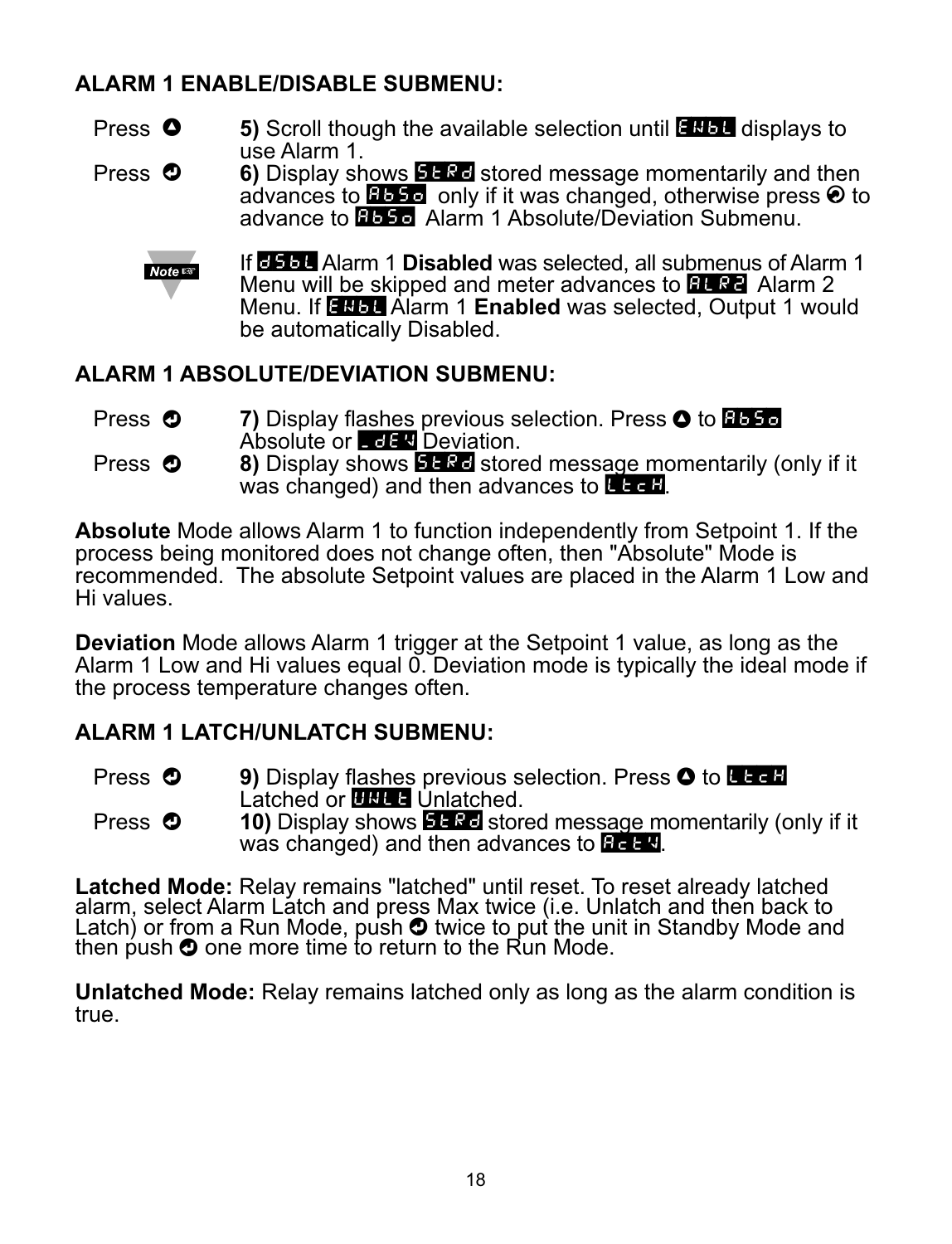### **ACTIVE SUBMENU:**

- Press  $\bullet$  **11)** Display flashes previous selection. Press  $\bullet$  to scroll through the available selections: **ABoV** Above, **BELO** Below, **HI.Lo** HI/Low and **BAND** Band. (Band is active if **LOEV** Deviation was selected).
- **Press**  $\bullet$  **12) Display shows <b>BERD** stored message momentarily (only if it was changed) and then advances to  $\mathbb{R}$ .  $\mathbb{R}$ .

**Above**: In Absolute Mode, Alarm 1 is triggered when the process variable is greater than the Alarm Hi Value (Low value ignored). In Deviation Mode, Alarm 1 is triggered at the Setpoint plus any offset placed in the Alarm Hi value.

**Below:** In Absolute Mode, Alarm 1 is triggered when the process variable is less than the Alarm Low Value (Hi value ignored). In Deviation Mode, Alarm 1 is triggered at the Setpoint plus any offset placed in the Alarm Low value.

**Hi/Low:** In Absolute Mode, Alarm 1 is triggered when the process variable is less than the Alarm Low Value or above the Hi Value. In Deviation Mode, Alarm 1 is triggered when the process variable is less than the Setpoint minus any offset in the Alarm Low or greater than the Setpoint plus any offset in the Alarm Hi value.

**Band:** Alarm 1 is triggered when the process variable is above or below the "band" set around Setpoint 1. Band equals Hi Value (Low Value ignored). A "band" is set around the Setpoint by the instrument only in the "Deviation" Mode.

The Band for the AL 1 would be following the Setpoint 1 value The Band for the AL 2 would be following the Setpoint 2 value. The Band or the Deviation Value should be entered under:

AL1 High (if they want Alarm 1)

AL2 High (if they want Alarm 2)

AL Low value is ignored in the Band mode.

**Example:** if customer requires a Deviation Value of ±10 degrees around a setpoint (using Output 2 as alarm)

Alarm 2: - Deviation

Contact Closure type: Deviation---Band

AL2 High: 10 (Band they want around Setpoint 2)

Then the Band Value is to be entered under AL2 HI:  $10 \text{ not } 80+10 = 90$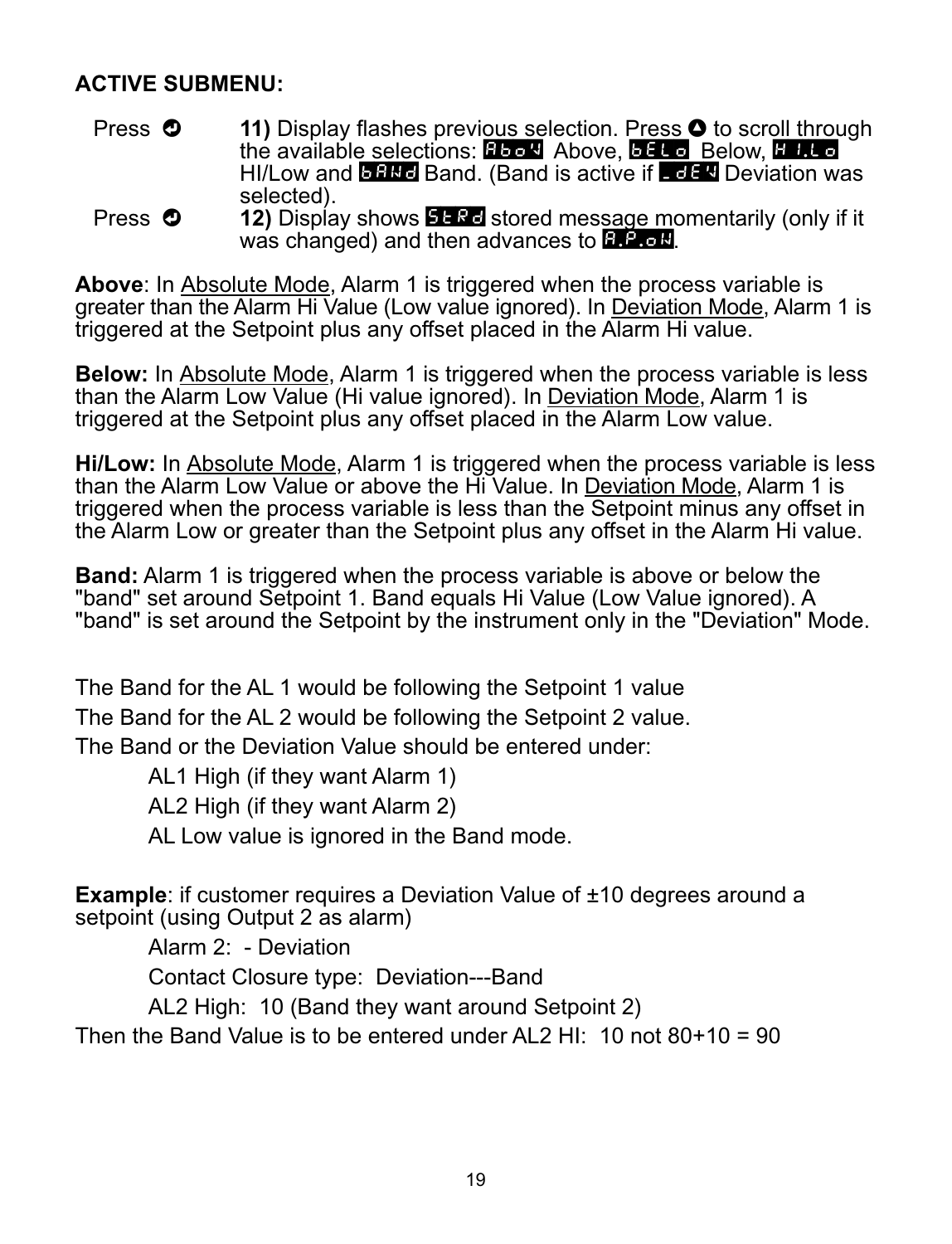### **ALARM ENABLE/DISABLE AT POWER ON:**

- Press  $\bullet$  **13)** Display flashes previous selection. Press **O** to ENDL enable or  $\overline{B5bL}$  disable.
- Press  $\bullet$  **14)** Display shows **STRD** stored message. momentarily (only if it was changed) and then advances to  $ATEL$ .

**Note IS** 

If Alarm at Power On is enabled, the alarm will be active when an alarm condition occurs.

If Alarm at Power On is disabled, the alarm will not be active (even if an alarm condition exists) *unless* the process value moves into a non-alarm condition and back into an alarm condition.

### **ALARM 1 LOW VALUE SUBMENU:**

- Press  $\bullet$  **15)** Display flashes 1<sup>st</sup> digit of previous value. Use  $\bullet$  and  $\bullet$  to enter new value.
- Press **O** & **O** 16) Use **O** and **O** to enter Alarm 1 Low Value.<br>Press **O** 17) Display shows **ELRE** storage message mo
	- **17)** Display shows **FTRD** storage message momentarily (only if it was changed) and then advances to **ALR.H.**

### **ALARM 1 HI VALUE SUBMENU:**

- Press  $\bullet$  **18)** Display flashes 1<sup>st</sup> digit of previous value. Use  $\bullet$  and  $\bullet$  to enter new value.
- **Press Q & Q 19)** Use **Q** and **Q** to enter Alarm1 Hi Value.<br>Press **Q 20)** Display shows **FERE** stored message m
- 20) Display shows **BERD** stored message momentarily (only if it was changed) and then advances to the next menu.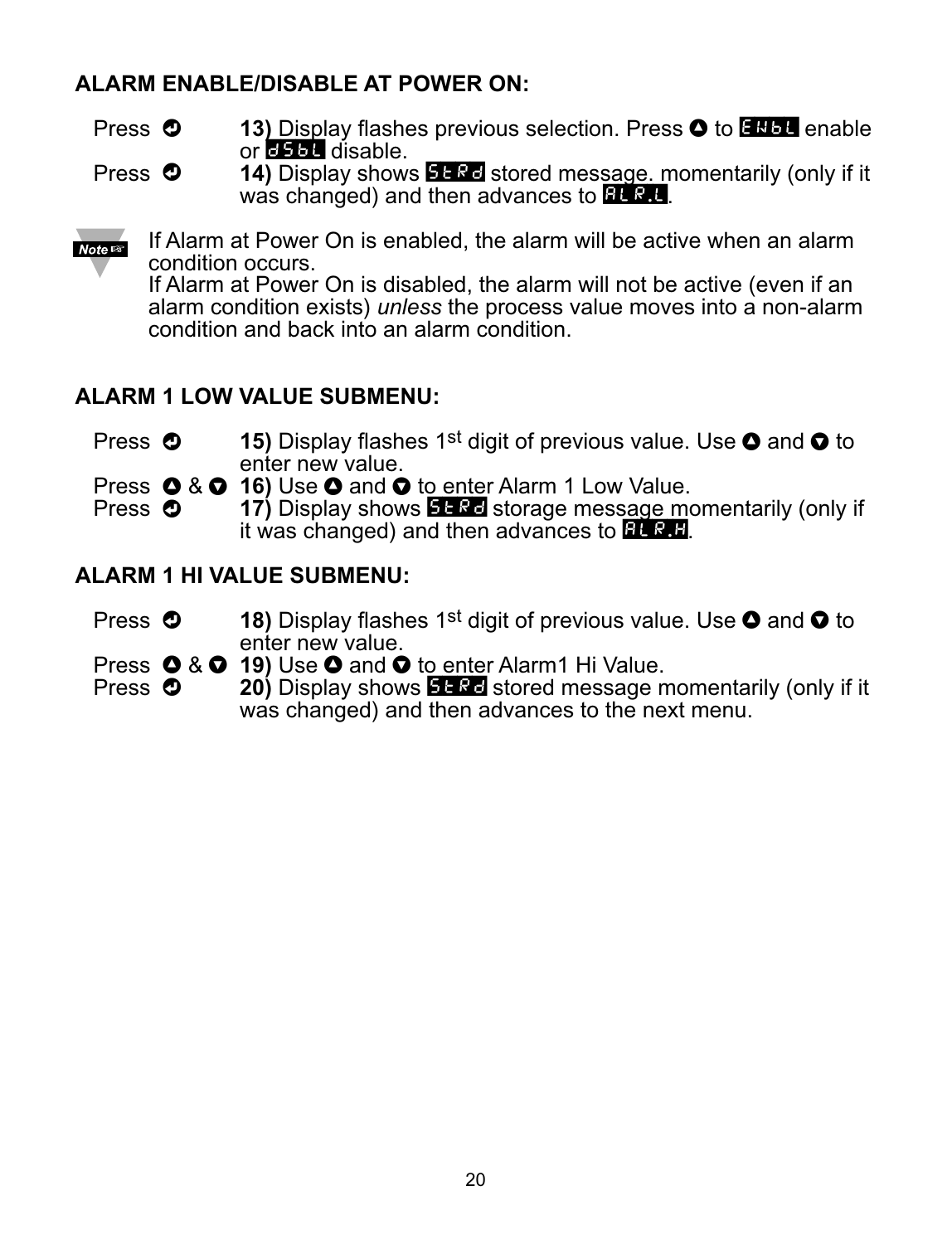### **3.2.6 Alarm 2**

This unit is equipped with two physical outputs that can only be configured as follows: **Alarm 1 & Alarm 2.** Alarm 2 only works for Temperature, not Humidity.



# **ENTER ALARM 2 MENU:**<br>Press ❷ 1) Press *♦*

- **Press <sup>@</sup>** 1) Press <sup>*e*</sup>, if necessary, until CNFG prompt appears.<br>Press **@** 2) Display advances to **CCL** Reading Configuration M
- Press **O** 2) Display advances to **REE** Reading Configuration Menu.<br>Press **@** 3) Press **O** if necessary until Display advances to **REEP** Alarm
- **3)** Press  $\hat{\mathbf{\Theta}}$ , if necessary, until Display advances to **BL R2** Alarm 2 Menu.
- Press  $\odot$  4) Display advances to Alarm 2 **ENBL** Enable or **BELL** Disable Submenu.

### **ALARM 2 ENABLE/DISABLE SUBMENU:**

**5)** Display flashes previous selection. Press  $\bullet$  until ENBL displays to use Alarm 2.

**Press <b>O** 6) Display shows **ELRC** stored message momentarily and then advances to  $\mathbf{B}$  and  $\mathbf{B}$  only if it was changed, otherwise press  $\odot$  to advance to **BBSo** Absolute/Deviation Submenu.

> If **DSBL** Alarm 2 Disabled was selected, all submenus of Alarm 2 will be skipped and meter advances to  $R$ ,  $R$ <sub> $d$ </sub> Reading Adjust Menu.



The remaining Alarm 2 menu items are identical to Alarm 1 Menu. Modifying Alarm Settings will not reset the instrument.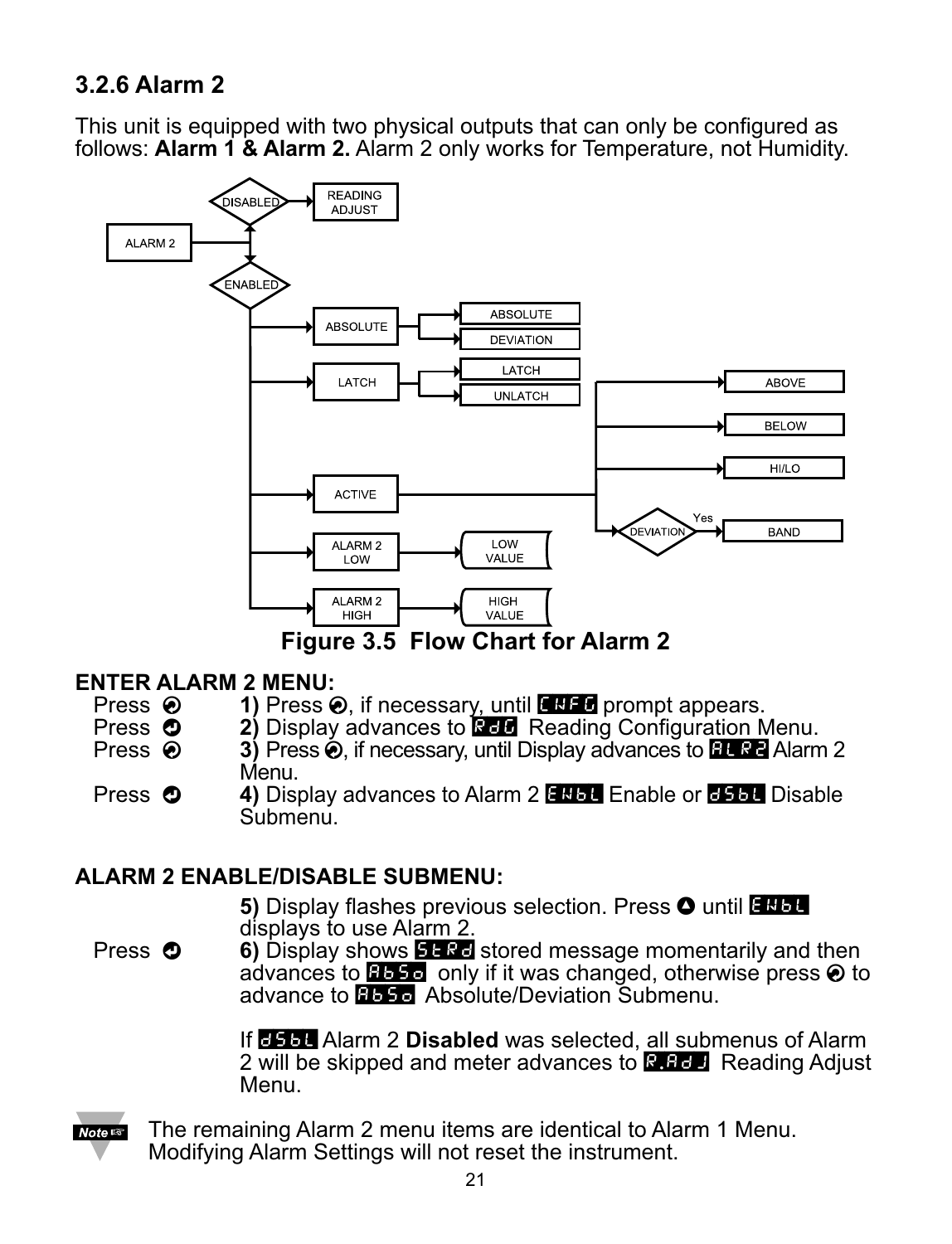

## **Figure 3.6 Flow Chart for Reading Adjust Menu**

# **ENTER READING ADJUST MENU:**<br>Press **⊘** 1) Press ⊘ if neces

- Press **②** 1) Press **②**, if necessary, until ENFE prompt appears.<br>Press **◎** 2) Display advances to **UNFE** Input Menu.
- **Press**  $\odot$  **2) Display advances to <b>INPT** Input Menu.<br>Press  $\odot$  3) Press  $\odot$  if necessary, until Display adva
- 3) Press  $\odot$ , if necessary, until Display advances to **R.ADJ** Reading Adjust Menu.

# **READING ADJUST VALUE SUBMENU:**<br>Press **O** 4) Display flashes 1<sup>st</sup> digi

- 4) Display flashes 1<sup>st</sup> digit of previous Reading Adjust value.
- Press  $\bullet$  &  $\bullet$  5) Press  $\bullet$  and  $\bullet$  buttons to enter a new Reading Adjust value (-19.99 to 99.99).
- **Press**  $\odot$  **<b>6**) Display shows **ELRC** stored message momentarily and then advances to **SP. JV** Setpoint Deviation Menu.

### **Reading Offset Adjust**

For Relative Humidity, the unit allows the user to fine tune a minor error of the transducer, however some applications may require a large offset adjust. (Displayed Process Value = Measured Process Value ± R.ADJ).

R.ADJ is adjustable between -19.99 to 99.99



This will adjust humidity or temperature depending on Sensor selection, in Reading Configuration (see **Section 3.2.4**).

### **3.2.8 SETPOINT DEVIATION ENABLE/DISABLE SUBMENU:**



### **Figure 3.7 Flow Chart for Setpoint Deviation Menu**

- 
- **Press**  $\bullet$  **1) Display advances to Setpoint Deviation ENBL Enable or DEDB** Disable Submenu and flashes the previous selection.
- 
- 
- **Press 3 2)** Scroll through the available selections: **ENBL or ESBL.**<br>Press **O** 3) Display shows **ELBL** stored message momentarily and t **3)** Display shows **STRD** stored message momentarily and then advances to **ID** ID Code Menu.

**Setpoint Deviation** Submenu, if "enabled", allows changes to Setpoint 1 to be made automatically to Setpoint 2. This mode is very helpful if the Process Value changes often. In Setpoint Deviation Mode, set SP2 a certain number of degrees or counts away from SP1 - this relation remains fixed when SP1 is changed. For instance: Setting SP1=200 and SP2=20 and enabling  $59.6V$  means that the absolute value of SP2=220. Moving SP1 to 300, the absolute value of SP2 becomes 320.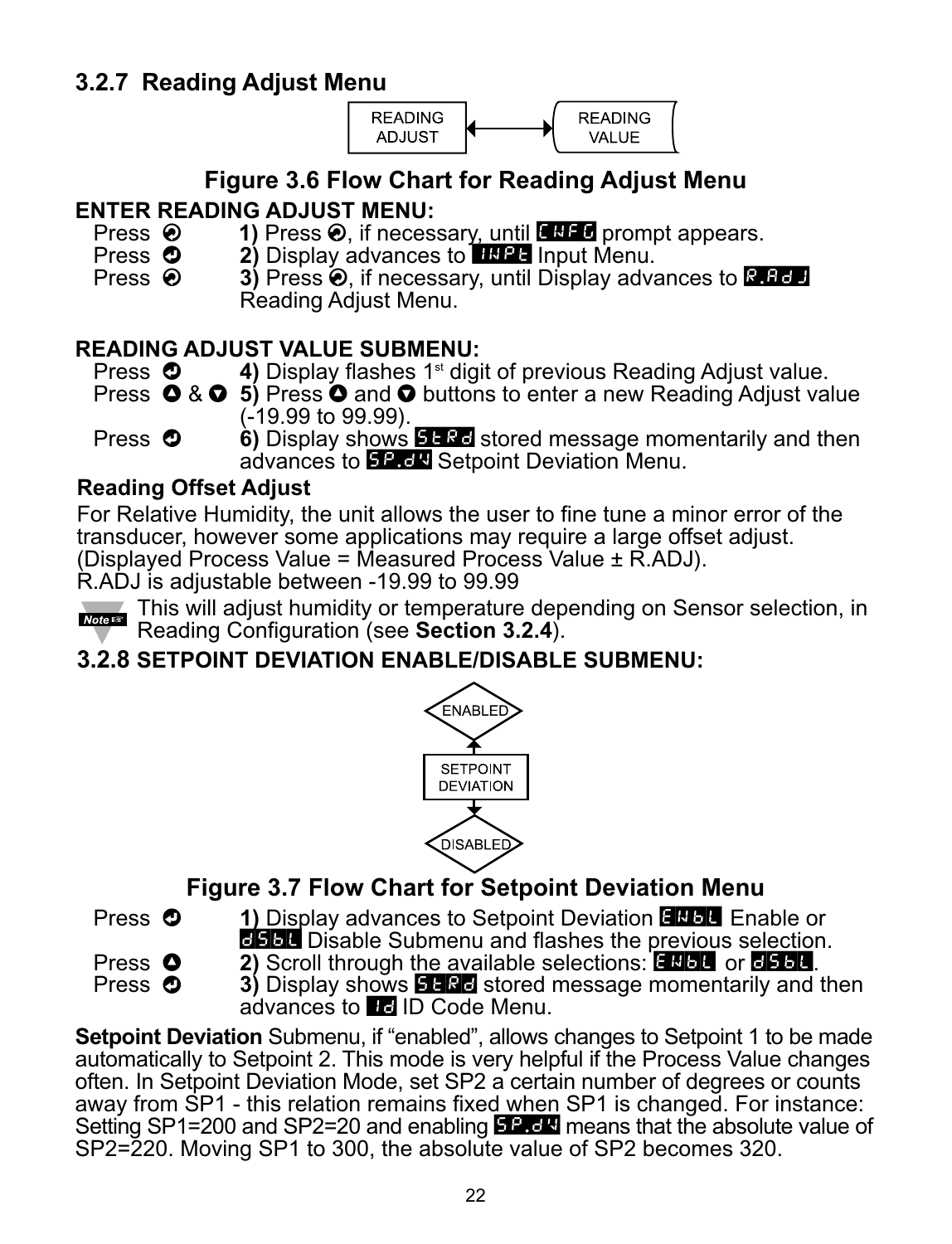### **3.2.9 ID CODE**



**Figure 3.8 Flow Chart for ID Code**

### **ENTER ID CODE MENU:**

| Press $\odot$<br>Press ©<br>Press $\odot$           | 1) Press $\odot$ , if necessary, until $\mathbf{F} \cdot \mathbf{F} \cdot \mathbf{F}$ prompt appears.<br>2) Display advances to <b>REF</b> Reading Configuration Menu.<br>3) Press $\odot$ , if necessary, until Display advances to <b>Hell ID Code</b><br>Menu.                                                                                                                                    |
|-----------------------------------------------------|------------------------------------------------------------------------------------------------------------------------------------------------------------------------------------------------------------------------------------------------------------------------------------------------------------------------------------------------------------------------------------------------------|
|                                                     | <b>ENTERING OR CHANGING YOUR (NON-DEFAULT) ID CODE:</b>                                                                                                                                                                                                                                                                                                                                              |
| Press <b>O</b><br>Press <b>O</b><br><b>Note EST</b> | 4) Display advances to $\blacksquare$ with 1 <sup>st</sup> under score flashing.<br>Press $\bullet$ & $\bullet$ 5) Press $\bullet$ and $\bullet$ to enter your 4-digit "ID Code" number.<br>6) Display advances to <b>Example 20 Change ID Code Submenu.</b><br>If entered "ID Code" is incorrect display shows <b>ERR</b> <sub>2</sub> Error message<br>momentarily and then skips to the Run Mode. |
| Press O                                             | 7) Display flashes the first digit of previous entered "ID Code"<br>number.                                                                                                                                                                                                                                                                                                                          |
| Press <b>O</b>                                      | Press $\bigcirc$ & $\bigcirc$ 8) Press $\bigcirc$ and $\bigcirc$ buttons to enter your new "ID Code" number.<br>9) Display shows <b>ELRE</b> stored message momentarily and then<br>advances to the <b>EHEL</b> Full Security Submenu.                                                                                                                                                               |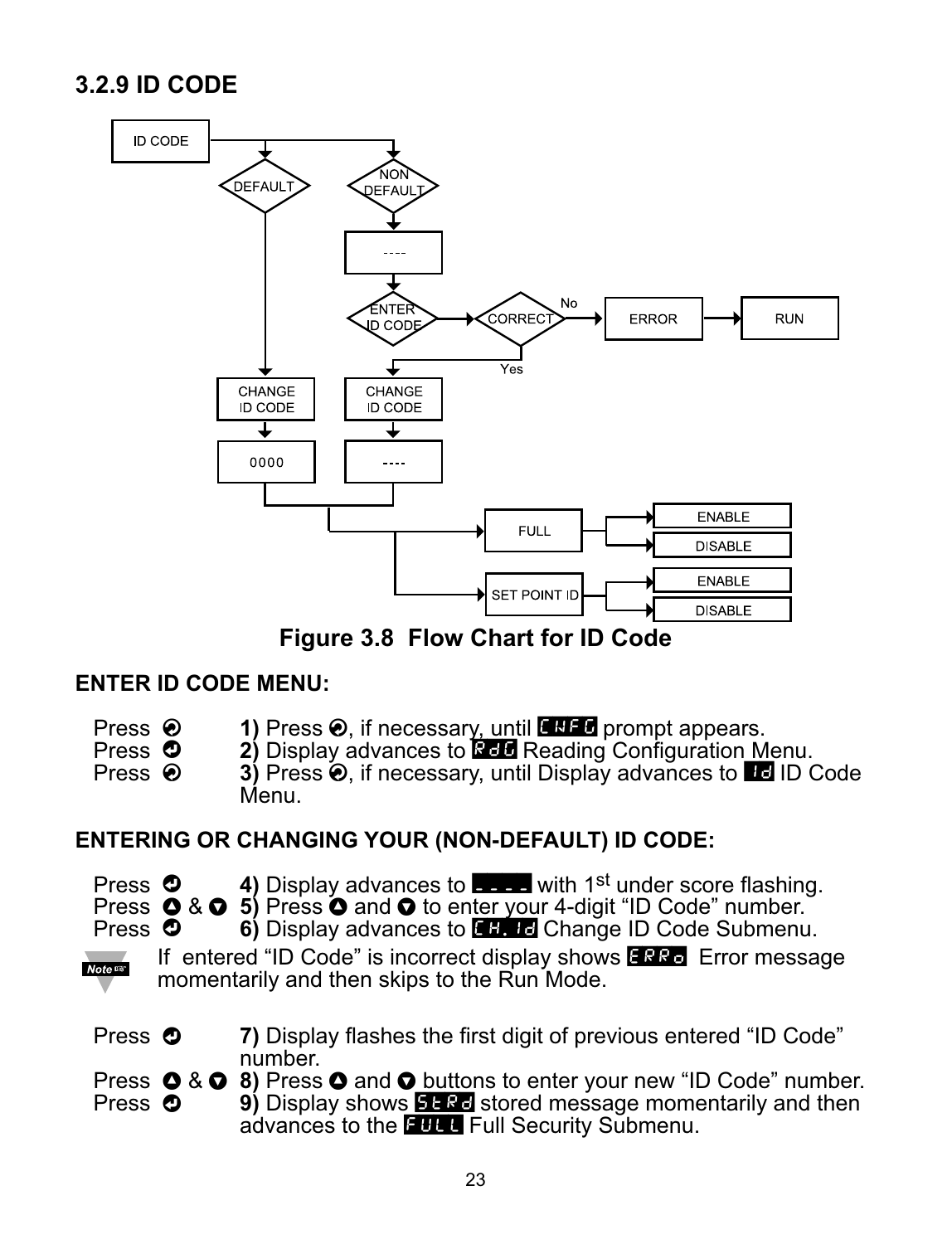### **ENTERING OR CHANGING YOUR (DEFAULT) ID CODE:**

Enter **H**<sub>d</sub> menu (Repeat steps from 1 to 3).

- **Press © 10)** Display advances to **CH.ID** Change ID Code Submenu.<br>Press © 11) Display shows **DEEB** message with flashing 1<sup>st</sup> digit.
	- 11) Display shows **DDD** message with flashing 1<sup>st</sup> digit.

Note <sub>EST</sub>

If you want to change your default "ID Code" you can do it now, otherwise press @ and menu will skip to FULL Full Security Submenu.

Press **O** & **O** 12) Press **O** and **O** buttons to enter your new "ID Code" number.<br>Press **O** 13) Display shows **EERE** stored message momentarily and then **13)** Display shows **STRD** stored message momentarily and then advances to the **FULL** Full Security Submenu.

### **FULL SECURITY LEVEL SUBMENU:**

**Press © 14)** Display flashes ENBL Enable or **CSBL** Disable.<br>Press © 15) Scroll through the available selections: "Enable"

**Press**  $\bullet$  **15)** Scroll through the available selections: "Enable" or "Disable".<br>Press  $\bullet$  16) Display shows **ELRC** stored message momentarily and then

**16)** Display shows **BLRD** stored message momentarily and then advances to **5P. ID** Setpoint/ID Submenu.



If "Full" Security Level is "Enabled" and the user attempts to enter the Main Menu, they will be prompted for an ID Code. The ID Code should be correct to enter the instrument Menu item.

### **SETPOINT/ID SECURITY LEVEL SUBMENU:**

This Security Level can be functional only if **FULL** Security Level is Disabled.

- 
- 
- **Press © 17)** Display flashes ENBL Enable or **CSBL** Disable.<br>Press © 18) Scroll through the available selections: "Enable"

**Press**  $\bullet$  **18)** Scroll through the available selections: "Enable" or "Disable".<br>Press  $\bullet$  19) Display shows **ELRC** stored message momentarily and then **19)** Display shows **STRD** stored message momentarily and then advances to COMM Communication Submenu.



If **"Setpoint/ID"** Security Level is **"Enabled"** and the user attempts to advance into the **CHFG** Configuration Menu, he will be prompted for ID Code number. The ID Code should be correct to proceed into the Configuration Menu, otherwise display will show an Error and skip to the Run Mode.



If **"Full"** and **"Setpoint/ID"** Security Levels are "**Disabled**", the ID code will be "Disabled" and user will not be asked for ID Code to enter the Menu items ("ID" Submenu will not show up in "ID/Setpoint" Menu).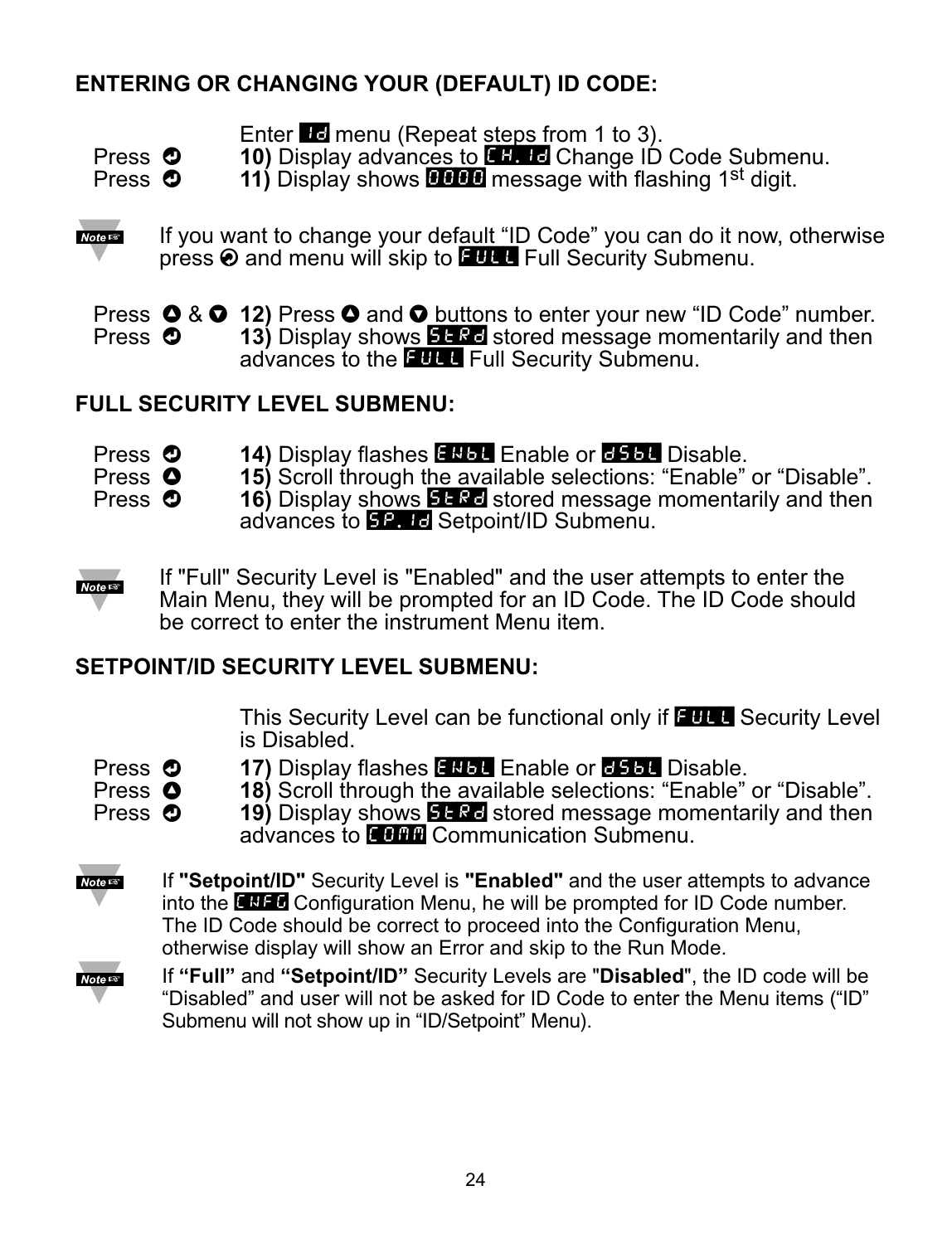### **3.2.10 COMMUNICATION OPTION**

Purchasing this instrument with Serial Communications permits an instrument to be configured or monitored from an IBM PC compatible computer using software available from **the website or on the CD-ROM enclosed with your shipment**. For complete instructions on the use of the Communications Option, refer to the Serial Communications Reference Manual.



### **Figure 3.9 Flow Chart for Communication Option**

With the exception of DATA FORMAT Sub Menu, all other command formats are **Note**  $\sqrt{100}$ the same in the **Serial Communications Manual.**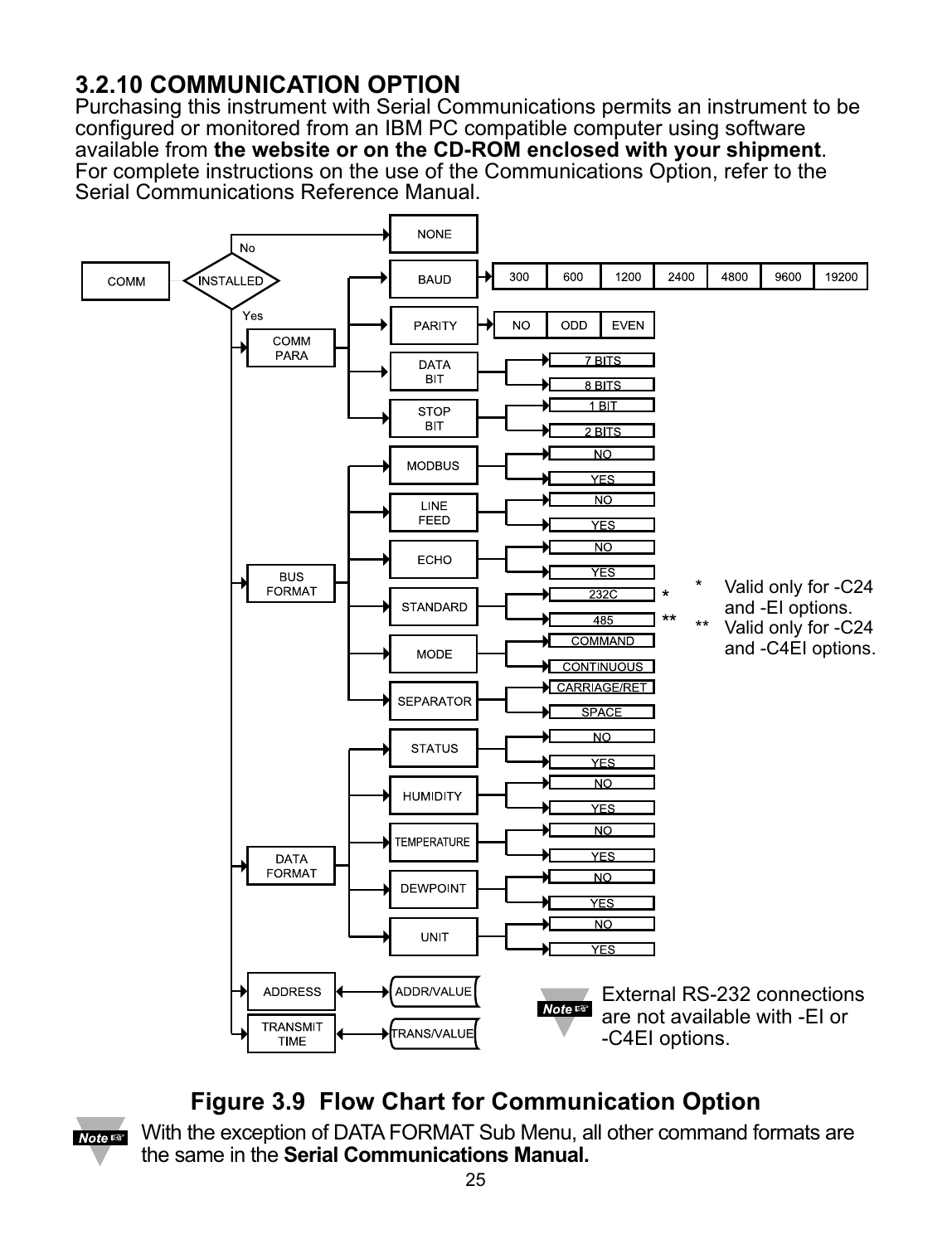The following table are the exceptions to the Serial Communication Manual's Table 5.3

| <b>Command</b> | Command<br>Index | <b>Function</b>              | <b>Command</b><br><b>Bytes</b> | # Of<br><b>Characters</b> | <b>Default</b><br><b>Value</b> |
|----------------|------------------|------------------------------|--------------------------------|---------------------------|--------------------------------|
|                | 01               | Send RH Reading              |                                |                           |                                |
|                | 02               | Send Temperature Reading     |                                |                           |                                |
|                | 03               | <b>Send Dewpoint Reading</b> |                                |                           | -                              |

### **Table 3.2 Command Letters and Suffix for iTH**

# **ENTER COMMUNICATION OPTION MENU:**<br>Press **⊘** 1) Press ⊘. if necessary. unti

- Press **②** 1) Press **③**, if necessary, until ENFG prompt appears.<br>Press **◎** 2) Display advances to **REG** Reading Configuration M
- **Press <b>O** 2) Display advances to RED Reading Configuration Menu.<br>Press **O** 3) Press **O** if necessary until Display advances to FIFF
	- **3)** Press  $\odot$ , if necessary, until Display advances to **COMM** Communication Options Menu.
- Press  $\bullet$  4) Display advances to **C.P.R.** Communication Parameters Submenu.



If Communication Option is not installed, the display shows NONE and skips to the Color Display Menu.

### **COMMUNICATION PARAMETERS SUBMENU:**

Allows the user to adjust Serial Communications Settings of the instrument. When connecting an instrument to a computer or other device, the Communications Parameters must match. Generally the default settings (as shown in **Section 5**) should be utilized.

Press  $\bullet$  5) Display advances to **BAUD** Baud Submenu.

# **BAUD SUBMENU:**<br>**Press © 6**

- **Press © 6)** Display flashes previous selection for **BAUD** value.<br>Press **©** 7) Scroll through the available selections: **EHH** BAH
- **7)** Scroll through the available selections: **300\_, 500\_, 1200**, **1200**,
- **Press**  $\bullet$  **8) Display shows <b>STRD** stored message momentarily and then advances to **PRTY** only, if it was changed, otherwise press  $\odot$  to advance to **PREY** Parity Submenu.

# **PARITY SUBMENU:**<br>Press **O** 9) Di

- **Press <b>O** 9) Display flashes previous selection for "Parity".<br>Press **O** 10) Scroll through the available selections: NO. C
- **Press**  $\bullet$  **10)** Scroll through the available selections: NO, ODD, EVEN.<br>Press  $\bullet$  11) Display shows **ELRE** stored message momentarily and th
- 11) Display shows **STRD** stored message momentarily and then advances to **DRT** only, if it was changed, otherwise press  $\odot$  to advance to **DATA** Data Bit Submenu.

# **DATA BIT SUBMENU:**<br>Press **O** 12) Dis

- **Press**  $\odot$  **<b>12)** Display flashes previous selection for "Data Bit".<br>Press  $\odot$  **13)** Scroll through the available selections: 7-BIT 8-
- **Press <b>O** 13) Scroll through the available selections: 7-BIT, 8-BIT.<br>Press **O** 14) Display shows **BERG** stored message and then adva
- 14) Display shows **PRES** stored message and then advances to **SE BP** only, if it was changed, otherwise press  $\odot$  to advance to **STOP** Stop Bit Submenu.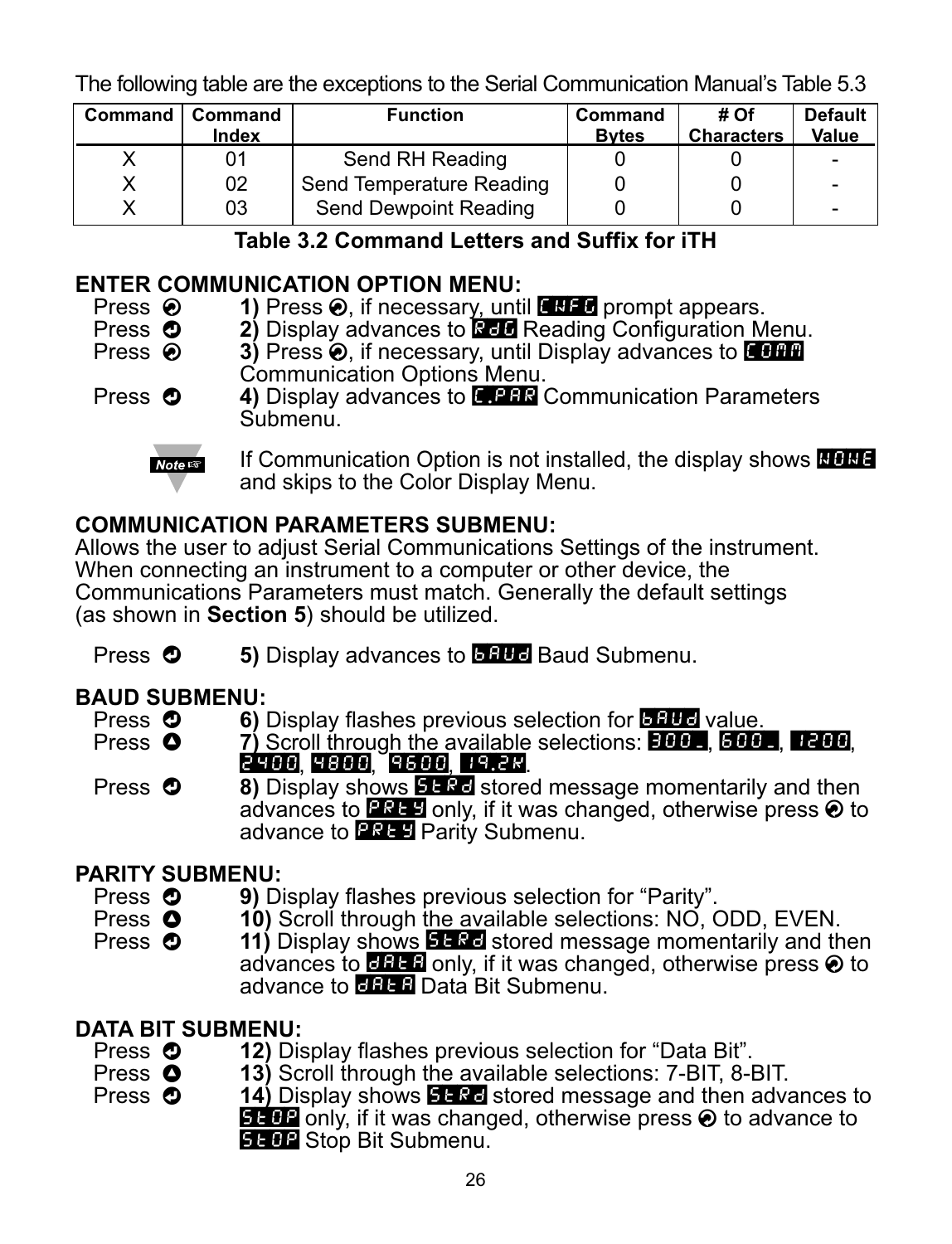# **STOP BIT SUBMENU:**<br>Press **O** 15) Dis

- **Press © 15)** Display flashes previous selection for "Stop Bit".<br>Press © 16) Scroll through the available selections: 1-BIT 2-I
	-
- **Press <b>O** 16) Scroll through the available selections: 1-BIT, 2-BIT.<br>Press **O** 17) Display shows **BERG** stored message momentarily a

17) Display shows **STRD** stored message momentarily and then advances to **BUS.** only, if it was changed, otherwise press  $\odot$  to advance to **BUS.3** Bus Format Submenu

### **BUS FORMAT SUBMENU:**

Determines Communications Standards and Command/Data Formats for transferring information into and out of the unit via the Serial Communications Bus. Bus Format submenus essentially determine how and when data can be accessed via the Serial Communications of the device.

Press  $\odot$  **18)** Display advances to **H.BUS** Modbus Submenu.

**MODBUS PROTOCOL SUBMENU:**<br>Press **O** 19) Display flashes previous selection for **P.5.9.9.** 

**19)** Press **0 20**) Scroll through the available selections: NO, YES. Press **0 21)** Display shows **ELBU** stored message momentari

**21)** Display shows **BERD** stored message momentarily and then advances to  $\Box$  only, if it was changed, otherwise press  $\odot$  to advance to  $L =$  Line Feed submenu.



To select iSeries Protocol, set Modbus submenu to "No".

To select Modbus Protocol, set Modbus submenu to "Yes".



If Modbus Protocol was selected, the following Communications Parameters must be set as: No Parity, 8-bit Data Bit, 1-Stop Bit. Do not attempt to change these parameters.

### **LINE FEED SUBMENU:**

Determines if data sent from the instrument will have a Line Feed appended to the end - useful for viewing or logging results on separate lines when displayed on communications software at a computer.

**Press <b>0** 22) Display flashes previous selection for "Line Feed".<br>Press **0** 23) Scroll through the available selections: NO YFS

**Press 0 23)** Scroll through the available selections: NO, YES.<br>Press **O** 24) Display shows **ELRE** stored message momentari

**24)** Display shows **ELRC** stored message momentarily and then advances to ECH only, if it was changed, otherwise press  $\odot$  to advance to **ECHO** Echo Submenu.

### **ECHO SUBMENU:**

When valid commands are sent to the instrument, this determines whether the command will be echoed to the Serial Bus. Use of echo is recommended in most situations, especially to help verify that data was received and recognized by the unit.

| Press <sup>o</sup> |  |
|--------------------|--|
| Press <b>O</b>     |  |
| Press <b>ව</b>     |  |

- **25)** Display flashes previous selection for "Echo".
- 26) Scroll through the available selections: NO, YES.
	- **27)** Display flashes **STRD** stored message momentarily and then advances to  $\blacksquare$  and only if it was changed, otherwise press  $\odot$  to advance to **EI-RE** Communication Standard Submenu.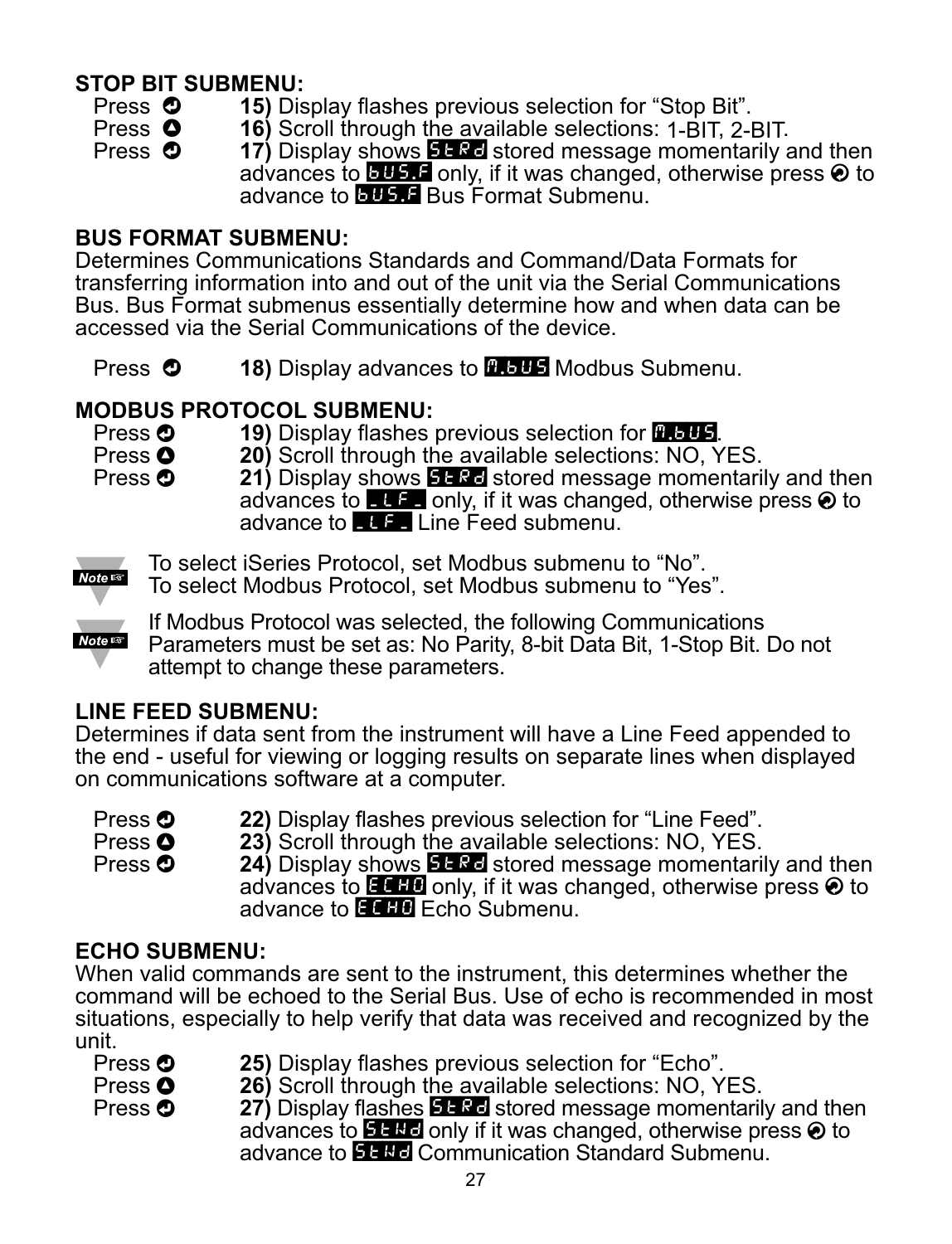### **COMMUNICATION INTERFACE STANDARD SUBMENU:**

Determines whether device should be connected to an RS-232C serial port (as is commonly used on IBM PC-compatible computers) or via an RS-485 bus connected through appropriate RS-232/485 converter. When used in RS-485 Mode, the device must be accessed with an appropriate Address Value as selected in the Address Submenu described later.

- **Press <sup>o</sup> 28)** Display flashes previous selection for "Standard".<br>Press **O** 29) Scroll through the available selections: 232C. 48
- **Press 0 29)** Scroll through the available selections: 232C, 485.<br>Press **O** 30) Display shows **CL 3d** stored message momentarily.
- **30)** Display shows **ETRD** stored message momentarily and then advances to  $\blacksquare$  only, if it was changed, otherwise press  $\odot$  to advance to **Hode** Data Flow Mode Submenu.

### **DATA FLOW MODE SUBMENU:**

Determines whether the instrument will wait for commands and data requests from the Serial Bus or whether the instrument will send data automatically and continuously to the Serial Bus. Devices configured for the RS-485 Communications Standard operate properly only under Command Mode.

- **Press <sup>o</sup> 31)** Display flashes previous selection for "Mode".<br>Press **O** 32) Scroll through the available selections: Fifter
	- **32)** Scroll through the available selections: **CHD** "Command", **Continuous**".

Press **33)** Display shows **SERE** stored message momentarily and then advances to  $\mathbf{E}$  is only, if it was changed, otherwise press  $\odot$  to advance to SEPR Data Separation Submenu.

### **DATA SEPARATION CHARACTER SUBMENU:**

Determines whether data sent from the device in Continuous Data Flow Mode will be separated by spaces or by Carriage Returns.

- **Press © 34)** Display flashes previous selection for "Separation" Submenu.<br>Press © 35) Scroll through the available selections: E244 "Space" or
	- **35)** Scroll through the available selections: **BPCE** "Space" or \_çR\_ "Carriage Return".

**Press**  $\bullet$  **36)** Display shows **STRD** stored message momentarily and then advances to  $\Box$   $\Box$  only, if it was changed, otherwise press  $\odot$  to advance to **DBL E** Data Format Submenu.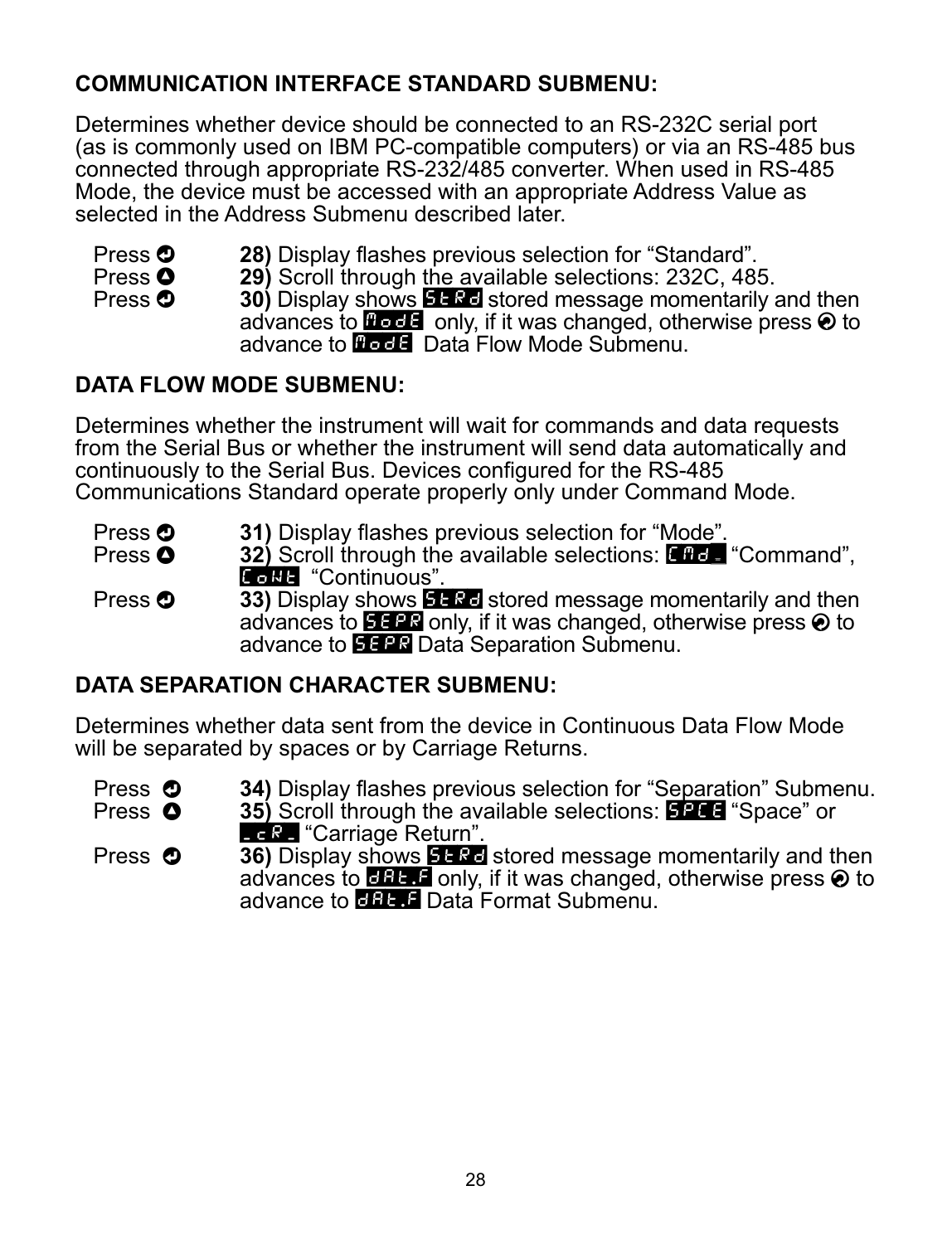### **DATA FORMAT SUBMENU:**

Preformatted data can be sent automatically or upon request from the unit. Use the Data Format Submenus to determine what data will be sent in this preformatted data string. Refer to the iSeries Communications Manual for more information about the data format. At least one of the following suboptions must be enabled and hence output data to the Serial Bus.

Noters This menu is applicable for Continuous Mode of RS-232 communication.

Press  $\odot$  37) Display advances to **STAT** Alarm Status Submenu.

### **ALARM STATUS SUBMENU:**

Includes Alarm Status bytes in the data string.

- **Press © 38)** Display flashes previous selection for "Status" (alarm status).<br>Press © 39) Scroll through the available selections: NO. YES.
- **Press**  $\bullet$  **39)** Scroll through the available selections: NO, YES.<br>Press  $\bullet$  40) Display shows **ELRE** stored message momentari

**40)** Display shows **BLRD** stored message momentarily and then advances to **HUMD** only, if it was changed, otherwise press  $\odot$  to advance to **HUHH** Humidity Submenu.

### **HUMIDITY READING SUBMENU:**

Includes Humidity Reading in the data string.

- 
- **Press © 41)** Display flashes **HUMD.**<br>Press © 42) Scroll through the available selections: NO, YES.<br>Press © 43) Display shows **FES-L** stored message momentarily
- **43)** Display shows **ET RD** stored message momentarily and then advances to  $\blacksquare$  and  $\blacksquare$  only, if it was changed, otherwise press  $\odot$  to advance to **TEMP** Temperature Submenu.

### **TEMPERATURE READING SUBMENU:**

Includes Temperature Reading in the data string.

- **Press © 44)** Display flashes **LEMP.**<br>Press © 45) Scroll through the avai
- **Press**  $\bullet$  **45)** Scroll through the available selections: NO, YES.<br>Press  $\bullet$  46) Display shows **2184** stored message momentarily
- **46)** Display shows **ET RD** stored message momentarily and then advances to  $\Box$  only, it was changed, otherwise press  $\odot$  to advance to **DEU** Dewpoint Submenu.

### **DEWPOINT READING SUBMENU:**

Includes Dewpoint Reading in the data string.

- **Press © 47)** Display flashes **DEU.**<br>Press © 48) Scroll through the ava
- **Press**  $\bullet$  **<b>48)** Scroll through the available selections: NO, YES.<br>Press  $\bullet$  **49)** Display shows **RESE** stored message momentarily
- **49)** Display shows **ET RD** stored message momentarily and then advances to  $\mathbf{H}$ . Let only, if it was changed, otherwise press  $\odot$  to advance to **UKITE** Temperature Unit Submenu.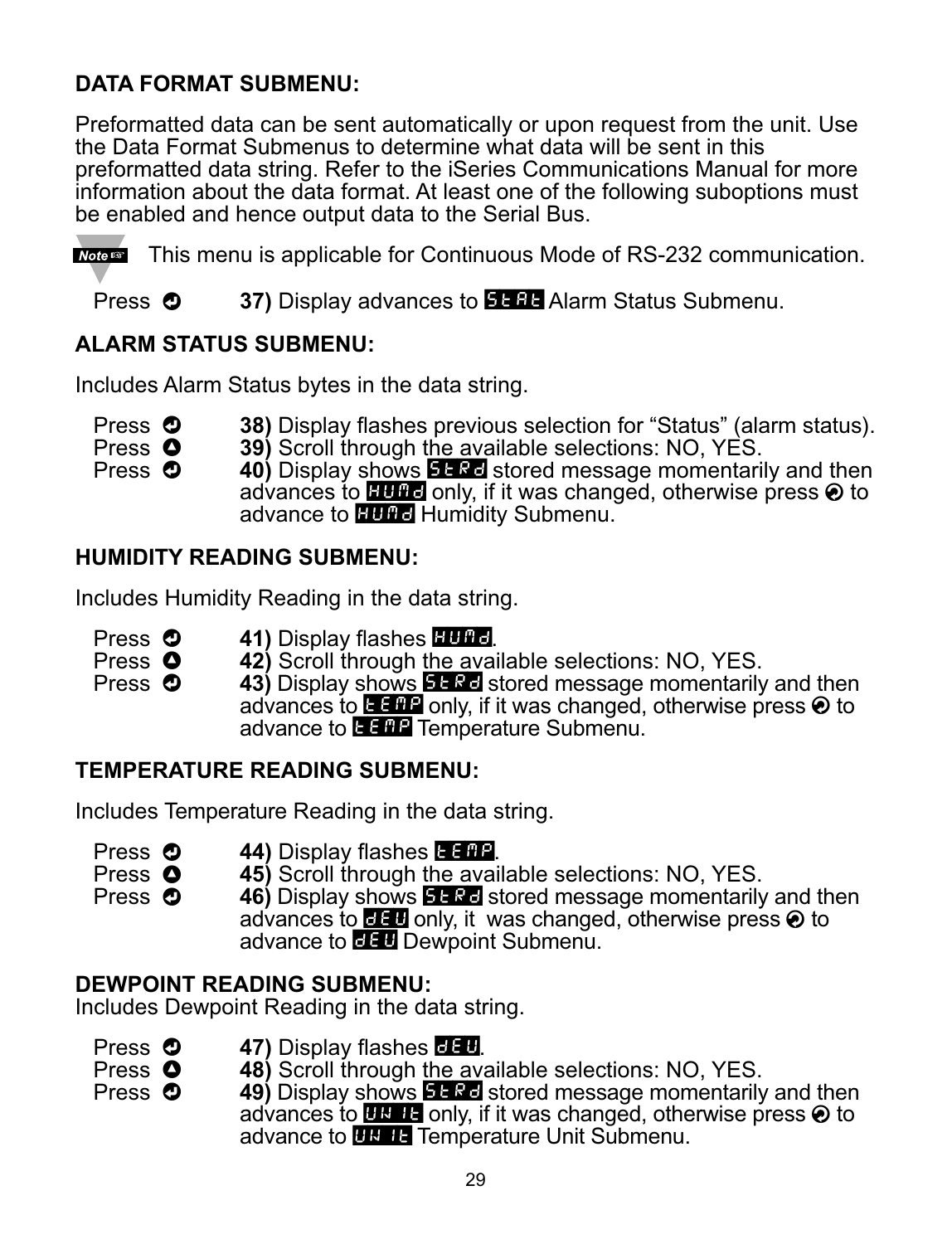### **TEMPERATURE UNIT SUBMENU:**

Includes a byte in the data string to indicate whether reading is in Celsius or **Fahrenheit** 

- 
- **Press © 50)** Display flashes previous selection for UNIT.<br>Press © 51) Scroll through the available selections: NO, YES.<br>Press © 52) Display shows **FL RE** stored message momentari

**52)** Display shows **ELRE** stored message momentarily and then advances to **ADDR** only, if it was changed, otherwise press  $\odot$  to advance to **BEER** Address Setup Submenu.

### **ADDRESS SETUP SUBMENU:**

Note<sup>rs</sup> This menu is applicable to the RS-485 Option only.

**Press**  $\bullet$  **53)** Display advances to "Address Value" (0000 to 0199) Submenu.

### **ADDRESS VALUE SUBMENU:**

**Press**  $\bullet$  **54)** Display flashes 1<sup>st</sup> digit of previously stored Address Value.

**Press**  $\bullet$  **&**  $\bullet$  **55)** Press  $\bullet$  and  $\bullet$  to enter new "Address Value".<br>Press  $\bullet$  56) Display shows **ELER** stored message moment

56) Display shows **STRD** stored message momentarily and then advances to  $\mathbf{F}$ .  $\mathbf{F}$  only, if it was changed, otherwise press  $\odot$  to advance to **ER.IM** Transmit Time Interval Submenu.

### **TRANSMIT TIME INTERVAL SUBMENU:**

This menu is applicable if "Continuous" Mode was selected in the "Data Note <sub>188</sub> Flow Mode" Submenu and the device is configured as an RS-232C Standard device. Also, one or more options under the Data Format Submenu must be enabled.

Press  $\bullet$  57) Display advances to "Transmit Time Value" Submenu.

### **TRANSMIT TIME INTERVAL VALUE SUBMENU:**

Determines the interval at which data will be emitted to the RS-232 Serial Bus when the instrument is in Continuous Data Flow Mode.

**Press**  $\odot$  **58)** Display flashes 1<sup>st</sup> digit of previous "Transmit Time Value" in seconds.

Press **O** & **O** 59) Press **O** and **O** to enter new "Transmit Time Value", e.g. 0030 will send the data every 30 seconds in Continuous Mode.

**Press**  $\odot$  **60)** Display shows **BERD** stored message momentarily and then advances to **COLR** only, if it was changed, otherwise press  $\odot$  to advance to **COLR** Color Display Selection Menu.

### **For more details, refer to the Serial Communication Manual Note use available at the website listed in the cover page of this manual.**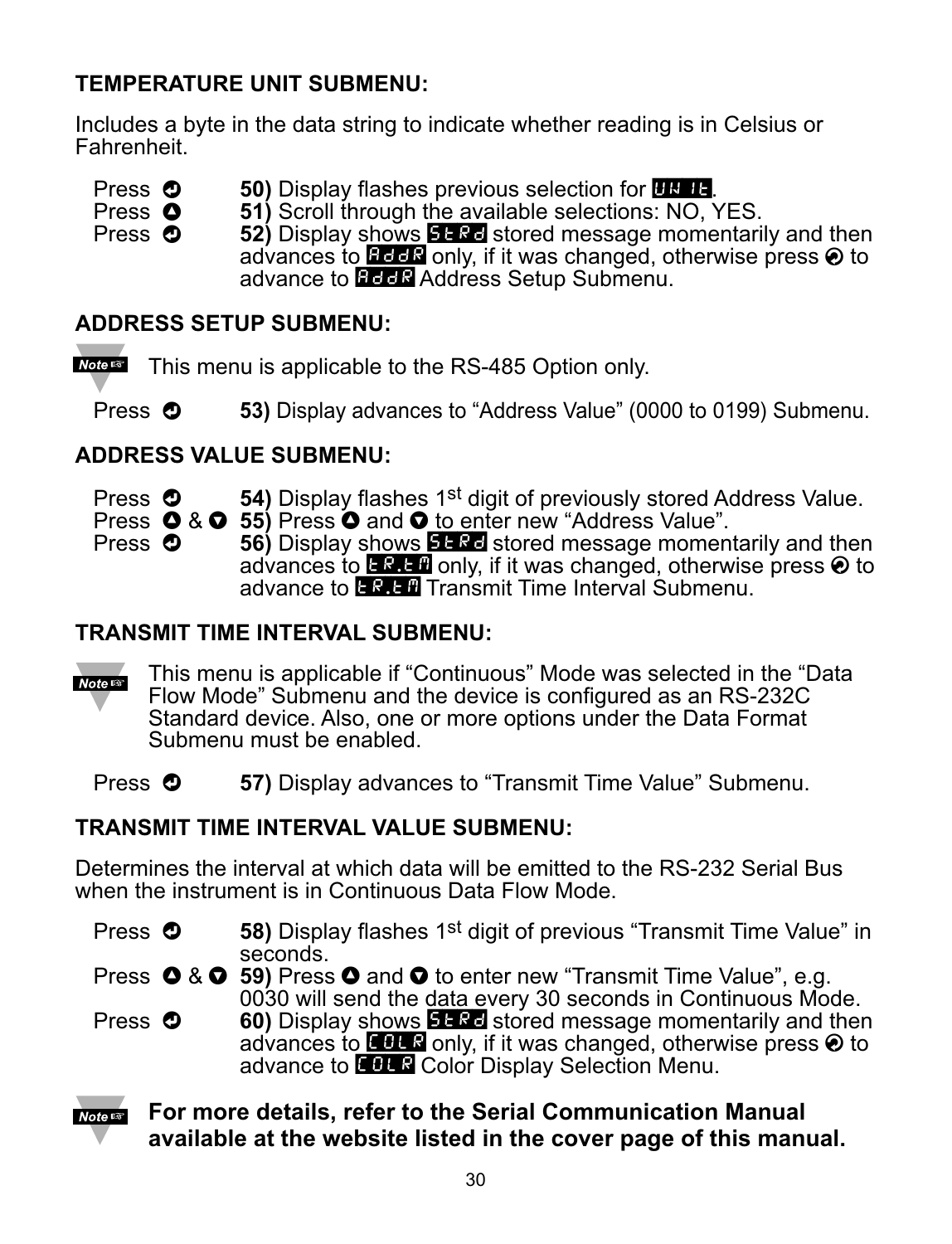### **3.2.11 DISPLAY COLOR SELECTION**

This submenu allows the user to select the color of the upper display.



### **Figure 3.10 Flow Chart for Display Color Selection**

# **ENTER DISPLAY COLOR SELECTION MENU:**<br>Press **の** 1) Press **の** if necessary until

- Press **②** 1) Press **②**, if necessary, until ENFE prompt appears.<br>Press **◎** 2) Display advances to **ECL** Reading Configuration M
- Press **①** 2) Display advances to **RED** Reading Configuration Menu.<br>Press **②** 3) Press **②** if necessary, until Display advances to EEE
- **3)** Press  $\odot$ , if necessary, until Display advances to CHLR Display Color Selection Menu.
- Press  $\odot$  4) Display advances to **N.C.** Normal Color Submenu.

# **NORMAL COLOR DISPLAY SUBMENU:**<br>Press **©** 5) Display flashes the pre

- **Press © 5)** Display flashes the previous selection for "Normal Color".<br>Press © 6) Scroll through the available selections: **FRA** REFI or **REF**
- **Press 3 6)** Scroll through the available selections: GRN, RED or AMBR. Press 3 **0 7**) Display shows **ELRE** stored message momentarily and then
- advances to  $\blacksquare$  . If it was changed, otherwise press  $\odot$  to advance to **1.CLR** Alarm 1 Display Color Submenu.

The menu below allows the user to change the color of the upper display when Alarm 1 is triggered.

# **ALARM 1 DISPLAY COLOR SUBMENU:**

- Press **O** 8) Display flashes previous selection for "Alarm 1 Color Display".<br>Press **O** 9) Scroll through the available selections: **DSR BEFL** or **BRFS**
- **Press 3** 9) Scroll through the available selections: GRN, RED or **AMBR.**<br>Press **O** 10) Display shows **BERD** stored message momentarily and the
	- **10)** Display shows **STRD** stored message momentarily and then advances to  $\blacksquare$   $\blacksquare$  only, if it was changed, otherwise press  $\odot$  to advance to **2.CLR** Alarm 2 Display Color Submenu.



A color change is based on the Relative Humidity value only.

If this value causes an alarm condition, the upper display will change to the selected Alarm 1 Color. A color change will occur whether Alarm 1 is enabled or disabled.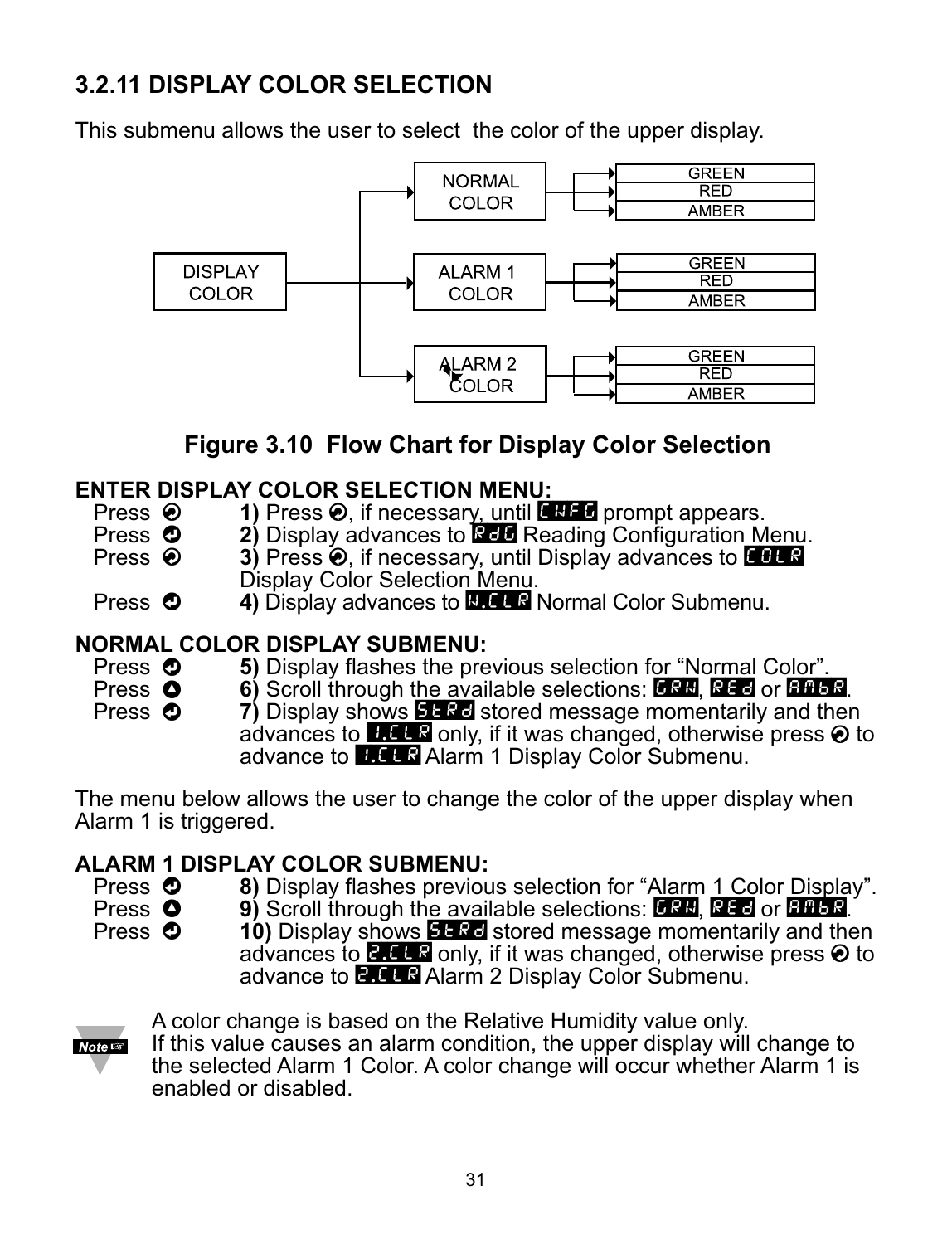### **ALARM 2 DISPLAY COLOR SUBMENU:**

- 
- Press **O** 11) Display flashes previous selection for "Alarm 2 Color Display".<br>Press **O** 12) Scroll through the available selections: **DRR, REC** or **RRF** 
	-
- 

**Press <b>O** 12) Scroll through the available selections: GRN, RED or AMBR.<br>Press **O** 13) Display shows **BERD** stored message momentarily and then **13)** Display shows **EFRE** stored message momentarily and then momentarily shows the software version number, followed by **RST** Reset, and then proceeds to the Run Mode.



IN ORDER TO DISPLAY ONE COLOR, SET THE SAME DISPLAY COLOR ON ALL THREE SUBMENUS ABOVE

**Note <sub>18</sub>** 

If user wants the display to change color every time that both Alarm 1 and Alarm 2 are triggered, the Alarm values should be set in such a way that Alarm 1 value is always on the top of Alarm 2 value, otherwise value of Alarm 1 will overwrite value of Alarm 2 and Display Color would not change when Alarm 2 is triggered.

### **Example 1:**

Alarm Setup: Absolute, Above, Alarm 2 HI Value "ALR.H" = 200, Alarm 1 HI Value "ALR.H" =  $400$ "Color Display" Setup: Normal Color "N.CLR" = Green, Alarm 1 Color "1.CLR" = Amber, Alarm 2 Color "2.CLR" = Red

### **Display Colors change sequences:**



### **Example 2:**

Alarm Setup: Absolute, Below, Alarm 2 Low Value "ALR.L" = 300,  $\overline{$ Alarm 1 Low Value "ALR.L" = 100 Color Display Setup: "N.CLR" = Green, "1.CLR" = Amber, "2.CLR" = Red

### **Display Colors change sequences:**

|                   | AMBER         | RED |               | <b>GREEN</b> |  |
|-------------------|---------------|-----|---------------|--------------|--|
| $0 \qquad \qquad$ | $AL1.L = 100$ |     | $AL2.L = 300$ |              |  |
|                   |               |     |               |              |  |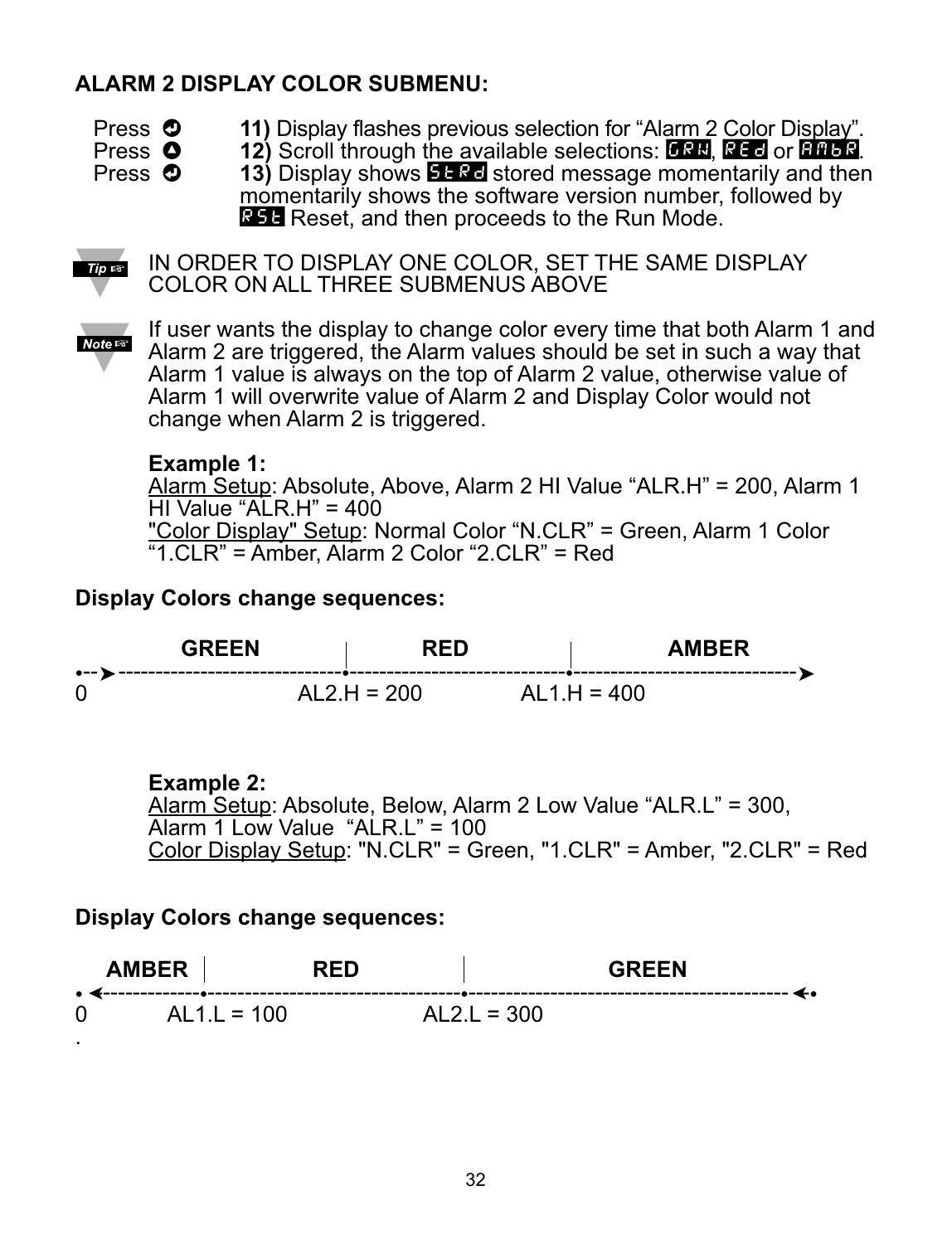**Example 3:** Setpoint  $1 = 300$ . Setpoint 2 = 200 Alarm 1 & 2 Setup: Deviation, Band, "ALR.H" = 10  $\overline{\text{Color Display Setup}}$ : "N.CLR" = Green, "1.CLR" = Amber, "2.CLR" = Red

**Display Colors change sequences:**





Alarm 1 is designed to monitor the Process Value around the Setpoint 1. Alarm 2 is designed to monitor the Process Value around the Setpoint 2.

**Example 4:** Setpoint 1 = 200 Setpoint 2 = 200 Alarm 1 Setup: Deviation, Band, "ALR.H" = 20 Alarm 2 Setup: Deviation, Hi/Low, "ALR.H" = 10, "ALR.L" = 5 Color Display Setup: "N.CLR" = Green, "1.CLR" = Amber, "2.CLR" = Red

**Display colors change sequences:**

| <b>AMRFR</b> |     | <b>RED</b> | GREEN GREEN   RED |      | <b>AMRFR</b> |
|--------------|-----|------------|-------------------|------|--------------|
| 0            | 180 | 195        | 200 L             | 210. | 220.         |

**Reset:** The instrument automatically resets after the last menu of the **Noters** Configuration Mode has been entered. After the instrument resets, it advances to the Run Mode.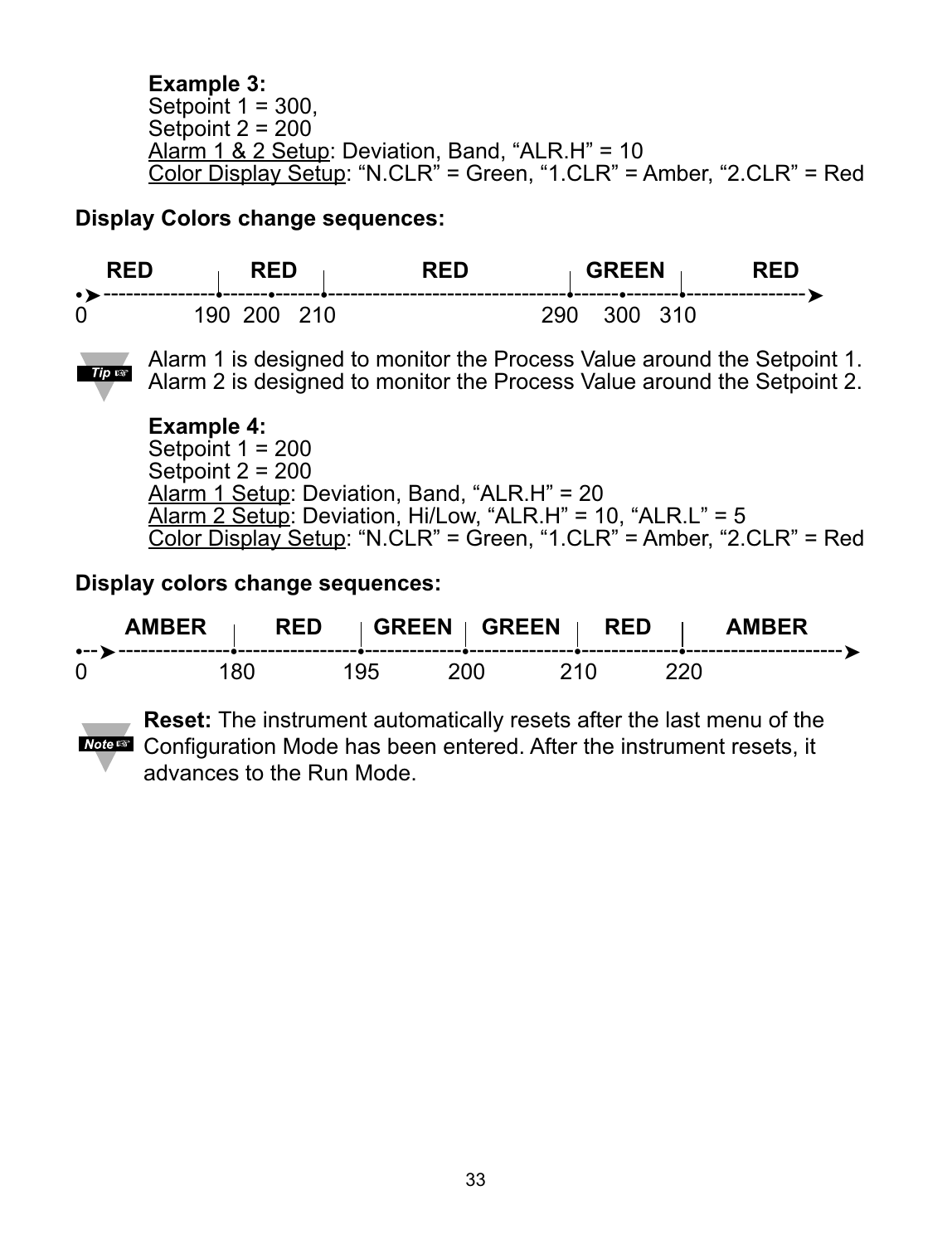### **PART 4** SPECIFICATIONS **SENSOR SPECIFICATIONS**

### **Relative Humidity (RH)**

**Accuracy/Range:** ±2% for 10 to 90% RH ±3% for 0 to 10%RH and 90 to 100%RH **Non-linearity**: ±3%

**Hysteresis**: ±1% RH

### **Response Time**:

4 sec (63% slowly moving air)

**Repeatability**: ±0.1%

**Resolution**: 0.03%, 12bit

**NOTE:** Reconditioning of the probe may be necessary if the probe is stored for a period of time in a harsh environment (e.g. high humidity or exposure to chemicals). To recondition the probe: heat probe for 1 day at 100°C to return it to calibration conditions.

### **Temperature (T) Accuracy/Range\*:**

±1°C (±2°F) for -40 to 0°C and 80 to 123.8°C (-40 to 32°F and 176 to 254°F) ±0.5°C (±1°F) for 0 to 80°C (32 to 176°F) **\*NOTE:** extended temperature range is for Probe only, the Controller's operating temperature is 0-50°C **Response Time**: 5 sec (63% slowly moving air) **Repeatability**: ±0.1°C

**Resolution**: 0.01°C, 14 bit

### **METER SPECIFICATIONS**

**NMRR:** 60 dB **CMRR:** 120 dB **A/D Conversion:** 12 bit RH and 14 bit Temperature **Reading Rate:** 

2 samples per seconds max. **Digital Filter:** Programmable **Decimal Selection:**

# None, 0.1 for temp and humidity

**Warm up to Rated Accuracy:** 30 min.

### **Display:** 4-digit, 9-segment LED

- 10.2 mm (0.40"): i32, i16D, i8DV
- 10.2 mm (0.40") & 21 mm (0.83"):i8DH red, green and amber programmable colors for process variable, set point and temperature units

**ALARM 1 & 2:** (programmable to display color change)

**Relay\*:** 250 Vac or 30 Vdc @ 3 A (Resistive Load); configurable for on/off, PID and Ramp and Soak

**Output 1\*:** SPDT type, can be configured as Alarm 1 output

**Output 2\*:** SPDT type, can be configured as Alarm 2 output

**SSR\*:** 20-265 Vac @ 0.05-0.5 A (Resistive Load); continuous

**DC Pulse\*:** Non-Isolated; 10 Vdc @ 20 mA

**Operation:** high/low, above/below, band, latch/unlatch, normally open/normally closed and process/deviation; front panel configurations

\* Only with -AL Limit Alarm Option

### **NETWORK AND COMMUNICATIONS (Optional -C24, -C4EI, -EI)**

**Ethernet:** Standards Compliance IEEE 802.3 10Base-T

**Supported Protocols:** TCP/IP, ARP, **HTTPGET** 

### **RS-232/RS-422/RS-485/MODBUS:**

Selectable from menu; both ASCII and modbus protocol selectable from menu.

Programmable 300 to 19.2 K baud; complete programmable setup capability; program to transmit current display, alarm status, min/max, actual measured input value and status.

**RS-485:** Addressable from 0 to 199

**Connection:** Screw terminals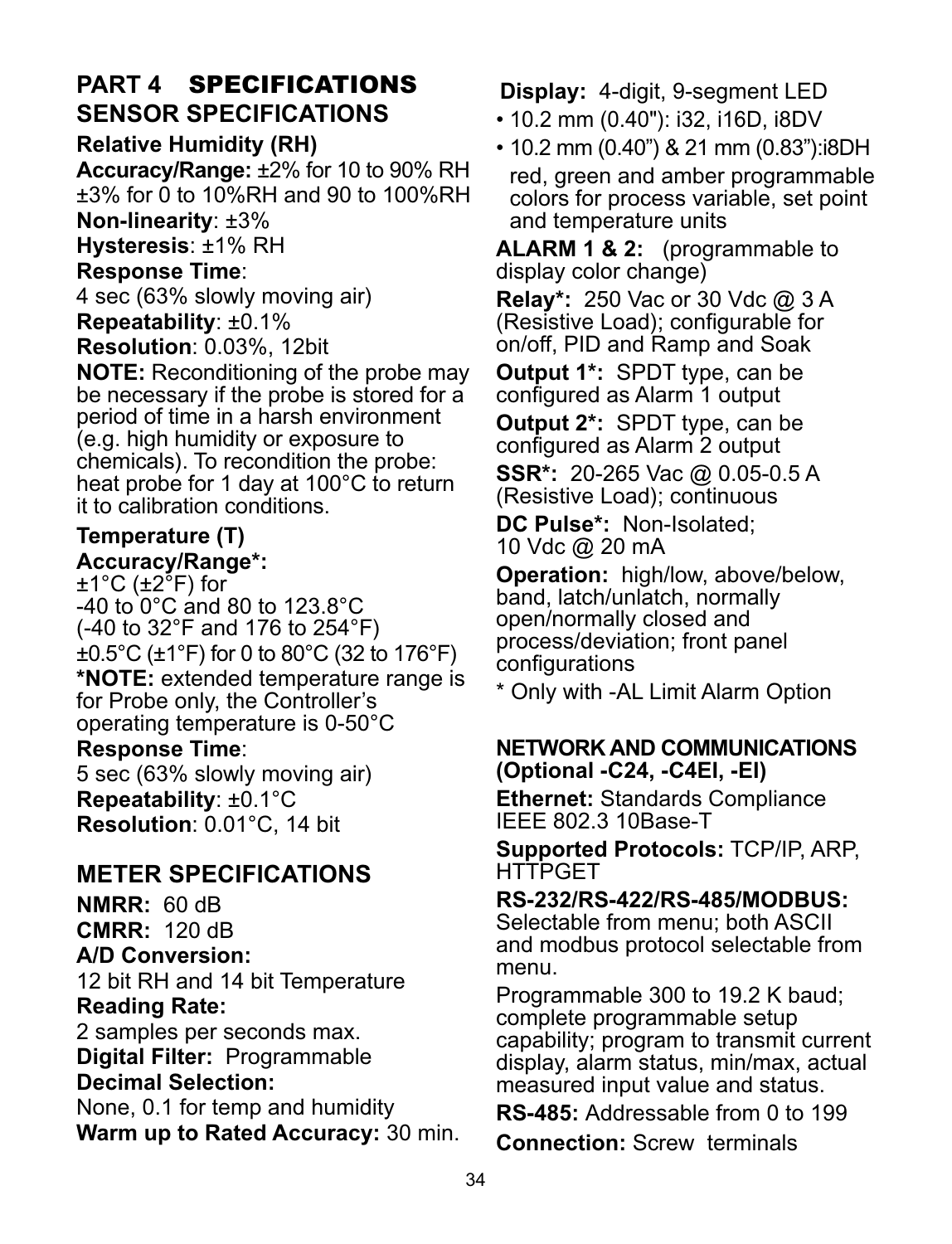### **EXCITATION (optional in place of Communication)**

24 Vdc @ 25 mA

Not available for Low Power Option

### **INSULATION**

### **Power to Input/Output**

2300 Vac per 1 min. test 1500 Vac per 1 min. test **(**Low Voltage/Power Option)

### **Power to Relays/SSR Outputs** 2300 Vac per 1 min. test

### **Relays/SSR to Relay/SSR Outputs**

2300 Vac per 1 min. test

**RS-232/485 to Inputs/Outputs** 500 Vac per 1 min. test

### **APPROVALS**

UL, C-UL, and see CE Approval Section **GENERAL**

### **Line Voltage/Power**

90-240 Vac +/-10%, 50-400 Hz**\***

110-375 Vdc, equivalent voltage

**4 W**, power for i32 Models

**5 W**, power for i8DV, i8DH, i16D Models

*\* No CE compliance above 60 Hz*

### **Low Voltage/Power Option**

12-36 Vdc or 24 Vac*\*\** +/-10%, **3 W**

External power source must meet Safety Agency Approvals.

*\*\* Units can be powered safely with 24 Vac power but, no Certification for CE/UL are claimed.*

### **External Fuse Required**

Time-Delay, UL 248-14 listed: 100 mA/250 V 400 mA/250 V (Low Voltage/Power Option) Time-Lag, IEC 127-3 recognized: 100 mA/250 V

400 mA/250 V (Low Voltage/Power Option)

### **Environmental Conditions**

- **i32:** 0 to 55°C (32 to 131°F), 90% RH non-condensing
- **i8DV, i8DH, i16D:** 0 to 50°C (32 to 122°F), 90% RH non-condensing
- **Cable:** operating temperature 0-105°C (32 to  $221°F$ )

### **Protection**

NEMA-4x/Type 4/IP65 front bezel: i32, i16D

NEMA-1/Type 1 front bezel: i8DH, i8DV

### **Dimensions**

**i/8 Series:**  48 H x 96 W x 127 mm D (1.89 x 3.78 x 5")

### **i/16 Series:**

48 H x 48 W x 127 mm D (1.89 x 1.89 x 5")

## **i/32 Series:**

25.4 H x 48 W x 127 mm D  $(1.0 \times 1.89 \times 5")$ 

### **Industrial Probe iTHP-2:**

16mm Dia. x 51mm Long (0.63" x 2")

**Industrial Probe iTHP-5:** 16mm Dia. x 137mm Long (0.63" x 5")

**Probe Housing Material:** SS316

# **Panel Cutout**

**i/8 Series:** 45 H x 92 mm W (1.772" x 3.622 "), 1/8 DIN

### **i/16 Series:**  45 mm (1.772") square, 1/16 DIN

**i/32 Series:** 

22.5 H x 45 mm W (0.886" x 1.772"), 1/32 DIN

### **Weight**

i/8 Series: 295 g (0.65 lb)

i/16 Series: 159 g (0.35 lb)

i/32 Series: 127 g (0.28 lb)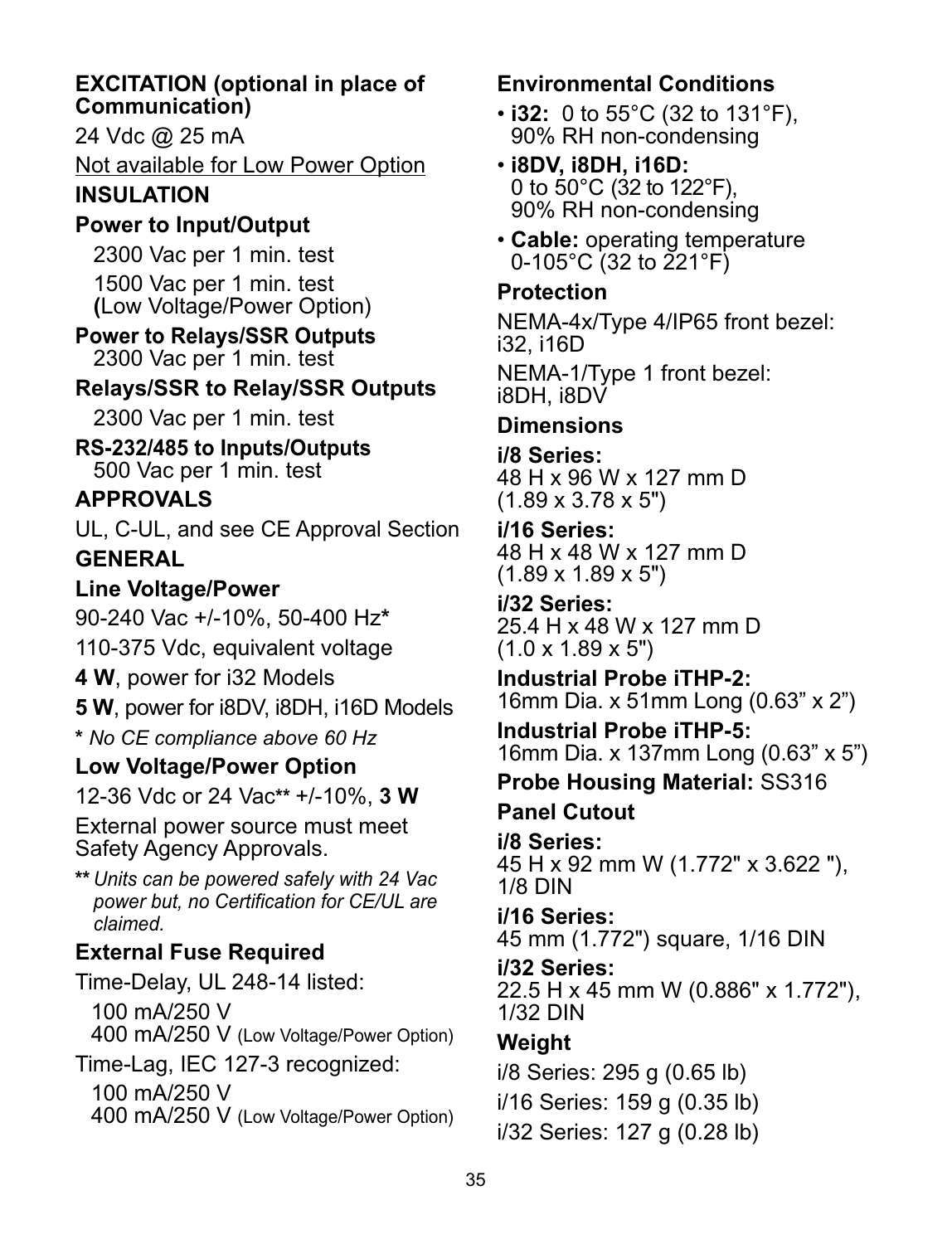### **PART 5** FACTORY PRESET VALUES

### **Table 5.1 Factory preset value**

| <b>MENU ITEMS</b>                   | <b>PRESET VALUES</b> | <b>NOTES</b>        |  |  |  |  |  |  |
|-------------------------------------|----------------------|---------------------|--|--|--|--|--|--|
| Set Point 1 (SP1)                   | 000.0                |                     |  |  |  |  |  |  |
| Set Point 2 (SP2)                   | 000.0                |                     |  |  |  |  |  |  |
| <b>Reading Configuration (RDG):</b> |                      |                     |  |  |  |  |  |  |
| Sensor (SENS)                       | $\overline{\%}$ RH   |                     |  |  |  |  |  |  |
| <b>Decimal Point</b>                | FFF.F                | not menu selectable |  |  |  |  |  |  |
| Temperature unit (tEMP)             | °F                   |                     |  |  |  |  |  |  |
| Filter value (FLtR)                 | 0004                 |                     |  |  |  |  |  |  |
| Alarm 1 & 2:                        |                      |                     |  |  |  |  |  |  |
| Alarm 1 (ALR1), Alarm 2 (ALR2)      | Disable (dSbL)       |                     |  |  |  |  |  |  |
| Absolute/Deviation (AbSO/dEV)       | Absolute (AbSO)      |                     |  |  |  |  |  |  |
| Latch/Unlatch (LtCH/UNLt)           | Unlatch (UNLt)       |                     |  |  |  |  |  |  |
| Contact Closure (Ct.CL)             | Normally Open (N.O.) |                     |  |  |  |  |  |  |
| Active (ACtV)                       | Above (AbOV)         |                     |  |  |  |  |  |  |
| Alarm At Power On (A.P.ON)          | Disable (dSbL)       | Alarm 1 only        |  |  |  |  |  |  |
| Alarm Low (ALR.L)                   | 000.0                |                     |  |  |  |  |  |  |
| Alarm High (ALR.H)                  | 80.0                 |                     |  |  |  |  |  |  |
| Reading Adjust Value (R.AdJ)        | 000.0                |                     |  |  |  |  |  |  |
| Setpoint Deviation (SP.dV)          | Disabled (dSbL)      |                     |  |  |  |  |  |  |
| ID:                                 |                      |                     |  |  |  |  |  |  |
| <b>ID Value</b>                     | 0000                 |                     |  |  |  |  |  |  |
| Full ID (FULL)                      | Disable (dSbL)       |                     |  |  |  |  |  |  |
| Set Point ID (Id.SP)                | Disable (dSbL)       |                     |  |  |  |  |  |  |
| <b>Communication Parameters:</b>    |                      |                     |  |  |  |  |  |  |
| Baud Rate (BAUd)                    | 9600                 |                     |  |  |  |  |  |  |
| Parity (PRtY)                       | Odd                  |                     |  |  |  |  |  |  |
| Data bit (DAtA)                     | 7 bit                |                     |  |  |  |  |  |  |
| Stop Bit (StOP)                     | 1 bit                |                     |  |  |  |  |  |  |
| Modbus Protocol (M.bUS)             | No                   |                     |  |  |  |  |  |  |
| Line Feed (LF                       | <b>No</b>            |                     |  |  |  |  |  |  |
| Echo (ECHO)                         | Yes                  |                     |  |  |  |  |  |  |
| Standard Interface (StNd)           | RS-232 (232C)        |                     |  |  |  |  |  |  |
| Command Mode (MOdE)                 | Command (CMd         |                     |  |  |  |  |  |  |
| Separation (SEPR)                   | Space (SPCE)         |                     |  |  |  |  |  |  |
| Alarm Status (StAt)                 | No                   |                     |  |  |  |  |  |  |
| Humidity (HUMd)                     | Yes                  |                     |  |  |  |  |  |  |
| Temperature (TEMP)                  | No                   |                     |  |  |  |  |  |  |
| Dewpoint (dEU)                      | No                   |                     |  |  |  |  |  |  |
| Units (UNIt)                        | <b>No</b>            |                     |  |  |  |  |  |  |
| Multipoint Address (AddR)           | 0001                 |                     |  |  |  |  |  |  |
| Transmit Time (tR.tM)               | 0016                 |                     |  |  |  |  |  |  |
| <b>Display Color (COLR):</b>        |                      |                     |  |  |  |  |  |  |
| Normal Color (N.CLR)                | Green (GRN)          |                     |  |  |  |  |  |  |
| Alarm 1 Color (1.CLR)               | Red (RED)            |                     |  |  |  |  |  |  |
| Alarm 2 Color (2.CLR)               | Amber (AMbR)         |                     |  |  |  |  |  |  |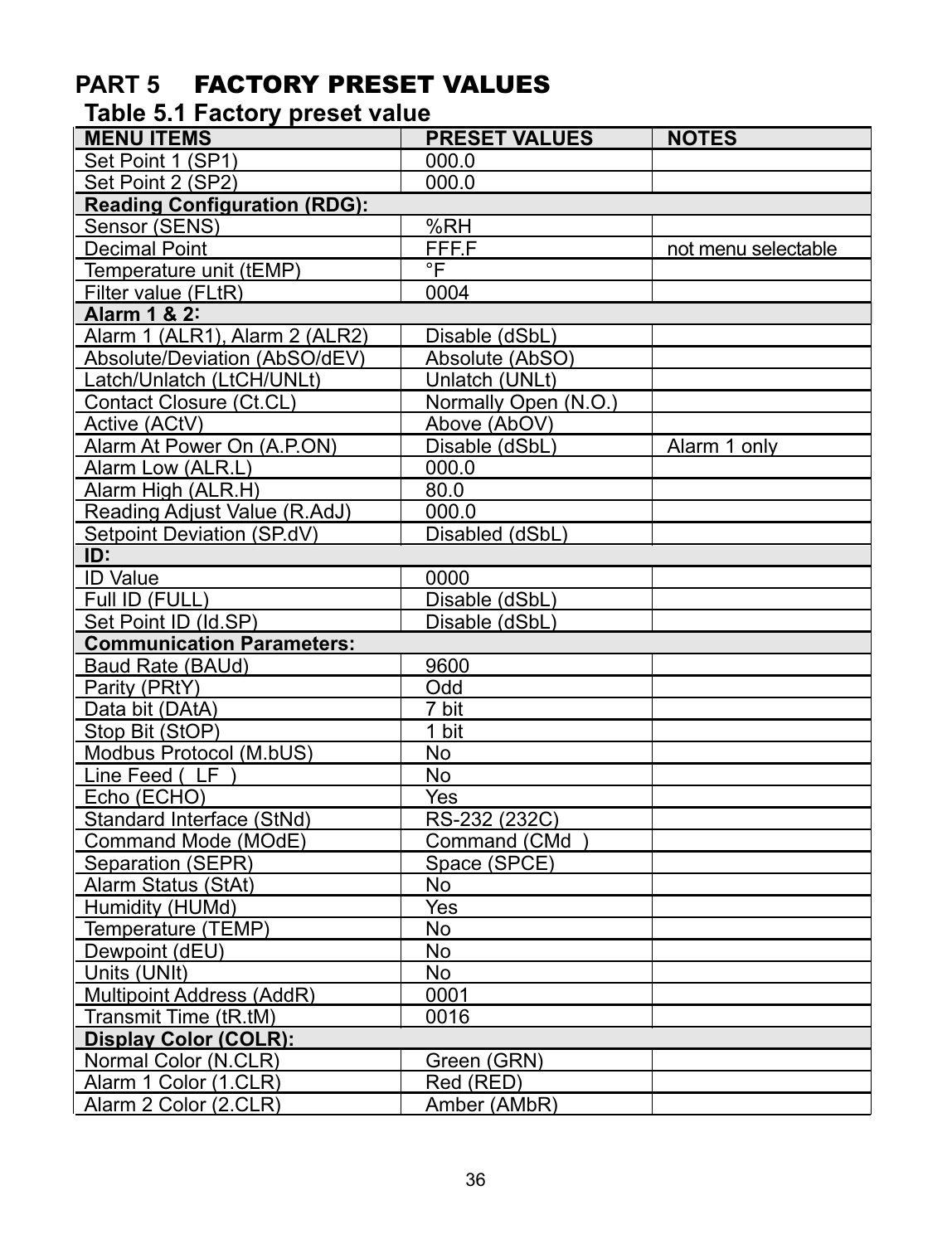### **PART 6** CE APPROVALS INFORMATION

This product conforms to the EMC directive 89/336/EEC amended by 93/68/EEC, and with the European Low Voltage Directive 72/23/EEC.

### **Electrical Safety EN61010-1:2001**

Safety requirements for electrical equipment for measurement, control and laboratory.

### **Double Insulation**

### **Pollution Degree 2**

### **Dielectric withstand Test per 1 min**

| • Power to Input/Output:                                   | 2300Vac (3250Vdc) |
|------------------------------------------------------------|-------------------|
| • Power to Input/Output:<br>(Low Voltage dc Power Option*) | 1500Vac (2120Vdc) |
| • Power to Relays/SSR Output:                              | 2300Vac (3250Vdc) |
| • Ethernet to Inputs:                                      | 1500Vac (2120Vdc) |
| • Isolated RS232 to Inputs:                                | 500Vac (720Vdc)   |
| • Pulse to Inputs:                                         | No Isolation      |
|                                                            |                   |

### **Measurement Category I**

Category I are measurements performed on circuits not directly connected to the Mains Supply (power). Maximum Line-to-Neutral working voltage is 50Vac/dc. This unit should not be used in Measurement Categories II, III, IV.

### **Transients Overvoltage Surge (1.2 / 50uS pulse)**

| • Input Power:                                                             | 2500V |  |
|----------------------------------------------------------------------------|-------|--|
| • Input Power:                                                             | 1500V |  |
| (Low Voltage dc Power Option*)                                             |       |  |
| • Ethernet:                                                                | 1500V |  |
| • Input/Output Signals:                                                    | 500V  |  |
| <b>Note:</b> *Units configured for external low power dc voltage, 12-36Vdc |       |  |

### **EMC EN61326:1997 + and A1:1998 + A2:2001**

Immunity and Emissions requirements for electrical equipment for measurement, control and laboratory.

- **•** EMC Emissions Table 4, Class B of EN61326
- **•** EMC Immunity\*\* Table 1 of EN61326
	- *Note: \*\*I/O signal and control lines require shielded cables and these cables must be located on conductive cable trays or in conduits. Furthermore, the length of these cables should not exceed 30 meters*



Refer to the EMC and Safety installation considerations (Guidelines) of this manual for additional information.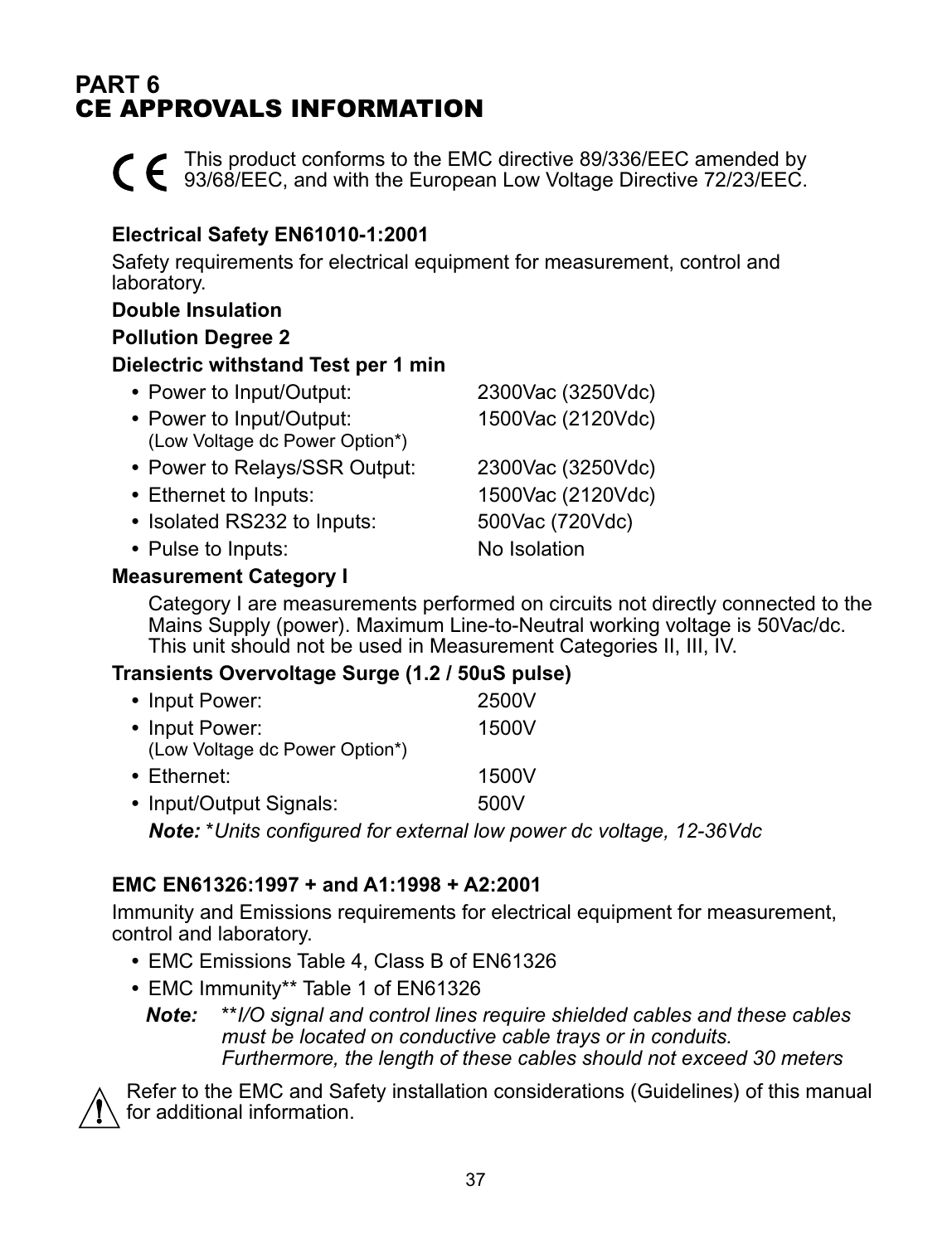

### WARRANTY/DISCLAIMER

OMEGA ENGINEERING, INC. warrants this unit to be free of defects in materials and workmanship for a period of **one (1) year** from the date of purchase. In addition to OMEGA's standard warranty period, OMEGA Engineering will extend the warranty period for **four (4) additional years** if the warranty card enclosed with each instrument is returned to OMEGA.

If the unit malfunctions, it must be returned to the factory for evaluation. OMEGA's Customer Service Department will issue an Authorized Return (AR) number immediately upon phone or written request. Upon examination by OMEGA, if the unit is found to be defective, it will be repaired or replaced at no charge. OMEGA's WARRANTY does not apply to defects resulting from any action of the purchaser, including but not limited to mishandling, improper interfacing, operation outside of design limits, improper repair, or unauthorized modification. This WARRANTY is VOID if the unit shows evidence of having been tampered with or shows evidence of having been damaged as a result of excessive corrosion; or current, heat, moisture or vibration; improper specification; misapplication; misuse or other operating conditions outside of OMEGA's control. Components which wear are not warranted, including but not limited to contact points, fuses, and triacs.

**OMEGA is pleased to offer suggestions on the use of its various products. However, OMEGA neither assumes responsibility for any omissions or errors nor assumes liability for any damages that result from the use of its products in accordance with information provided by OMEGA, either verbal or written. OMEGA warrants only that the parts manufactured by it will be as specified and free of defects. OMEGA MAKES NO OTHER WARRANTIES OR REPRESENTATIONS OF ANY KIND WHATSOEVER, EXPRESS OR IMPLIED, EXCEPT THAT OF TITLE, AND ALL IMPLIED WARRANTIES INCLUDING ANY WARRANTY OF MERCHANTABILITY AND FITNESS FOR A PARTICULAR PURPOSE ARE HEREBY DISCLAIMED. LIMITATION OF LIABILITY: The remedies of purchaser set forth herein are exclusive, and the total liability of OMEGA with respect to this order, whether based on contract, warranty, negligence, indemnification, strict liability or otherwise, shall not exceed the purchase price of the component upon which liability is based. In no event shall OMEGA be liable for consequential, incidental or special damages.**

CONDITIONS: Equipment sold by OMEGA is not intended to be used, nor shall it be used: (1) as a "Basic Component" under 10 CFR 21 (NRC), used in or with any nuclear installation or activity; or (2) in medical applications or used on humans. Should any Product(s) be used in or with any nuclear installation or activity, medical application, used on humans, or misused in any way, OMEGA assumes no responsibility as set forth in our basic WARRANTY/DISCLAIMER language, and, additionally, purchaser will indemnify OMEGA and hold OMEGA harmless from any liability or damage whatsoever arising out of the use of the Product(s) in such a manner.

### RETURN REQUESTS/INQUIRIES

Direct all warranty and repair requests/inquiries to the OMEGA Customer Service Department. BEFORE RETURNING ANY PRODUCT(S) TO OMEGA, PURCHASER MUST OBTAIN AN AUTHORIZED RETURN (AR) NUMBER FROM OMEGA'S CUSTOMER SERVICE DEPARTMENT (IN ORDER TO AVOID PROCESSING DELAYS). The assigned AR number should then be marked on the outside of the return package and on any correspondence.

The purchaser is responsible for shipping charges, freight, insurance and proper packaging to prevent breakage in transit.

FOR WARRANTY RETURNS, please have the following information available BEFORE contacting OMEGA:

- 1. Purchase Order number under which the product was PURCHASED,
- 2. Model and serial number of the product under warranty, and
- 3. Repair instructions and/or specific problems relative to the product.

FOR NON-WARRANTY REPAIRS, consult OMEGA for current repair charges. Have the following information available BEFORE contacting OMEGA:

- 1. Purchase Order number to cover the COST of the repair,
- 2. Model and serial number of product, and
- 3. Repair instructions and/or specific problems relative to the product.

OMEGA's policy is to make running changes, not model changes, whenever an improvement is possible. This affords our customers the latest in technology and engineering.

© Copyright 2006 OMEGA ENGINEERING, INC. All rights reserved. This document may not be copied, photocopied, reproduced, translated, or reduced to any electronic medium or machine-readable form, in whole or in part, without the prior written consent of OMEGA ENGINEERING, INC.

### **TRADEMARK NOTICE:**  $\Omega$  **®,** *omega.com***®,**  $\Omega$  **IOMEGA**˚, and ile are Trademarks of OMEGA ENGINEERING, INC.

**PATENT NOTICE:** This product is covered by one or more of the following patents: U.S. Pat. No. Des. 336,895; 5,274,577; 6,243,021 / CANADA 2052599; 2052600 / ITALY 1249456; 1250938 / FRANCE BREVET No. 91 12756 / SPAIN 2039150; 2048066 / UK PATENT No. GB2 249 837; GB2 248 954 / GERMANY DE 41 34398 C2. The "Meter Bezel Design" is a Trademark of NEWPORT Electronics, Inc. Used under License. Other US and International Patents pending or applied for.